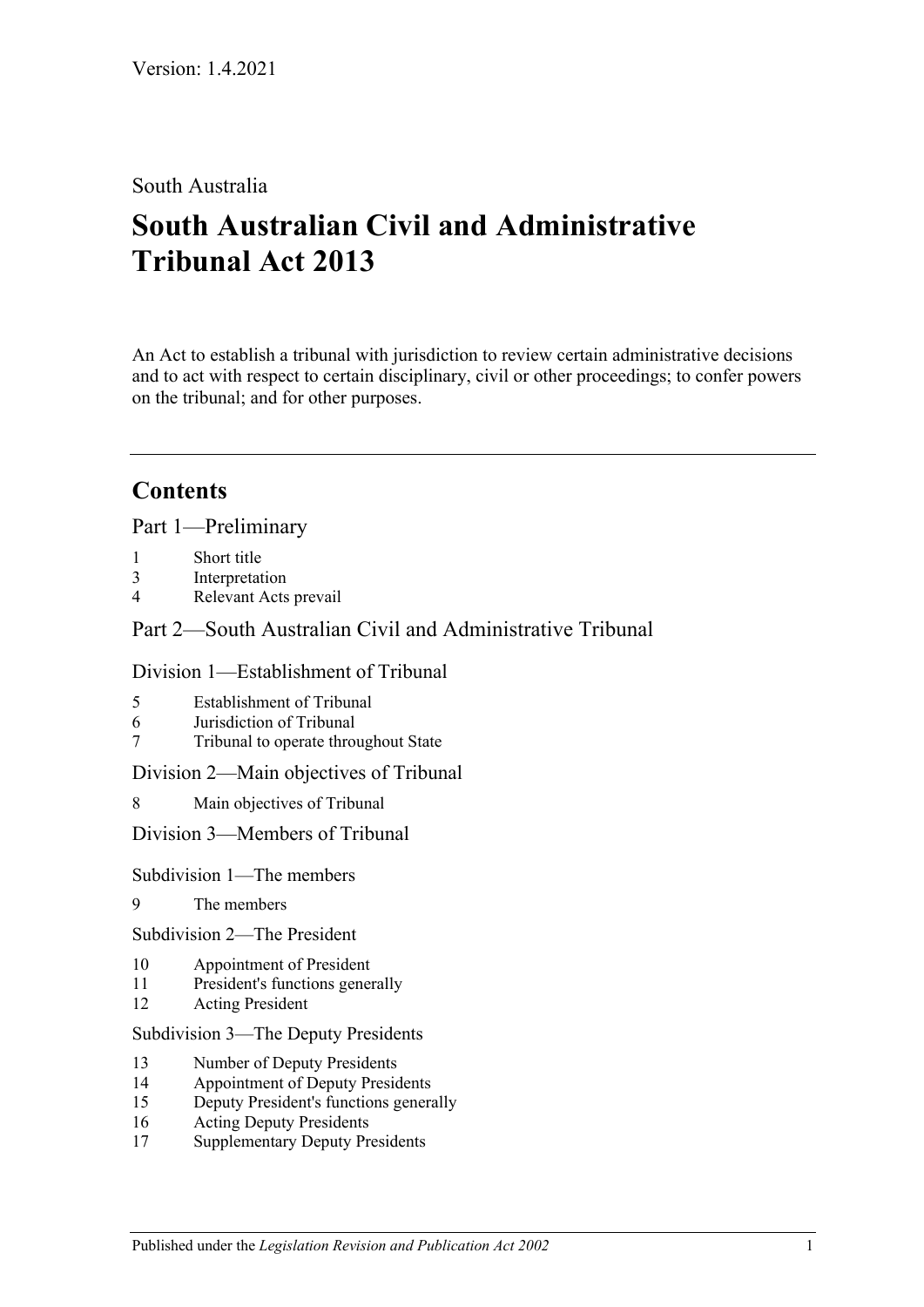Subdivision [4—Magistrates](#page-14-0)

18 [Magistrates](#page-14-1)

Subdivision [5—Senior members and ordinary members](#page-14-2)

- 19 [Appointment of senior members and](#page-14-3) ordinary members
- 20 [Member ceasing to hold office and suspension](#page-15-0)
- 21 [Supplementary members](#page-16-0)

Subdivision [6—Assessors](#page-17-0)

22 [Assessors](#page-17-1)

Division [4—Constitution of Tribunal and its decision-making processes](#page-17-2)

- 23 [Constitution of Tribunal](#page-17-3)
- 24 [Who presides at proceedings of Tribunal](#page-18-0)
- 25 [Decision if 2 or more members constitute Tribunal](#page-19-0)
- 26 [Determination of questions of law](#page-19-1)

### Division [5—Related matters](#page-19-2)

- 27 [Streams](#page-19-3)
- 28 [Validity of acts of Tribunal](#page-19-4)
- 29 [Disclosure of interest by members of Tribunal](#page-20-0)
- 30 [Delegation](#page-20-1)

Part [3—Jurisdiction](#page-20-2)

### Division [1—Preliminary](#page-20-3)

- 31 [Sources of jurisdiction](#page-20-4)
- 32 [Kinds of jurisdiction](#page-21-0)

### Division [2—Original jurisdiction](#page-21-1)

33 [Original jurisdiction](#page-21-2)

### Division [3—Review jurisdiction](#page-21-3)

- 34 [Decisions within review jurisdiction](#page-21-4)<br>35 Decision-maker must assist Tribunal
- 35 [Decision-maker must assist Tribunal](#page-22-0)
- 36 [Effect of review proceedings on decision being reviewed](#page-23-0)
- 37 [Decision on review](#page-24-0)
- 38 [Tribunal may invite decision-maker to reconsider decision](#page-24-1)

### [Part 3A—Diversity proceedings](#page-25-0)

- 38A [Interpretation](#page-25-1)
- 38B [Transfer of applications involving federal diversity jurisdiction to Magistrates Court](#page-25-2)
- 38C [Magistrates Court proceedings, jurisdiction, powers and functions etc](#page-26-0)
- 38D [Modifications of certain functions, powers and](#page-26-1) procedures etc
- 38E [Compulsory conferences](#page-27-0)
- 38F [References to Tribunal in other Acts or regulations](#page-27-1)
- 38G [Bailiffs](#page-27-2)
- 38H [Relationship of this Part to this Act and other laws](#page-27-3)
- 38I [Enforcement, variation or revocation of purported orders](#page-28-0)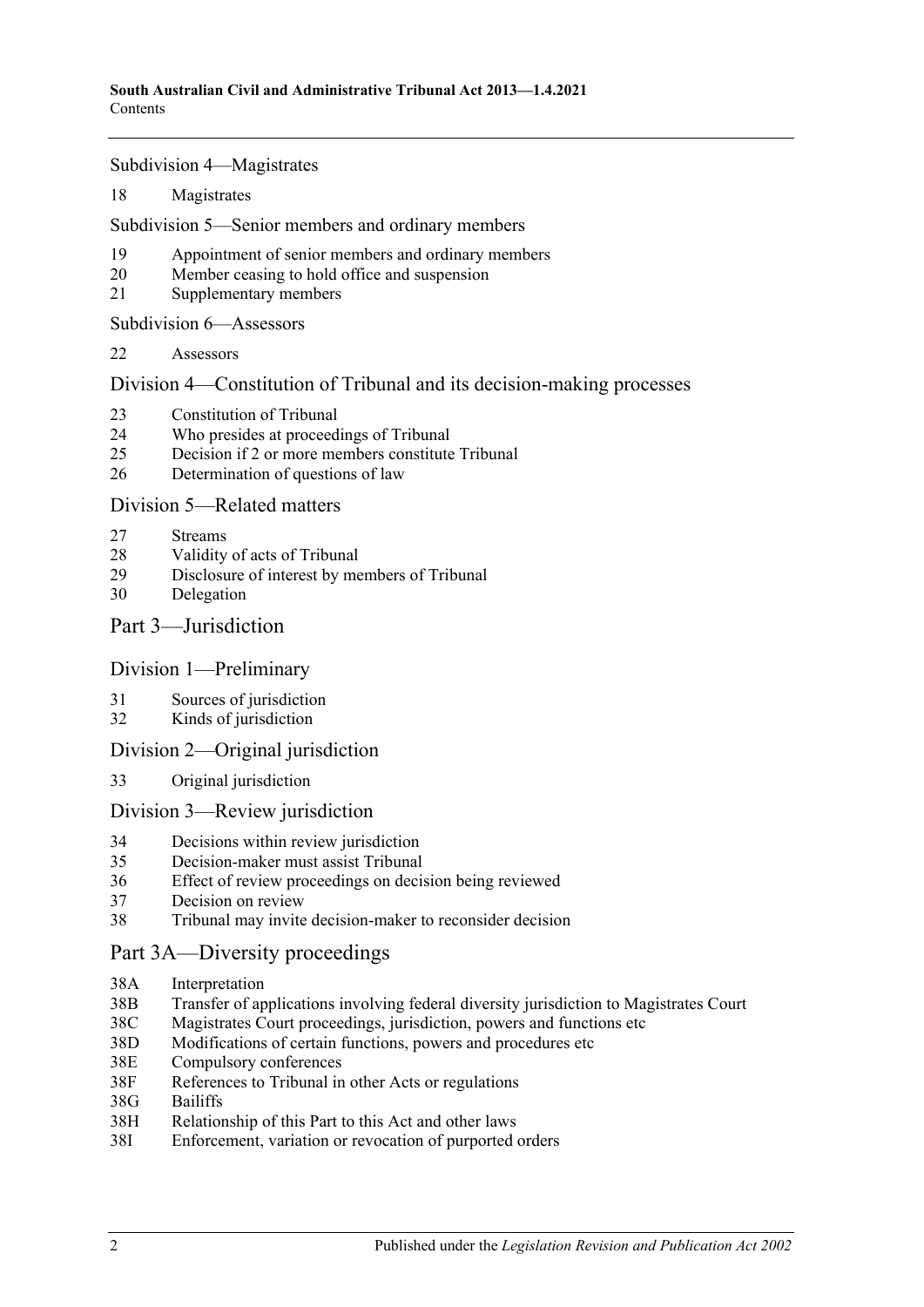# Part [4—Principles, powers and procedures](#page-28-1)

### Division [1—Principles governing hearings](#page-28-2)

[Principles governing hearings](#page-28-3)

### Division [2—Evidentiary powers](#page-29-0)

- [Power to require person to give evidence or to produce evidentiary material](#page-29-1)
- [Entry and inspection of property](#page-30-0)
- [Expert reports](#page-30-1)

### Division [3—Procedures](#page-30-2)

- [Practice and procedure generally](#page-30-3)
- [Directions for conduct of proceedings](#page-31-0)
- [Consolidating and splitting proceedings](#page-31-1)
- [More appropriate forum](#page-31-2)
- [Dismissing proceedings on withdrawal or for want of prosecution](#page-31-3)
- [Frivolous, vexatious or improper proceedings](#page-32-0)
- [Proceedings being conducted to cause disadvantage](#page-32-1)

### Division [4—Conferences, mediation and settlement](#page-33-0)

- [Conferences](#page-33-1)
- [Mediation](#page-34-0)
- [Settling proceedings](#page-35-0)

### Division [5—Parties](#page-36-0)

- [Parties](#page-36-1)
- [Person may be joined as party](#page-36-2)
- [Intervening](#page-36-3)

### Division [6—Representation](#page-37-0)

### [Representation](#page-37-1)

### Division [7—Costs](#page-37-2)

- [Costs](#page-37-3)
- [Costs—related matters](#page-38-0)

### Division [8—Other procedural and related provisions](#page-38-1)

- [Sittings](#page-38-2)
- [Hearings in public](#page-38-3)
- [Preserving subject matter of proceedings](#page-39-0)
- [Security as to costs etc](#page-40-0)
- [Interlocutory orders](#page-40-1)
- [Conditional, alternative and ancillary orders and directions](#page-40-2)
- [Special referees](#page-40-3)
- [Relief from time limits](#page-41-0)
- [Electronic hearings and proceedings without hearings](#page-41-1)
- [Completion of part-heard matters](#page-41-2)
- [Other claims of privilege](#page-41-3)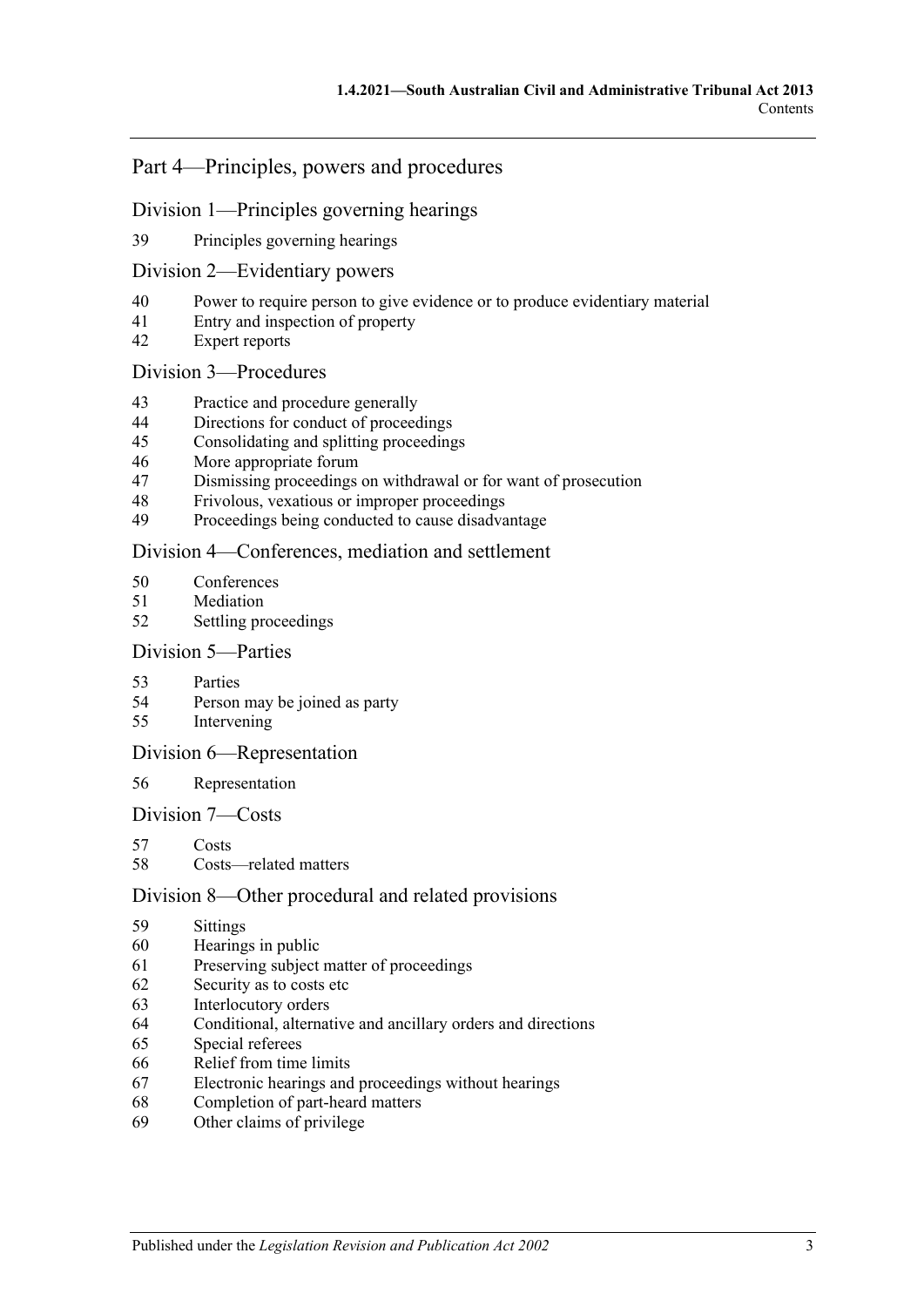# Part [5—Reviews and appeals](#page-41-4)

### Division [1—Internal reviews](#page-41-5)

[Internal reviews](#page-41-6)

### Division [2—Appeals](#page-42-0)

[Appeals](#page-42-1)

### Division [3—Related matters](#page-44-0)

- [Reservation of questions of law](#page-44-1)
- [Effect of review or appeal on decision](#page-44-2)

# Part [6—Staff](#page-44-3)

### Division [1—Registrars](#page-44-4)

- [Registrars](#page-44-5)
- [Functions of registrars](#page-45-0)
- [Delegation](#page-45-1)

# Division [2—Other staff of Tribunal](#page-46-0)

[Other staff of Tribunal](#page-46-1)

### Division [3—Use of services or staff](#page-46-2)

[Use of services or staff](#page-46-3)

### Part [7—Miscellaneous](#page-46-4)

- [Immunities](#page-46-5)
- [Protection from liability for torts](#page-46-6)
- [Protection for compliance with Act](#page-47-0)
- [Alternative orders and relief](#page-47-1)
- [Power to cure irregularities](#page-47-2)
- [Correcting mistakes](#page-47-3)
- [Tribunal may review its decision if person was absent](#page-48-0)
- [Tribunal may authorise person to take evidence](#page-48-1)
- [Miscellaneous provisions relating to legal process and service](#page-48-2)
- [Proof of decisions and orders of Tribunal](#page-49-0)
- [Enforcement of decisions and orders of Tribunal](#page-49-1)
- 89A [Bailiffs](#page-49-2)<br>90 Accessi
- [Accessibility of evidence](#page-50-0)
- [Costs of proceedings](#page-50-1)
- [Annual report](#page-51-0)
- [Additional reports](#page-51-1)<br>93A Disrupting process
- [Disrupting proceedings of Tribunal](#page-51-2)
- 93B [False or misleading statements](#page-51-3)
- [Rules](#page-51-4)
- [Regulations](#page-52-0)
- [Review](#page-53-0)

### [Legislative history](#page-54-0)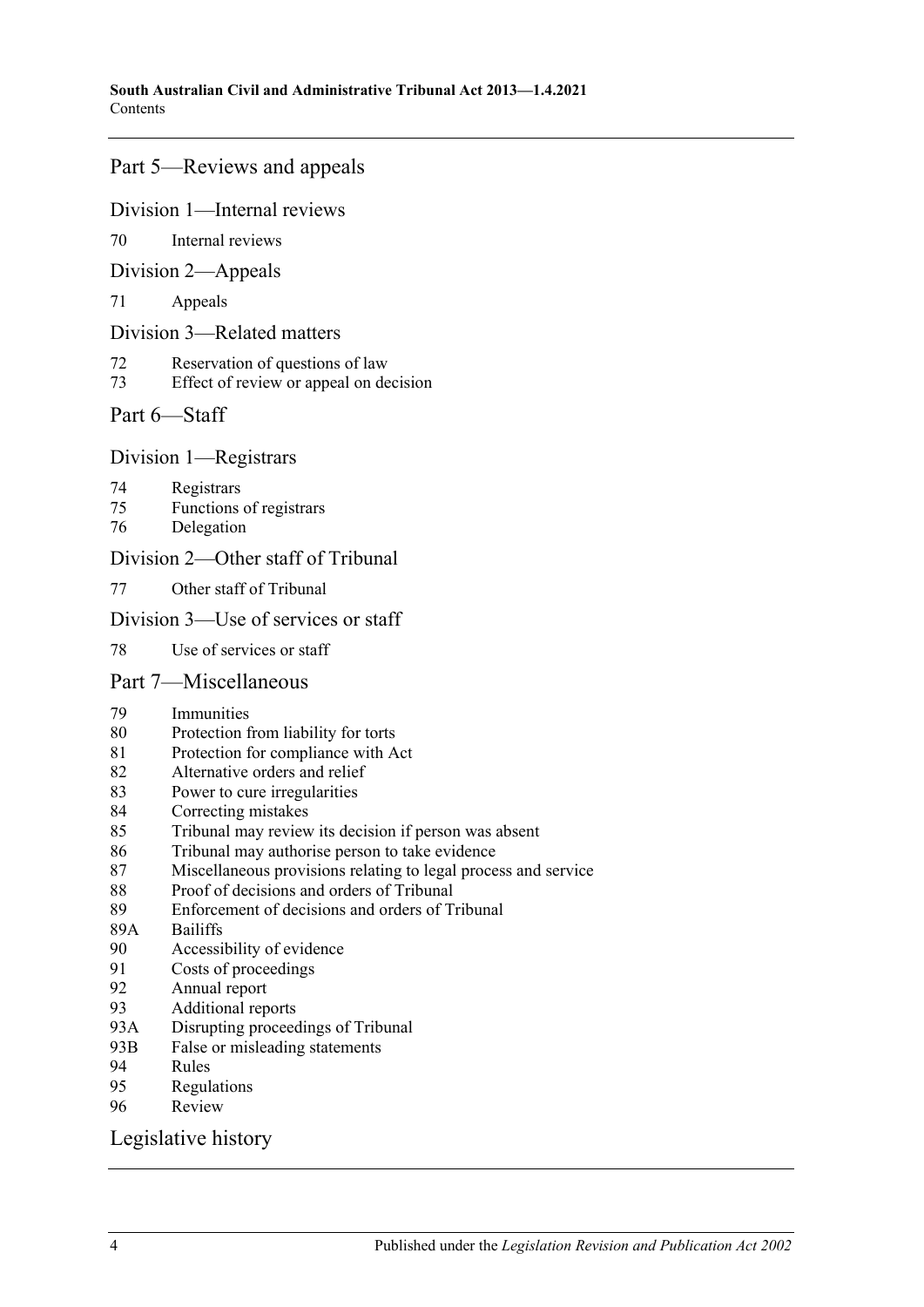# <span id="page-4-0"></span>**The Parliament of South Australia enacts as follows:**

# **Part 1—Preliminary**

## <span id="page-4-1"></span>**1—Short title**

This Act may be cited as the *South Australian Civil and Administrative Tribunal Act 2013*.

# <span id="page-4-2"></span>**3—Interpretation**

(1) In this Act, unless the contrary intention appears—

*appear*, at a hearing, means to appear in person or participate in a way allowed under this Act or a relevant Act;

### *applicant* means—

- (a) in the context of the Tribunal's review jurisdiction, the person who—
	- (i) applies to the Tribunal for a review; or
	- (ii) otherwise brings a matter before the Tribunal; or
	- (iii) requests, requires, or otherwise seeks that a matter be referred to, or otherwise be brought before, the Tribunal; and
- (b) in any other context, the person who—
	- (i) brings a matter before the Tribunal; or
	- (ii) requests, requires, or otherwise seeks that a matter be referred to, or otherwise brought before, the Tribunal,

except that, unless and to the extent that the rules otherwise provide, it does not include a person who is required by this Act or a relevant Act to refer a matter to the Tribunal, or otherwise bring a matter before the Tribunal, as sought by another person;

*decision*, of the Tribunal, includes a direction, determination or order of the Tribunal but, in prescribed circumstances, does not include an interlocutory direction, determination or order;

*decision-maker*—see section 34(2a);

*Department* means the administrative unit of the Public Service that is, under the Minister, responsible for the administration of this Act;

*Deputy President* means a Deputy President of the Tribunal;

*District Court* means the District Court of South Australia;

*evidentiary material* includes any document, object or substance of evidentiary value in proceedings before the Tribunal and includes any other document, object or substance that should, in the opinion of the Tribunal, be produced for the purpose of enabling the Tribunal to determine whether or not it has evidentiary value;

### *legally qualified member* means—

- (a) a Presidential member; or
- (b) a magistrate who is a member of the Tribunal; or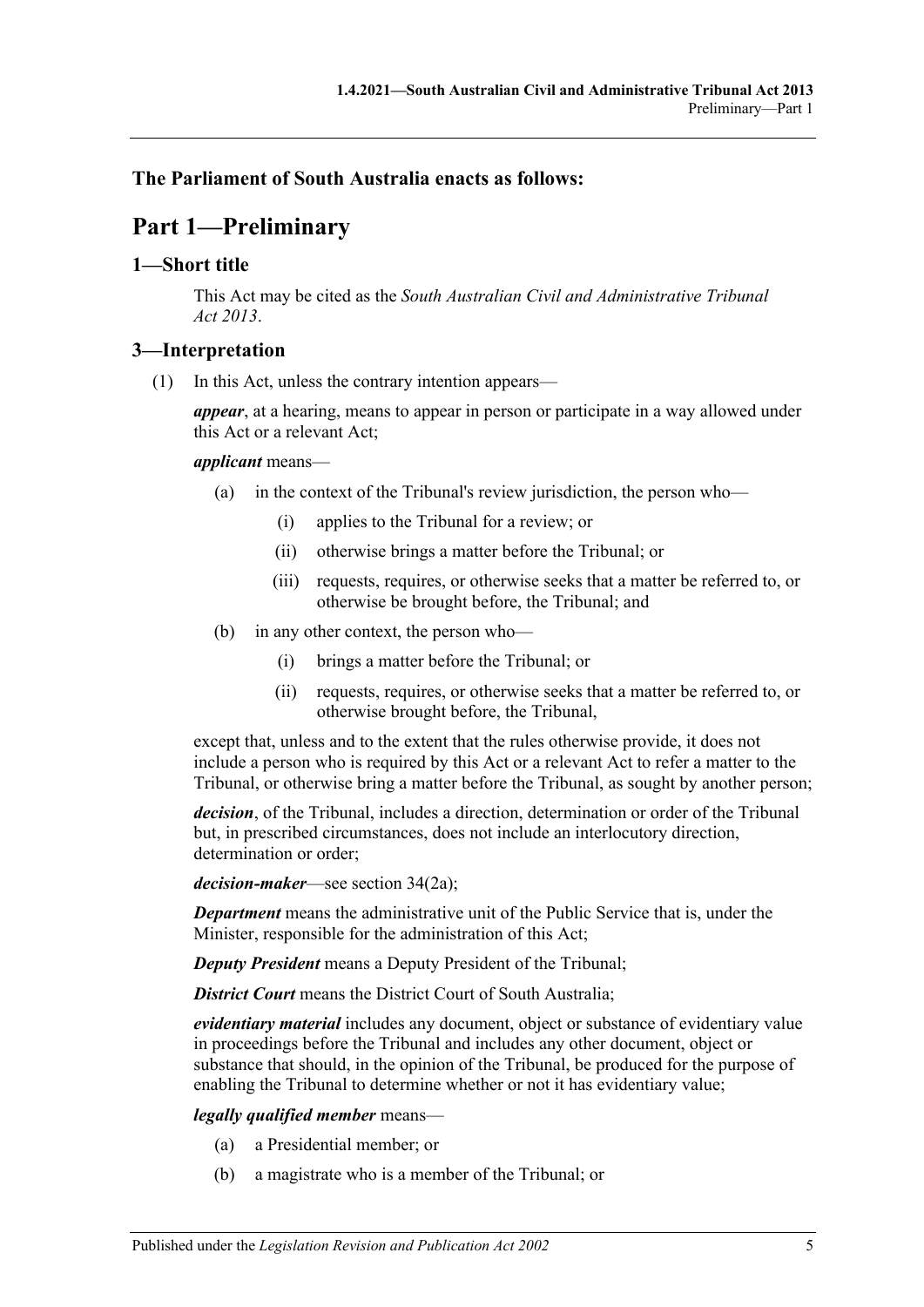(c) another member of the Tribunal who is a legal practitioner of at least 5 years standing;

*Magistrates Court* means the Magistrates Court of South Australia;

*monetary order* means an order of the Tribunal requiring the payment of money and includes—

- (a) an order made for the payment of a fine or other pecuniary penalty; and
- (b) an order as to the payment of any costs; and
- (c) an order for the payment of compensation for breach of an Act;

*ordinary member* means a person holding office as an ordinary member of the Tribunal;

*original jurisdiction* of the Tribunal—see Part [3 Division](#page-21-1) 2;

*President* means the President of the Tribunal;

*Presidential member* means the President or a Deputy President of the Tribunal;

*registrar* means the Registrar or a Deputy Registrar of the Tribunal;

*relevant Act* means an Act which confers jurisdiction on the Tribunal;

*reviewable decision*—see section 34(2);

*review jurisdiction* of the Tribunal—see Part [3 Division](#page-21-3) 3;

*rules* means the rules of the Tribunal in force under this Act;

*senior member* means a person holding office as a senior member of the Tribunal;

*Tribunal* means the South Australian Civil and Administrative Tribunal established by this Act.

- (2) If under a relevant Act a person's failure or omission to do something is reviewable under this Act as a decision—
	- (a) this Act applies as if that person had made that decision; and
	- (b) any provision of the relevant Act as to when the decision is taken to have been made has effect.
- (3) The members of the staff of the Tribunal are—
	- (a) the registrars; and
	- (b) the other members of staff appointed or made available for the purposes of the Tribunal under this Act.
- (4) The officers of the Tribunal are—
	- (a) the registrars; and
	- (b) members of the staff of the Tribunal who are designated as officers of the Tribunal by the Registrar of the Tribunal; and
	- (c) other persons who are designated as officers of the Tribunal under this Act.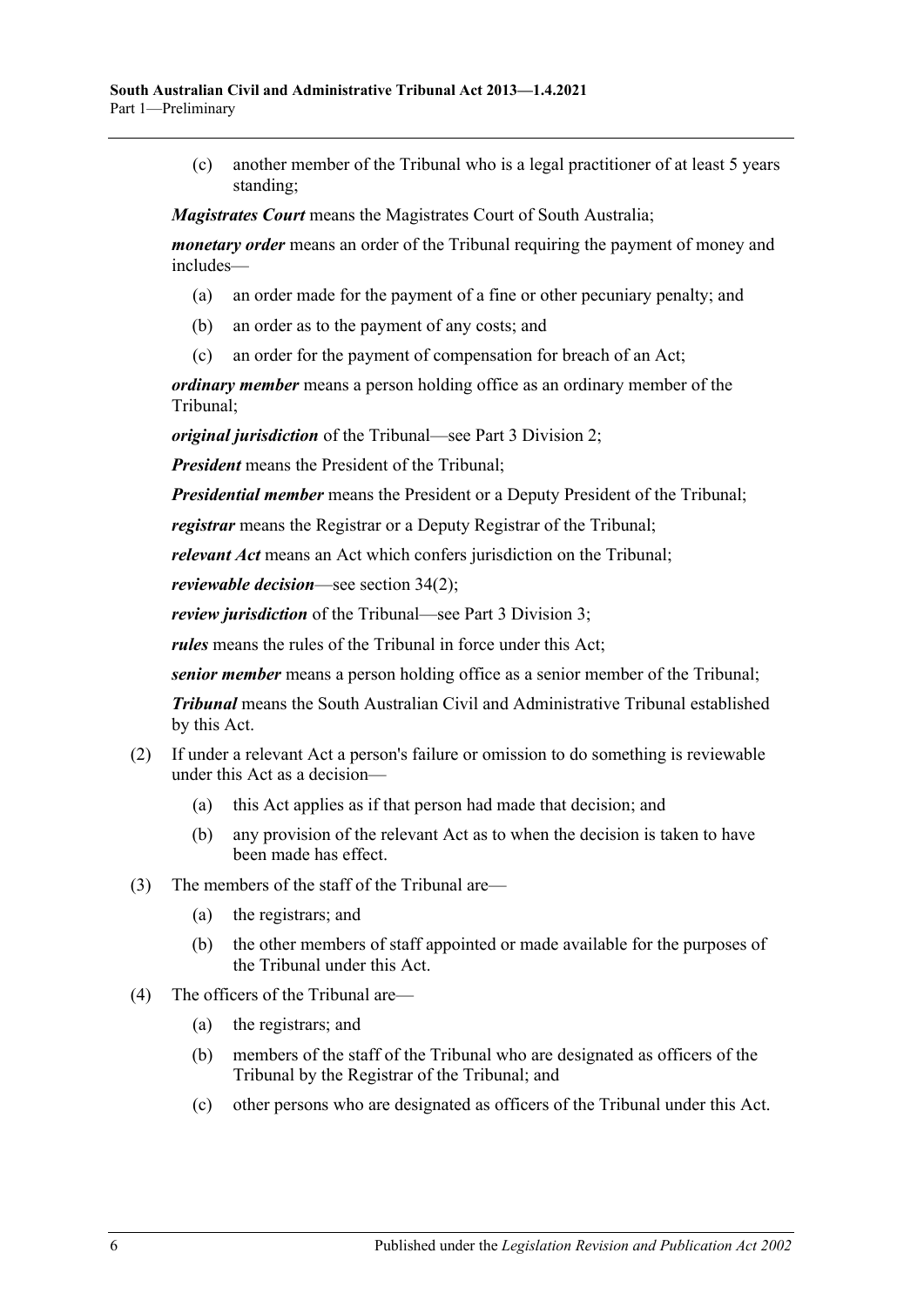### <span id="page-6-0"></span>**4—Relevant Acts prevail**

Subject to [Part 3A,](#page-25-0) if there is an inconsistency between this Act and a relevant Act, the relevant Act prevails to the extent of the inconsistency.

# <span id="page-6-2"></span><span id="page-6-1"></span>**Part 2—South Australian Civil and Administrative Tribunal**

# **Division 1—Establishment of Tribunal**

### <span id="page-6-3"></span>**5—Establishment of Tribunal**

The *South Australian Civil and Administrative Tribunal* is established.

### <span id="page-6-4"></span>**6—Jurisdiction of Tribunal**

The Tribunal has the jurisdiction described in [Part](#page-20-2) 3.

### <span id="page-6-5"></span>**7—Tribunal to operate throughout State**

- (1) The Tribunal is to facilitate access to its services throughout the State and may sit at any place (either within or outside the State).
- (2) Registries of the Tribunal will be at the places determined by the President after consultation with the Minister.

# <span id="page-6-6"></span>**Division 2—Main objectives of Tribunal**

### <span id="page-6-7"></span>**8—Main objectives of Tribunal**

- (1) The main objectives of the Tribunal in dealing with matters within its jurisdiction are—
	- (a) in the exercise of its jurisdiction, to promote the best principles of public administration, including—
		- (i) independence in decision-making; and
		- (ii) natural justice and procedural fairness; and
		- (iii) high-quality, consistent decision-making; and
		- (iv) transparency and accountability in the exercise of statutory functions, powers and duties; and
	- (b) to be accessible by being easy to find and easy to access, and to be responsive to parties, especially people with special needs; and
	- (c) to ensure that applications are processed and resolved as quickly as possible while achieving a just outcome, including by resolving disputes through high-quality processes and the use of mediation and alternative dispute resolution procedures wherever appropriate; and
	- (d) to keep costs to parties involved in proceedings before the Tribunal to a minimum insofar as is just and appropriate; and
	- (e) to use straightforward language and procedures (including, insofar as is reasonably practicable and appropriate, by using simple and standardised forms); and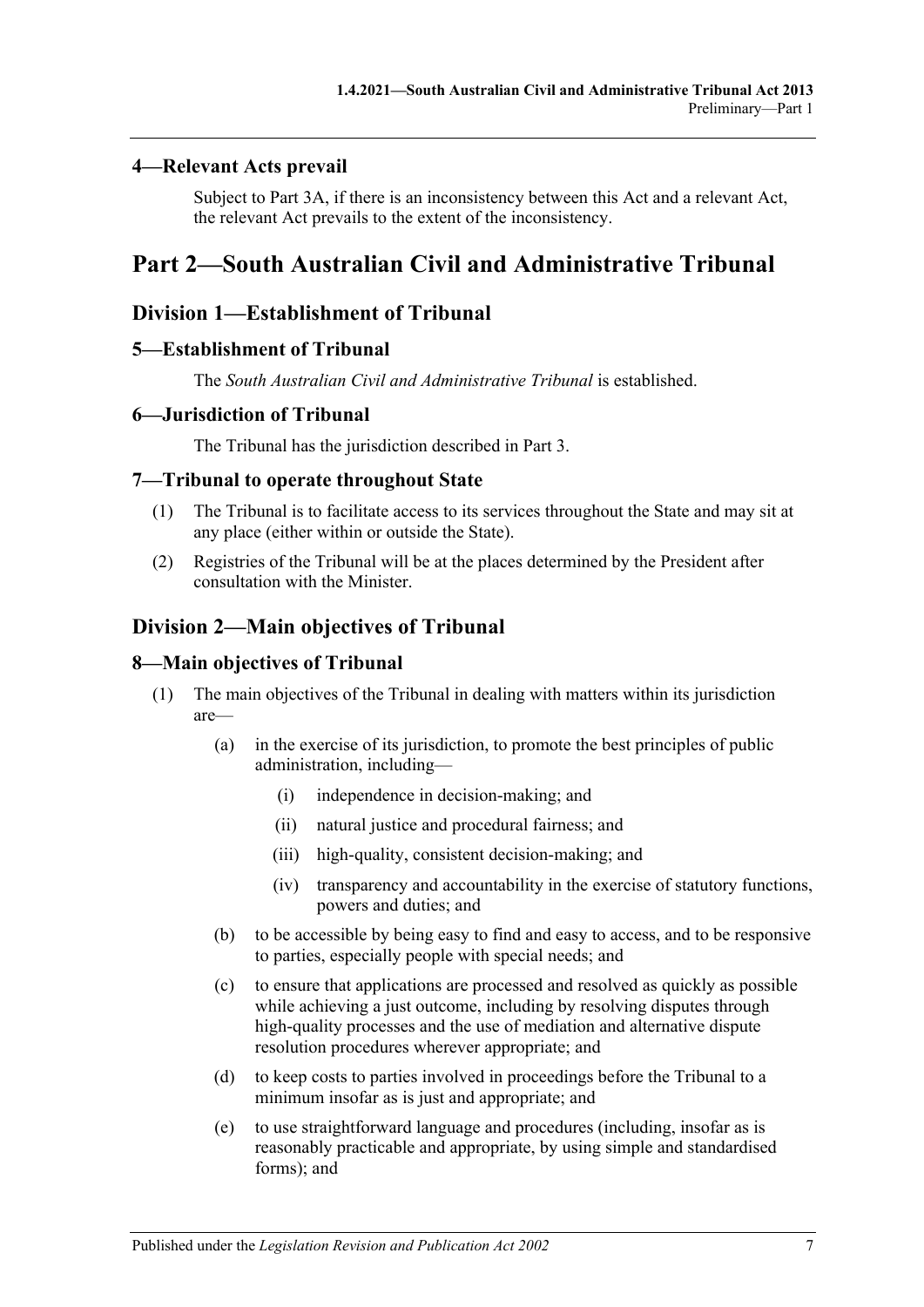- (f) to act with as little formality and technicality as possible, including by informing itself in such manner as the Tribunal thinks fit; and
- (g) to be flexible in the way in which the Tribunal conducts its business and to adjust its procedures to best fit the circumstances of a particular case or a particular jurisdiction.
- (2) In connection with the conferral and exercise of its jurisdiction the Tribunal should, in relation to these objectives, consult from time to time with such agencies, organisations or bodies as it thinks appropriate.

# <span id="page-7-1"></span><span id="page-7-0"></span>**Division 3—Members of Tribunal**

### **Subdivision 1—The members**

### <span id="page-7-2"></span>**9—The members**

The members of the Tribunal are—

- (a) the President; and
- (b) the Deputy President or Deputy Presidents; and
- (c) the magistrates who are designated as members of the Tribunal under this Act; and
- (d) the senior members; and
- (e) the ordinary members; and
- (f) assessors.

### <span id="page-7-3"></span>**Subdivision 2—The President**

### <span id="page-7-4"></span>**10—Appointment of President**

- (1) The President of the Tribunal will be a judge of the Supreme Court or the District Court appointed by the Governor, by proclamation, to be the President of the Tribunal.
- (1a) If the person appointed to be President of the Tribunal was, immediately before their appointment as President, a judge of the District Court, the judge will, by virtue of holding the office of President, have the same rank, title, status and precedence as a judge of the Supreme Court.
- <span id="page-7-5"></span>(2) The appointment of a judge as President of the Tribunal does not affect—
	- (a) the judge's tenure of office or status as a judge; or
	- (b) the payment of the judge's salary or allowances as a judge (subject to the operation of [subsection](#page-8-1) (6)); or
	- (c) the ability of the person to do anything in the person's capacity as a judge (including as to the exercise of the jurisdiction of the Supreme Court or the District Court, as the case may be); or
	- (d) any other right or privilege that the judge has as a judge.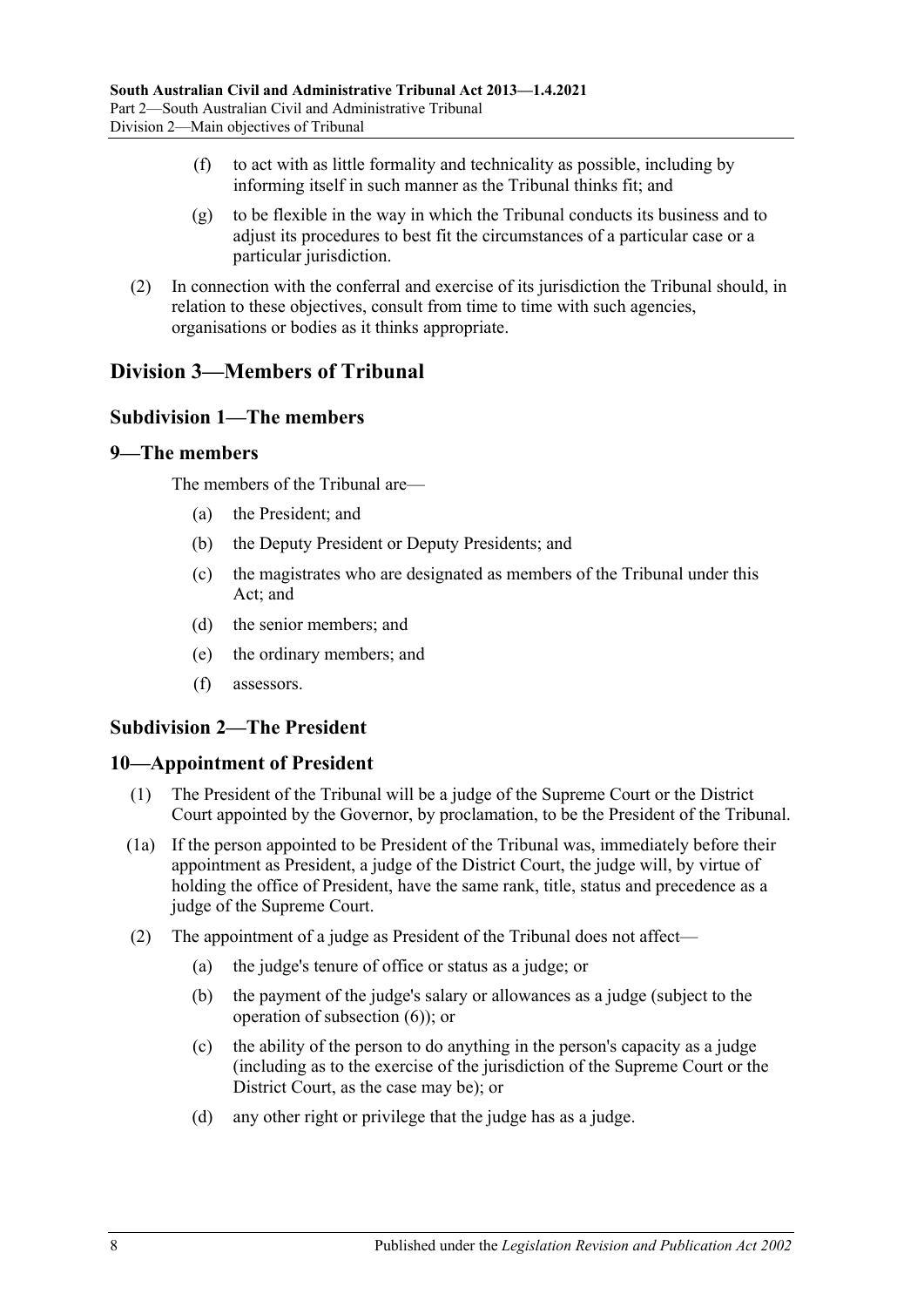- (3) Service in the office of President of the Tribunal is taken, for all purposes, to constitute service as—
	- (a) in the case of a judge who was, immediately before appointment as President, a Supreme Court judge—a judge of the Supreme Court; or
	- (b) in the case of a judge who was, immediately before appointment as President, a District Court judge—a judge of the District Court.
- (4) The appointment of a judge as the President of the Tribunal will be for a term of 5 years (and the person is eligible for reappointment at the expiration of a term of office).
- <span id="page-8-2"></span>(5) Subject to [subsections](#page-7-5) (2) and (3), an appointment may be subject to conditions determined by the Governor.
- <span id="page-8-1"></span>(6) Without limiting [subsection](#page-8-2) (5), the Remuneration Tribunal may determine that the President's salary or allowances as a judge will have an additional component on account of holding office under this Act (and the jurisdiction to make such a determination is conferred on the Remuneration Tribunal by this Act).
- (7) Any salary or allowances payable as an additional component of remuneration under [subsection](#page-8-1) (6) cannot be reduced during the person's term of office as President.
- <span id="page-8-5"></span><span id="page-8-4"></span><span id="page-8-3"></span>(8) A person ceases to be the President of the Tribunal if—
	- (a) the person ceases to be a judge of the Supreme Court or the District Court (as the case may be); or
	- (b) the person, with the approval of the Governor, resigns as President by written notice to the Attorney-General; or
	- (c) the person completes a term of office and is not reappointed; or
	- (d) the appointment is revoked by the Governor, on the recommendation of the Attorney-General, for—
		- (i) mental or physical incapacity to carry out duties satisfactorily; or
		- (ii) neglect of duty; or
		- (iii) dishonourable conduct; or
	- (e) the person dies.
- (9) Nothing under [subsection](#page-8-3)  $(8)(b)$ , [\(c\)](#page-8-4) or [\(d\)](#page-8-5) affects the person's tenure or status as a judge.
- (10) Before the Governor makes a proclamation under this section, the Attorney-General must consult with the Chief Justice.

### <span id="page-8-0"></span>**11—President's functions generally**

- (1) The President of the Tribunal has the functions conferred on the President under this Act or any other Act.
- (2) The functions of the President include—
	- (a) participating as a member of the Tribunal; and
	- (b) having primary responsibility for the administration of the Tribunal; and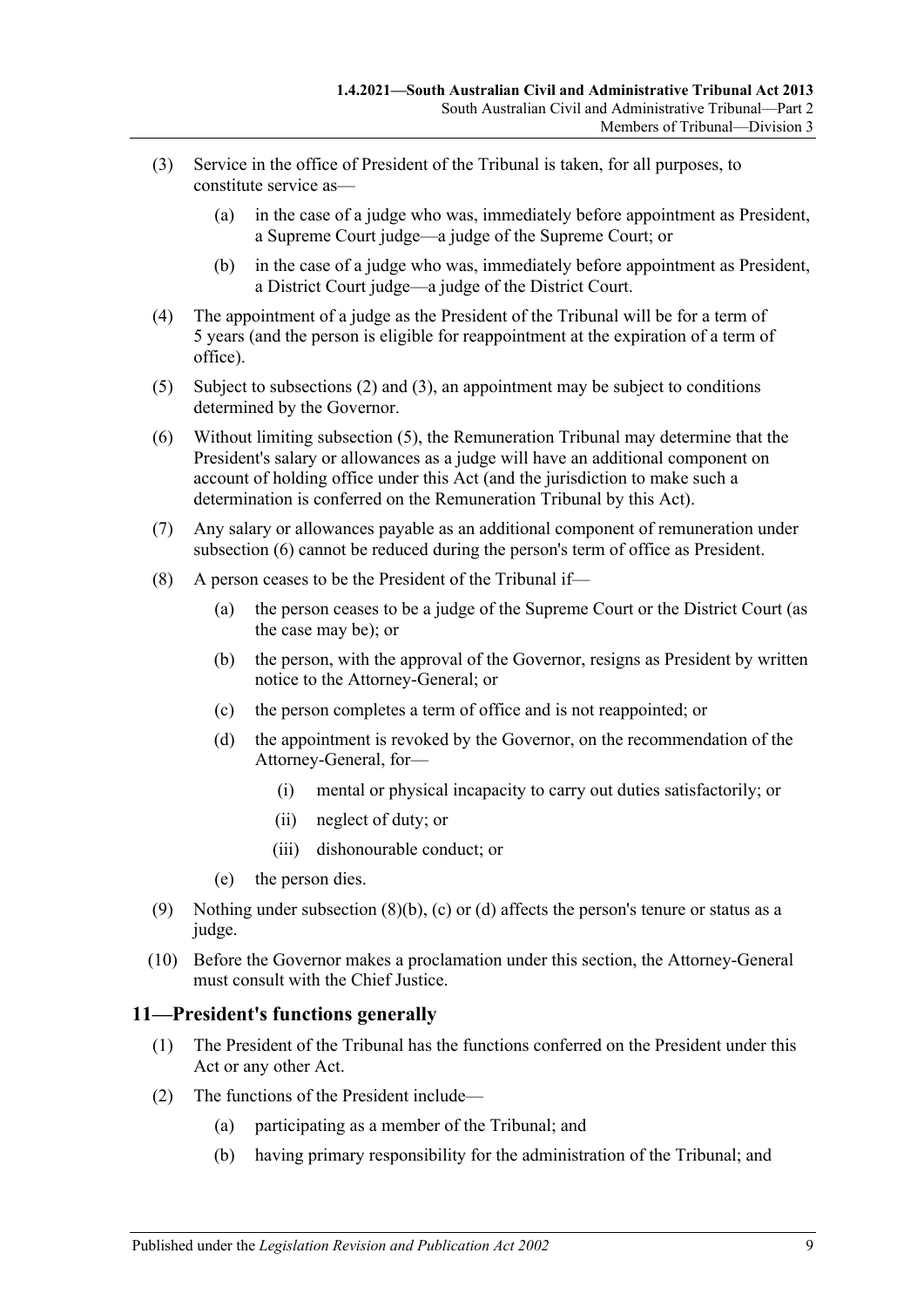- (c) managing the business of the Tribunal, including by ensuring that the Tribunal operates efficiently and effectively and continually improves the way in which it carries out its functions; and
- (d) providing leadership and guidance to the Tribunal and engendering cohesiveness and collaboration amongst the members and staff of the Tribunal; and
- (e) giving directions about the practices and procedures to be followed by the Tribunal; and
- (f) developing and implementing performance standards and setting benchmarks for the Tribunal; and
- (g) being responsible for promoting the training, education and professional development of members of the Tribunal; and
- (h) overseeing the proper use of the resources of the Tribunal; and
- (i) providing advice about—
	- (i) the membership of the Tribunal; and
	- (ii) the operations and activities of the Tribunal.
- (3) The President may do all things necessary or convenient to be done in the performance of the President's functions.
- (4) In the performance of the President's functions, the President is not subject to direction or control by the Minister.

# <span id="page-9-0"></span>**12—Acting President**

- (1) If there is a vacancy in the office of President or the President is absent or for any other reason is unable to perform the functions of office, the Governor may, by proclamation, appoint a person to act as President of the Tribunal for a period not exceeding 6 months.
- (2) The Governor may only appoint—
	- (a) a Deputy President; or
	- (b) a judge of the Supreme Court or the District Court,

to act as President.

- (3) However, the Governor may not appoint a person acting as a Deputy President to act as President unless the person is a judge of the District Court.
- (4) A person appointed to act as a President—
	- (a) has all the functions of the President; and
	- (b) is taken to be the President for all purposes related to this Act or a relevant Act.
- (5) A person appointed to act as President is, for the period of his or her appointment, entitled to be paid additional salary and allowances to ensure that his or her salary and allowances equal the salary and allowances payable to a President of the Tribunal.
- (6) The Governor may, by further proclamation—
	- (a) extend or renew an appointment under this section; or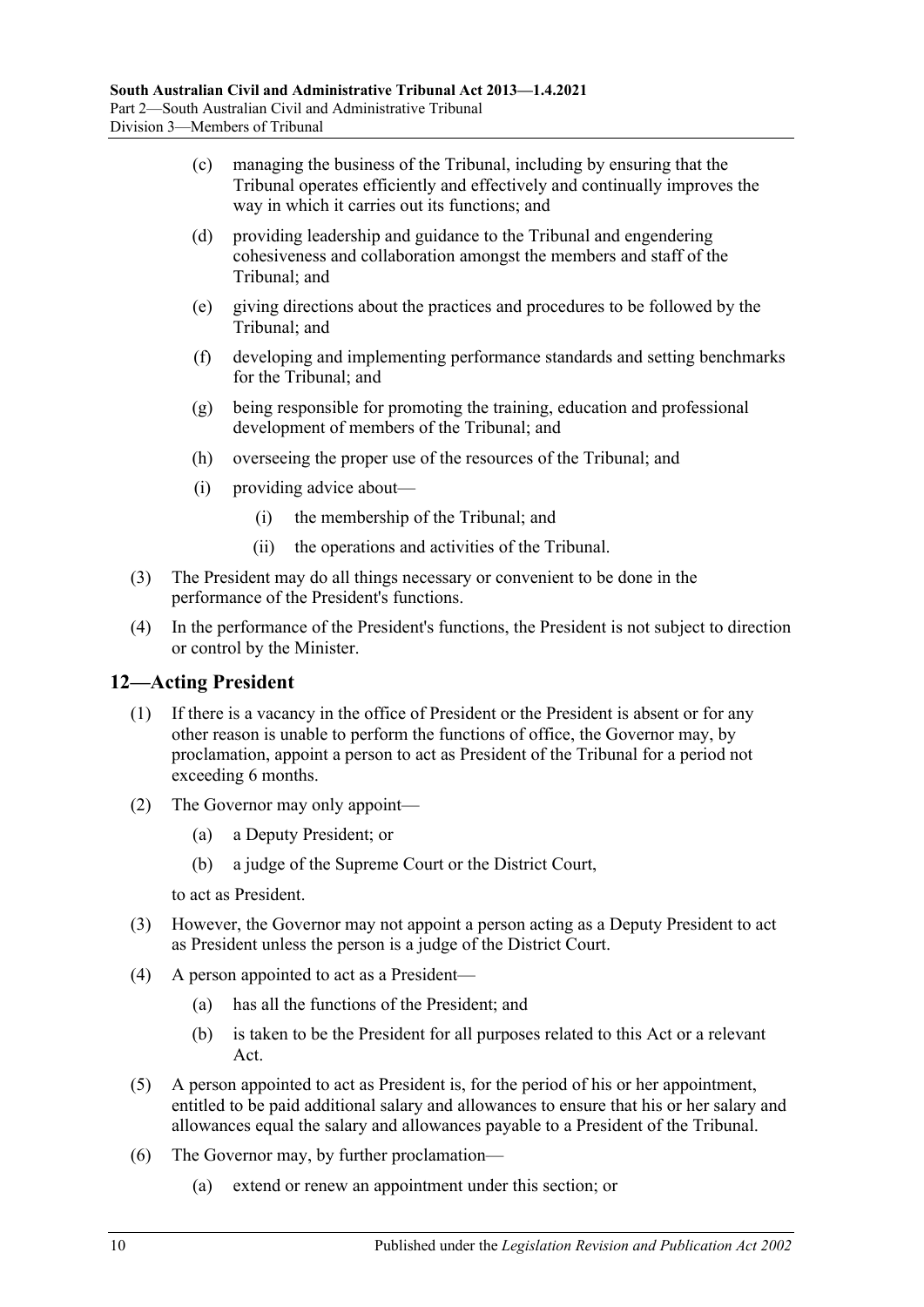- (b) revoke an appointment under this section.
- (7) Before the Governor makes a proclamation under this section, the Attorney-General must consult with—
	- (a) the Chief Justice; and
	- (b) if the proclamation relates to a judge of the District Court—the Chief Judge.

### <span id="page-10-0"></span>**Subdivision 3—The Deputy Presidents**

#### <span id="page-10-1"></span>**13—Number of Deputy Presidents**

There will be at least 1 Deputy President of the Tribunal.

### <span id="page-10-2"></span>**14—Appointment of Deputy Presidents**

- <span id="page-10-3"></span>(1) A Deputy President will be—
	- (a) a judge of the District Court appointed by the Governor, by proclamation, to be a Deputy President of the Tribunal; or
	- (b) a person who is eligible for appointment as a judge of the District Court appointed by the Governor to be a Deputy President of the Tribunal.
- <span id="page-10-8"></span><span id="page-10-5"></span>(2) The appointment of a judge of the District Court as a Deputy President of the Tribunal under [subsection](#page-10-3) (1)(a) does not affect—
	- (a) the judge's tenure of office or status as a judge; or
	- (b) the payment of the judge's salary or allowances as a judge (subject to the operation of [subsection](#page-10-4) (6)); or
	- (c) the ability of the person to do anything in the person's capacity as a judge (including as to the exercise of the jurisdiction of the District Court); or
	- (d) any other right or privilege that the judge has as a judge of the District Court.
- <span id="page-10-6"></span>(3) Service in the office of Deputy President of the Tribunal by a judge of the District Court is taken, for all purposes, to constitute service as a judge of that Court.
- (4) The appointment of a judge as a Deputy President of the Tribunal will be for a period of 5 years (and the person is eligible for reappointment at the expiration of a term of office).
- <span id="page-10-7"></span>(5) Subject to [subsections \(2\)](#page-10-5) and [\(3\),](#page-10-6) an appointment under [subsection](#page-10-3)  $(1)(a)$  may be subject to conditions determined by the Governor.
- <span id="page-10-4"></span>(6) Without limiting [subsection](#page-10-3) (5), in the case of an appointment under subsection  $(1)(a)$ , the Remuneration Tribunal may determine that a Deputy President's salary or allowance as a judge will have an additional component on account of holding office under this Act (and the jurisdiction to make such a determination is conferred on the Remuneration Tribunal by this Act).
- (7) Any salary or allowances payable as an additional component of remuneration under [subsection](#page-10-4) (6) cannot be reduced during the person's term of office as a Deputy President of the Tribunal.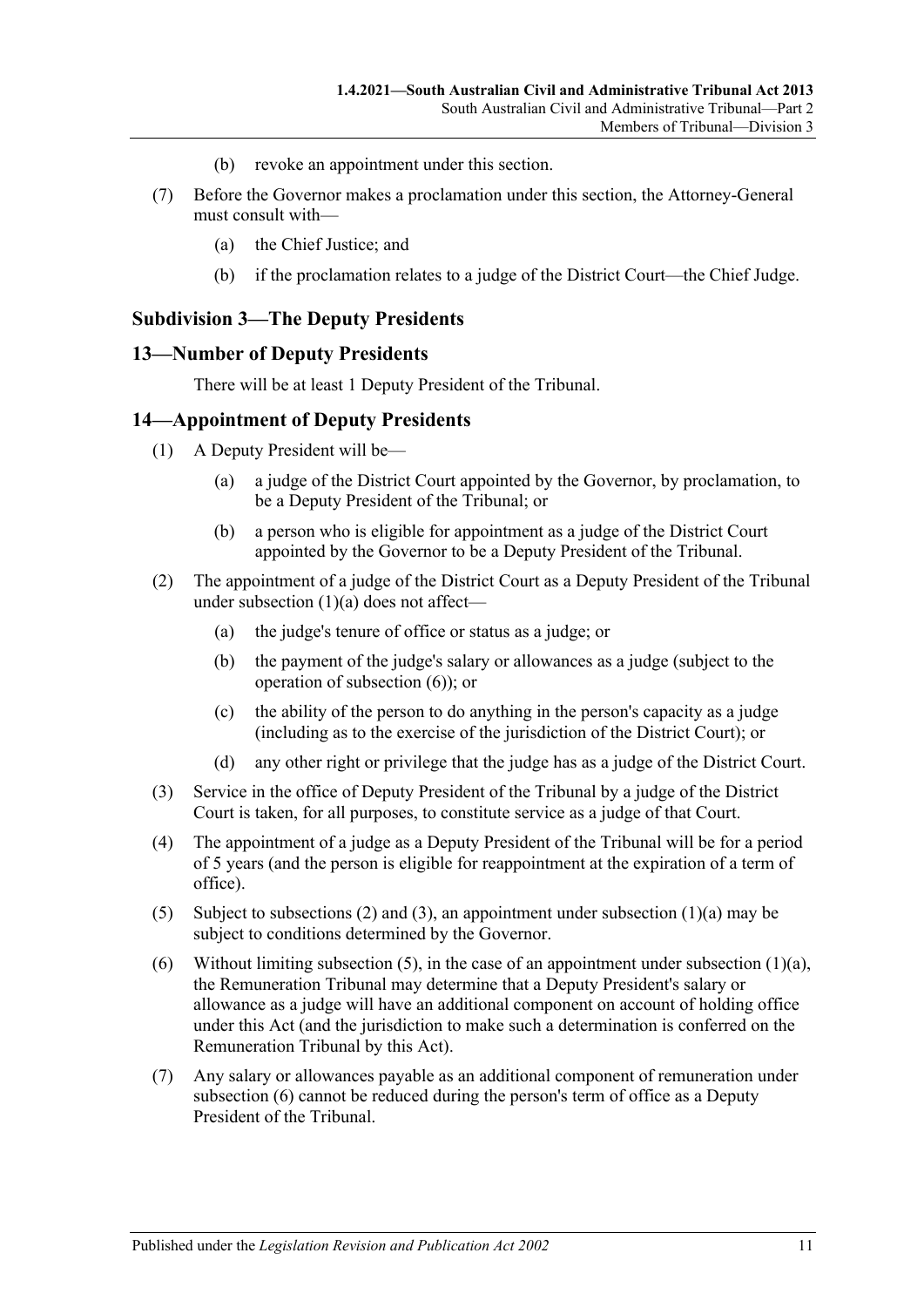- (8) The appointment of a person as a Deputy President of the Tribunal under [subsection](#page-10-8) (1)(b)—
	- (a) will be for a term of 5 years (and the person is eligible for reappointment at the expiration of a term of office); and
	- (b) will be on a full-time or part-time basis (and this may be altered from time to time with the agreement of the Attorney-General and the President of the Tribunal).
- <span id="page-11-2"></span><span id="page-11-1"></span>(9) An appointment under [subsection](#page-10-8) (1)(b) may be subject to conditions determined by the Governor.
- (10) Without limiting [subsection](#page-11-1) (9), in the case of an appointment under [subsection](#page-10-8) (1)(b), the Remuneration Tribunal will determine the salary or allowances to be paid to the person on account of holding office under this Act (and the jurisdiction to make such a determination is conferred on the Remuneration Tribunal by this Act).
- (11) The remuneration of a Deputy President of the Tribunal appointed under [subsection](#page-10-8) (1)(b) (including any salary or allowances) cannot be reduced during the person's term of office as a Deputy President of the Tribunal (unless the reduction is related to a reduction in the person's hours of service over a particular period under an agreement entered into under [subsection](#page-11-2) (8)(b)).
- <span id="page-11-5"></span><span id="page-11-4"></span><span id="page-11-3"></span>(12) A person ceases to be a Deputy President of the Tribunal if
	- (a) in the case of an appointment under [subsection](#page-10-3)  $(1)(a)$ —the person ceases to be a judge of the District Court; or
	- (b) the person resigns as Deputy President by written notice to the Attorney-General; or
	- (c) the person completes a term of office and is not reappointed; or
	- (d) the appointment is revoked by the Governor, on the recommendation of the Attorney-General, for—
		- (i) mental or physical incapacity to carry out duties satisfactorily; or
		- (ii) neglect of duty; or
		- (iii) dishonourable conduct; or
	- (e) the person dies.
- (13) Nothing in [subsection](#page-11-3) (12)(b), [\(c\)](#page-11-4) or [\(d\)](#page-11-5) affects a person's tenure or status as a judge (in the case of an appointment under [subsection](#page-10-3)  $(1)(a)$ ).
- (14) A judge of the District Court may only act under [subsection](#page-11-3) (12)(b) with the approval of the Governor.
- (15) The Attorney-General must consult with the President of the Tribunal before making a recommendation under [subsection](#page-11-5) (12)(d).
- (16) Before the Governor makes a proclamation under this section, the Attorney-General must consult with the Chief Justice and the Chief Judge.

### <span id="page-11-0"></span>**15—Deputy President's functions generally**

(1) A Deputy President of the Tribunal has the functions conferred on the Deputy President under this Act or any other Act.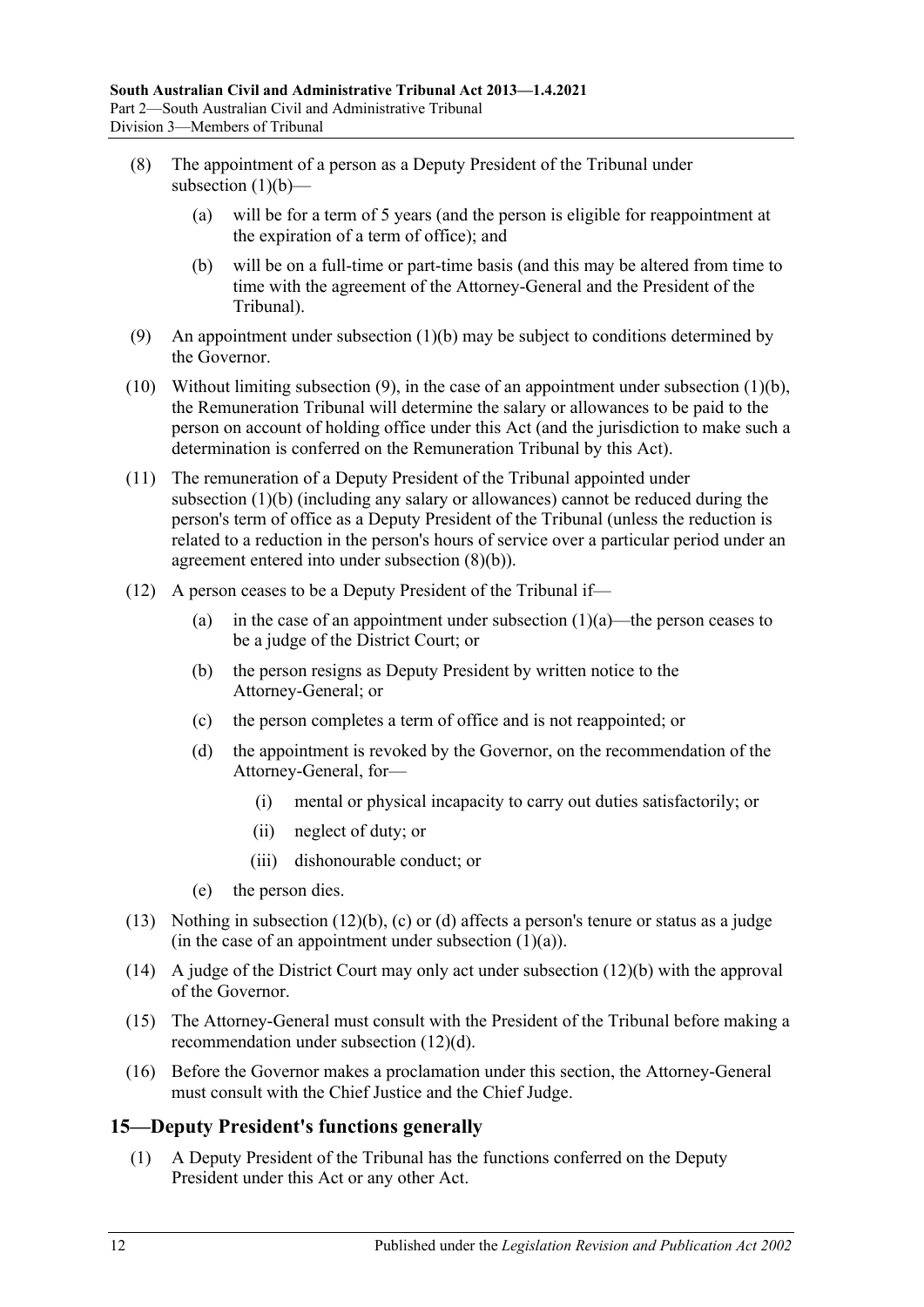- (2) The functions of a Deputy President include—
	- (a) participating as a member of the Tribunal; and
	- (b) assisting the President in the management of the business of the Tribunal; and
	- (c) assisting the President in managing the members of the Tribunal, including in connection with the training, education and professional development of members of the Tribunal; and
	- (d) other functions assigned by the President.
- (3) A Deputy President may do all things necessary or convenient to be done in the performance of the Deputy President's functions.
- (4) A Deputy President is subject to the direction of the President in performing the Deputy President's functions, other than adjudicating in the Tribunal.

### <span id="page-12-0"></span>**16—Acting Deputy Presidents**

- (1) If there is a vacancy in an office of Deputy President or a Deputy President is absent or for any other reason is unable to perform the duties of office, the Attorney-General may appoint a person to act as a Deputy President for a period not exceeding 6 months.
- (2) An appointment under this section must be made in writing.
- <span id="page-12-2"></span><span id="page-12-1"></span>(3) The Attorney-General may only appoint—
	- (a) a judge of the District Court; or
	- (b) a person who is eligible for appointment as a judge of the District Court (who may already be a member of the Tribunal on some other basis),

to act as a Deputy President.

- (4) The Attorney-General must consult with the President of the Tribunal before making an appointment under [subsection](#page-12-1) (3) and with the Chief Judge before making an appointment under [subsection](#page-12-2) (3)(a).
- (5) A person appointed to act as a Deputy President—
	- (a) has all the functions of a Deputy President; and
	- (b) is taken to be a Deputy President for all purposes related to this Act or a relevant Act (and the other provisions of this Subdivision apply with any necessary modifications in relation to a person appointed under this section).
- (6) However, if the person appointed to act as a Deputy President is not a judge of the District Court, the person is, for the period of appointment, entitled to be paid any salary or allowances determined by the Attorney-General after consultation with the President of the Tribunal (with a judge of the District Court being paid any salary and allowances of a Deputy President).
- (7) A person appointed to act as a Deputy President may be appointed to act as a Deputy President for a further period—
	- (a) by the Attorney-General, if the appointment is continuous on 1 or more of the person's previous appointments as an acting Deputy President and the total period of continuous appointments does not exceed 6 months; or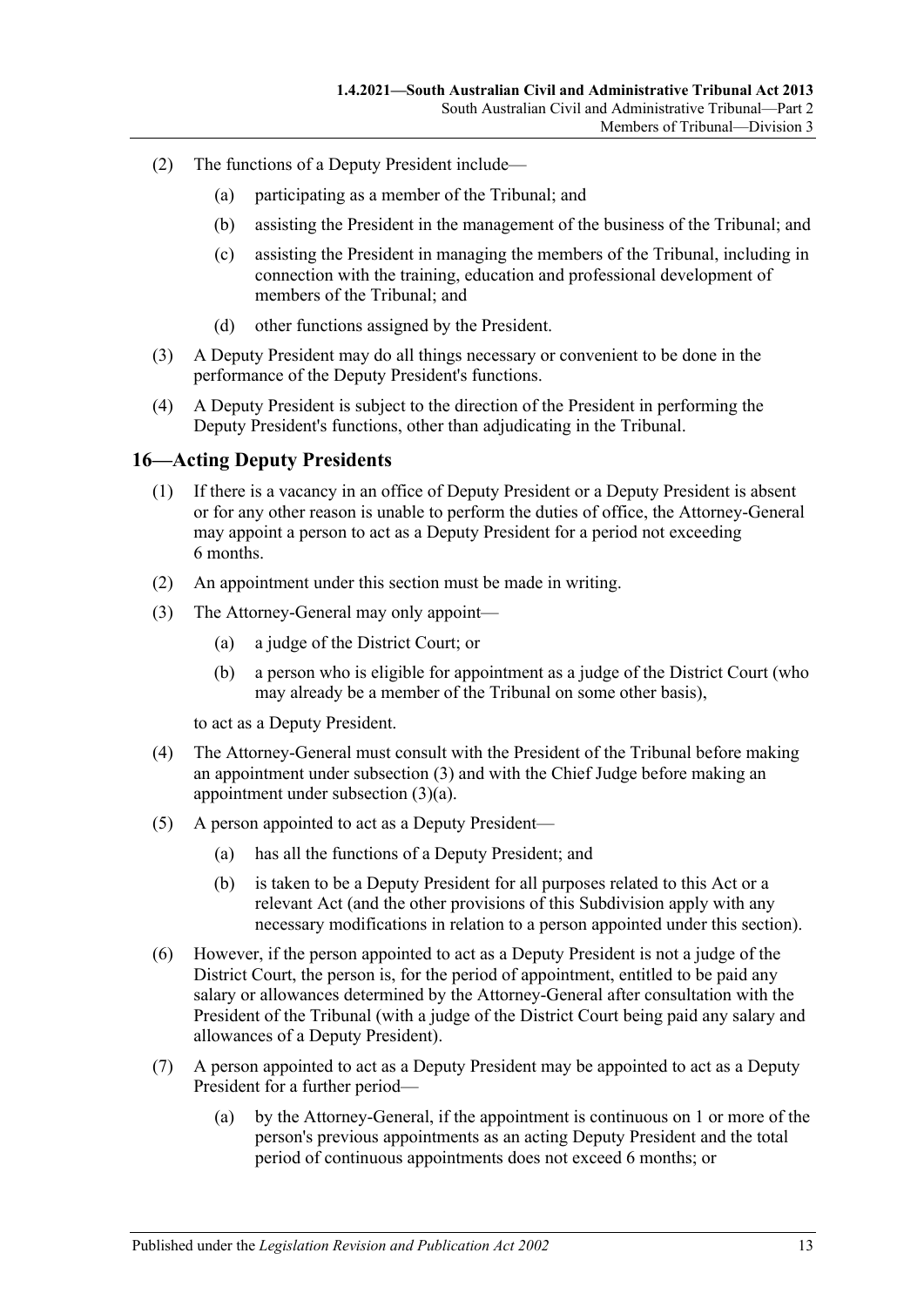- (b) by the Governor in other circumstances.
- <span id="page-13-1"></span>(8) The Governor may at any time, on the recommendation of the Attorney-General, cancel the appointment of a person to act as a Deputy President.
- (9) Before the Governor acts under [subsection](#page-13-1) (8), the Attorney-General must consult with—
	- (a) the President of the Tribunal (unless the Attorney-General is acting at the request of the President); and
	- (b) if the relevant person is a judge of the District Court—the Chief Judge.

### <span id="page-13-0"></span>**17—Supplementary Deputy Presidents**

- (1) Even though there is no vacancy in an office of Deputy President (and any Deputy President is performing the duties of office), the Attorney-General may, on the request of the President of the Tribunal, temporarily appoint a person to act as a supplementary Deputy President of the Tribunal in relation to a particular matter or matters or for a specified period.
- <span id="page-13-2"></span>(2) The Attorney-General may only appoint—
	- (a) a judge of the District Court; or
	- (b) a person who is eligible to act in a judicial office on an auxiliary basis under section 3(2) of the *[Judicial Administration \(Auxiliary](http://www.legislation.sa.gov.au/index.aspx?action=legref&type=act&legtitle=Judicial%20Administration%20(Auxiliary%20Appointments%20and%20Powers)%20Act%201988) Appointments and [Powers\) Act](http://www.legislation.sa.gov.au/index.aspx?action=legref&type=act&legtitle=Judicial%20Administration%20(Auxiliary%20Appointments%20and%20Powers)%20Act%201988) 1988* (even though office under this Act is not a judicial office under that Act).
- (3) The Attorney-General must consult with the Chief Judge before making an appointment under [subsection](#page-13-2) (2)(a).
- (4) An appointment under this section must be made in writing.
- (5) The person may act as a Deputy President in relation to a matter, or for the period, for which the person is appointed, and when acting under the appointment the person is to be regarded as a Deputy President of the Tribunal for the purposes of this Act and any relevant Act (and the other provisions of this subdivision apply with any necessary modifications in relation to a person appointed under this section).
- (6) However, if a person appointed under this section is not a judge of the District Court, the person is, for the period of appointment, entitled to be paid any salary or allowances determined by the Attorney-General after consultation with the President of the Tribunal (with a judge of the District Court being paid any salary or allowances of a Deputy President).
- (7) A person appointed under this section for a particular period may be appointed to act for a further period by the Attorney-General after consultation with, or at the request of, the President of the Tribunal.
- <span id="page-13-3"></span>(8) The Governor may at any time, on the recommendation of the Attorney-General, cancel the appointment of a person under this section.
- (9) Before the Governor acts under [subsection](#page-13-3) (8), the Attorney-General must consult with—
	- (a) the President of the Tribunal (unless the Attorney-General is acting at the request of the President); and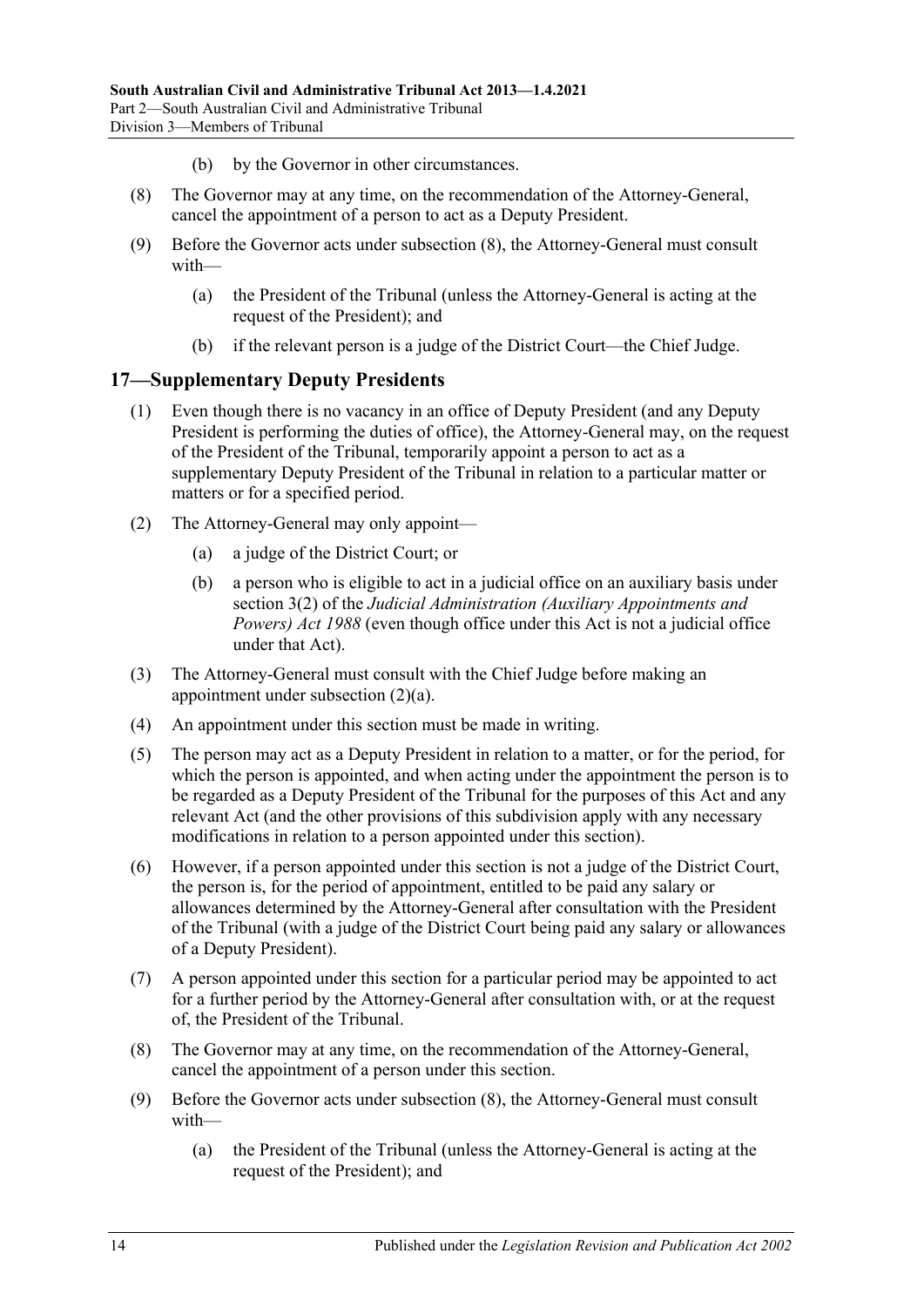(b) if the relevant person is a judge of the District Court—the Chief Judge.

# <span id="page-14-0"></span>**Subdivision 4—Magistrates**

### <span id="page-14-4"></span><span id="page-14-1"></span>**18—Magistrates**

- (1) Any magistrate holding office under the *[Magistrates Act](http://www.legislation.sa.gov.au/index.aspx?action=legref&type=act&legtitle=Magistrates%20Act%201983) 1983* who is designated by the Governor, by proclamation, as a member of the Tribunal on a recommendation of the Attorney-General will (while he or she continues to hold office as a magistrate) be a member of the Tribunal.
- (2) The Attorney-General must consult with the President of the Tribunal and the Chief Magistrate before making a recommendation under [subsection](#page-14-4) (1).
- (3) A magistrate appointed under this section will act as a full-time, part-time or sessional member of the Tribunal under an arrangement established by the President and the Chief Magistrate (being an arrangement that may be varied from time to time).
- (4) The designation of a magistrate under this section does not affect—
	- (a) the magistrate's tenure of office or status as a magistrate; or
	- (b) the payment of the magistrate's salary or allowances as a magistrate; or
	- (c) the ability of the person from doing anything in the person's capacity as a magistrate; or
	- (d) any other right or privilege that the magistrate has as a magistrate.

### <span id="page-14-2"></span>**Subdivision 5—Senior members and ordinary members**

### <span id="page-14-5"></span><span id="page-14-3"></span>**19—Appointment of senior members and ordinary members**

- (1) The Governor may, on the recommendation of the Minister, appoint a person as—
	- (a) a senior member of the Tribunal; or
	- (b) an ordinary member of the Tribunal.
- <span id="page-14-8"></span><span id="page-14-6"></span>(2) The Minister may from time to time appoint a panel of persons who will, at the request of the Minister—
	- (a) after consultation with the President, recommend the selection criteria for the senior members and ordinary members of the Tribunal;
	- (b) assess a candidate or candidates for appointment as a senior member or ordinary member of the Tribunal (and, as appropriate, to provide advice to the Minister for the purposes of [subsection](#page-14-5) (1)).
- <span id="page-14-7"></span>(3) A person is eligible for appointment as a senior member or ordinary member of the Tribunal only if the person—
	- (a) is a legal practitioner of at least 5 years standing (taking into account, for that purpose, periods of legal practice and judicial service within and outside the State); or
	- (b) has, in the Minister's opinion, extensive knowledge, expertise or experience relating to a class of matter for which functions may be exercised by the Tribunal.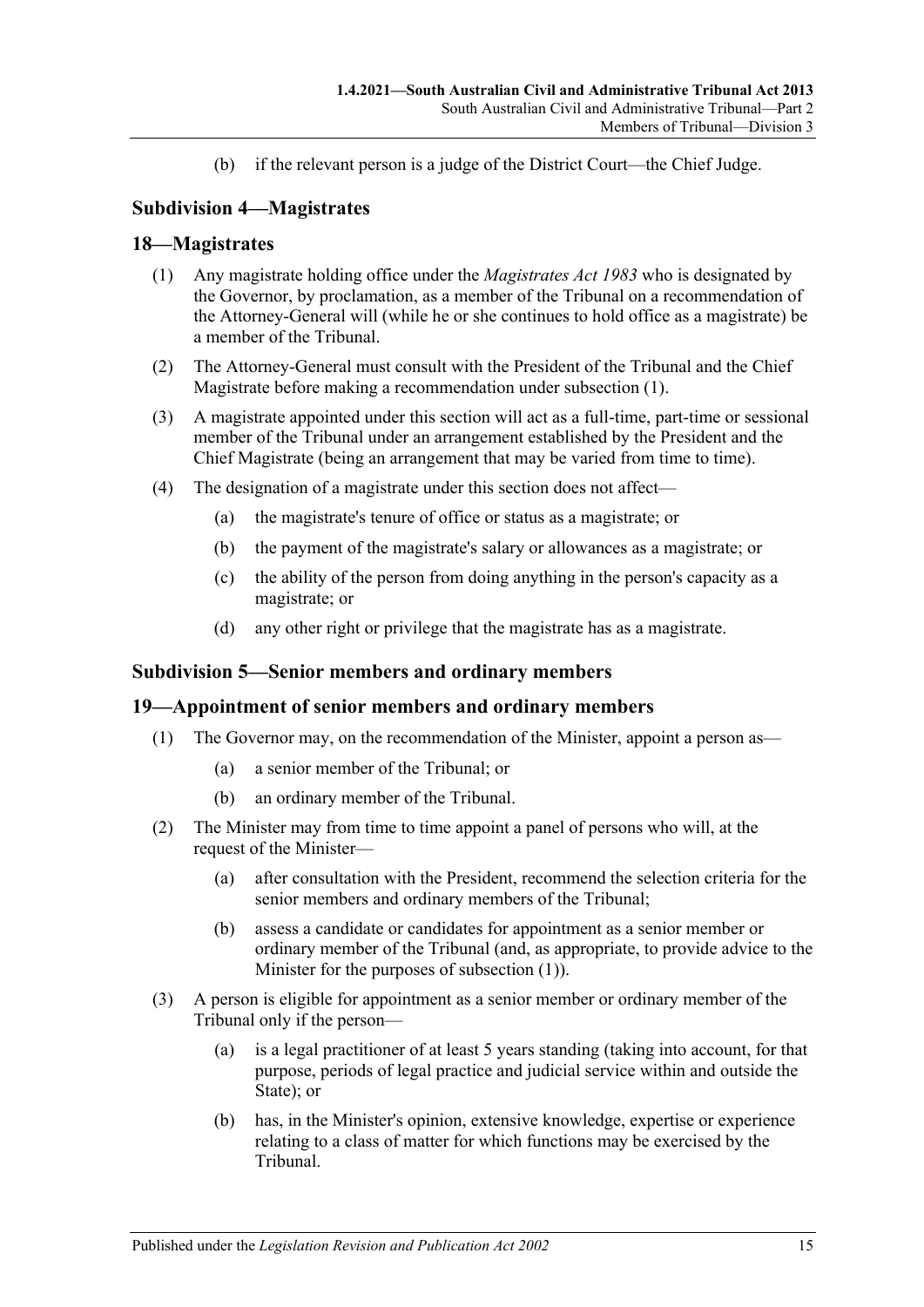- (4) In recommending persons for appointment as members, the Minister must have regard  $to$ 
	- (a) any criteria applying under [subsection](#page-14-6)  $(2)(a)$ ; and
	- (b) any advice provided under [subsection](#page-14-7) (2)(b); and
	- (c) the following:
		- (i) the need for balanced gender representation in the membership of the Tribunal;
		- (ii) the need for the membership of the Tribunal to reflect social and cultural diversity;
		- (iii) the range of knowledge, expertise and experience required within the membership of the Tribunal.
- (5) The Minister must consult with the President of the Tribunal before making a recommendation under [subsection](#page-14-5) (1).
- (6) A senior member or ordinary member of the Tribunal will be appointed for a term of office, of between 3 and 5 years, specified in the instrument of appointment.
- (7) A person appointed as a senior member or ordinary member of the Tribunal is eligible for reappointment at the expiration of a term of office (and without the need for seeking advice from a panel established under [subsection](#page-14-8) (2)).
- <span id="page-15-1"></span>(8) A senior member or ordinary member of the Tribunal is appointed on conditions specified in the instrument of appointment.
- <span id="page-15-2"></span>(9) A senior member or ordinary member of the Tribunal may be appointed on a full-time, part-time or sessional basis (and this may be altered from time to time with the agreement of the Minister).
- (10) A senior member or ordinary member of the Tribunal—
	- (a) must advise the President of the Tribunal of the nature of any paid employment or professional work undertaken outside his or her duties as a member of the Tribunal; and
	- (b) must not engage in any such employment or work if the President informs the member that, in the President's opinion, to do so would or may conflict with the proper performance of the member's duties of office.
- (11) The Minister must consult with the President about—
	- (a) the conditions of an appointment under [subsection](#page-15-1) (8); and
	- (b) the basis of an appointment under [subsection](#page-15-2) (9).

### <span id="page-15-3"></span><span id="page-15-0"></span>**20—Member ceasing to hold office and suspension**

- (1) The Governor may, on the recommendation of the Minister, remove a senior member or ordinary member of the Tribunal from office for—
	- (a) mental or physical incapacity to carry out official duties satisfactorily; or
	- (b) neglect of duty; or
	- (c) dishonourable conduct.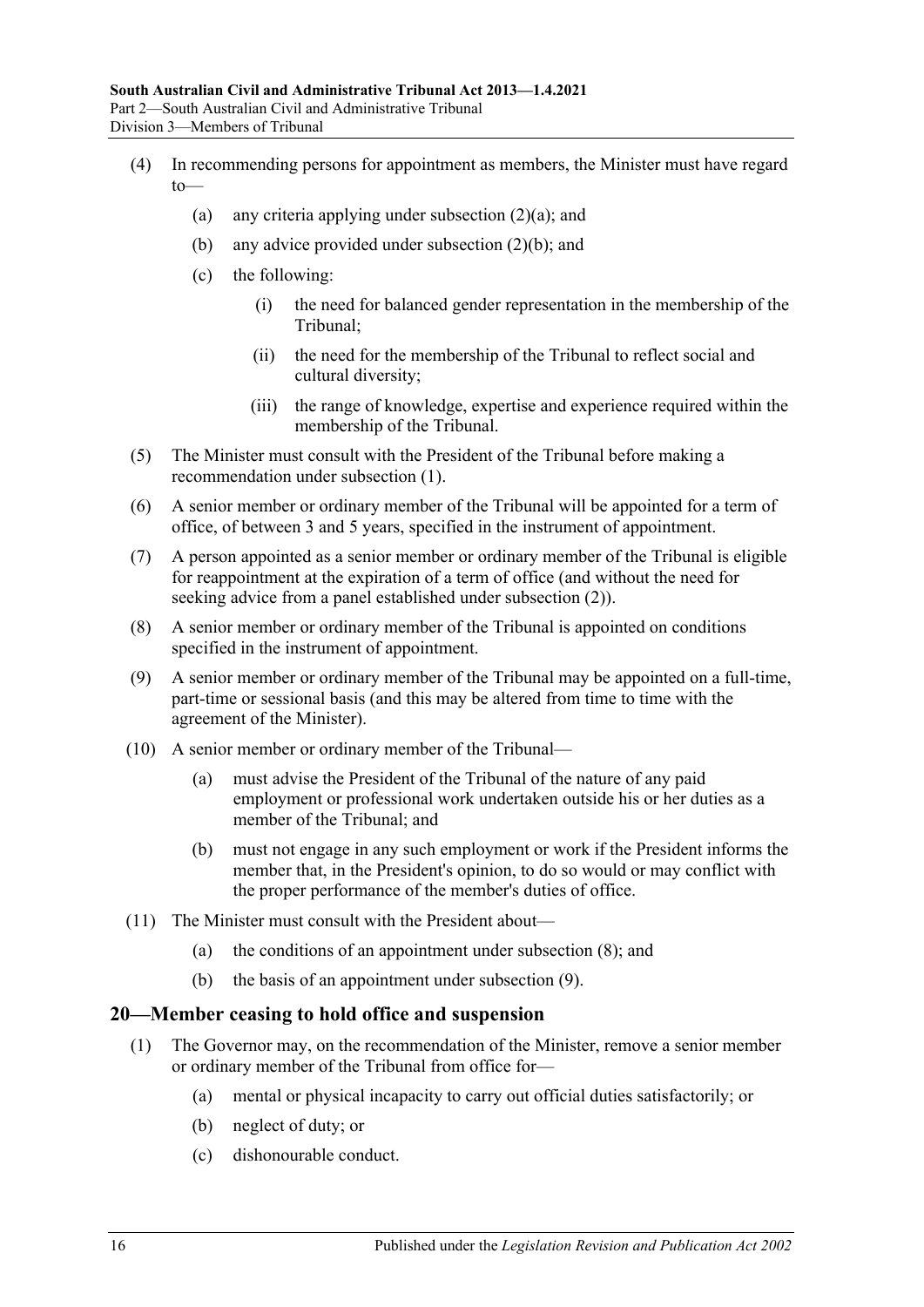- (2) A person ceases to be a senior member or an ordinary member of the Tribunal if the person—
	- (a) dies; or
	- (b) completes a term of office and is not reappointed; or
	- (c) resigns by written notice to the Minister; or
	- (d) ceases to satisfy any qualification by virtue of which the person was eligible for appointment to the Tribunal; or
	- (e) is removed from office under [subsection](#page-15-3) (1).
- (3) The Minister must consult with the President before making a recommendation under [subsection](#page-15-3)  $(1)$ .
- <span id="page-16-1"></span>(4) The President may, on his or her own initiative or at the request of the Minister, suspend a senior member or ordinary member of the Tribunal from office if it appears that there may be grounds for the removal of the member from the member's office.
- (5) If a senior member or ordinary member of the Tribunal who is appointed on a full-time or part-time basis is suspended under [subsection](#page-16-1) (4), the member remains entitled to the member's usual remuneration and allowances during the period of suspension.

# <span id="page-16-0"></span>**21—Supplementary members**

- (1) The Attorney-General may, at the request or with the agreement of the President of the Tribunal, temporarily appoint a person to act as a supplementary senior member or a supplementary ordinary member of the Tribunal in relation to a particular matter or matters or for a specified period.
- (2) The Attorney-General may only appoint a person under this section if he or she is eligible for appointment as a senior member or an ordinary member of the Tribunal.
- (3) An appointment under this section must be made in writing.
- (4) The person may act as a member of the Tribunal in relation to a matter, or for the period, for which the person is appointed, and when acting under the appointment the person is to be regarded as a senior member or an ordinary member of the Tribunal (according to the basis on which the appointment was made) for the purposes of this Act and any relevant Act (and the other provisions of this subdivision apply with any necessary modifications in relation to a person appointed under this section).
- (5) A person appointed under this section is, for the period of appointment, entitled to be paid any salary or allowances determined by the Attorney-General after consultation with the President of the Tribunal.
- (6) A person appointed under this section for a particular period may be appointed to act for a further period by the Attorney-General after consultation with the President of the Tribunal.
- <span id="page-16-2"></span>(7) The Governor may at any time, on the recommendation of the Attorney-General, cancel the appointment of a person under this section.
- (8) Before the Governor acts under [subsection](#page-16-2) (7), the Attorney-General must consult with the President of the Tribunal (unless the Attorney-General is acting at the request of the President).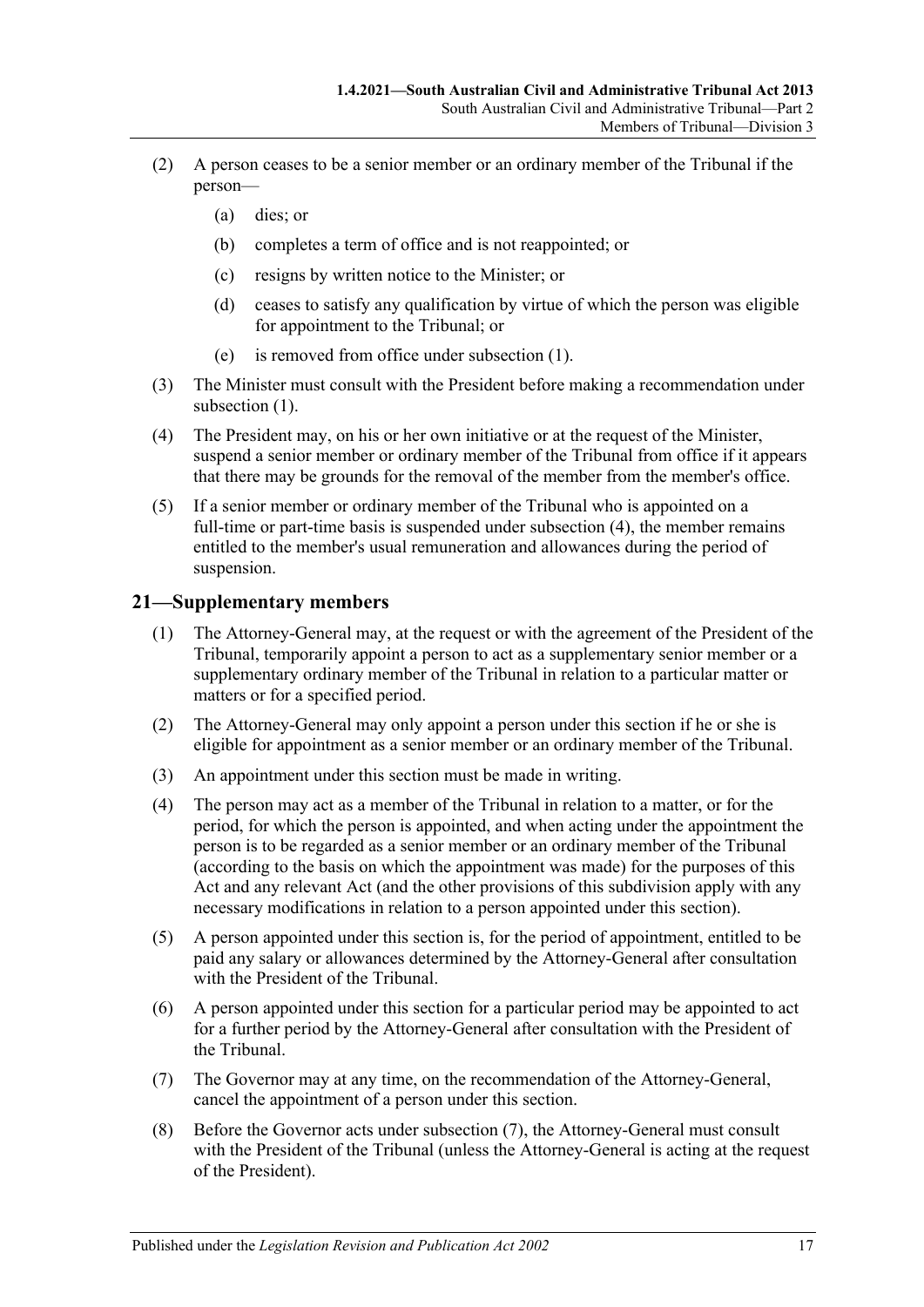### <span id="page-17-0"></span>**Subdivision 6—Assessors**

### <span id="page-17-1"></span>**22—Assessors**

- (1) There will be such panels of assessors as may be necessary for the purposes of any relevant Act.
- (2) An assessor will be appointed by the Minister on the recommendation of the President of the Tribunal.
- (3) Before appointing a person as an assessor under this section, the Minister must be satisfied that the person is qualified, by reason of his or her knowledge, expertise and experience, to provide specialist knowledge in a field or fields in which the Tribunal exercises jurisdiction (after taking into account the provisions of any relevant Act).
- (5) An assessor will be appointed for a term of office, not exceeding 5 years, specified in the instrument of appointment and is eligible for reappointment at the expiration of a term of office.
- (6) An assessor is appointed on conditions specified in the instrument of appointment.
- (7) An assessor will sit on a sessional basis.
- (8) Subject to the conditions of appointment, an assessor may perform work outside the Tribunal.
- <span id="page-17-4"></span>(9) The Minister may, on the recommendation of the President of the Tribunal, remove an assessor from office for—
	- (a) mental or physical incapacity to carry out official duties satisfactorily; or
	- (b) neglect of duty; or
	- (c) dishonourable conduct.
- (10) A person ceases to be an assessor if the person—
	- (a) dies; or
	- (b) completes a term of office and is not reappointed; or
	- (c) resigns by written notice to the Minister; or
	- (d) ceases to satisfy any qualification by virtue of which the person was eligible for appointment to the Tribunal; or
	- (e) is removed from office under [subsection](#page-17-4) (9).
- (12) The Minister may make appointments from time to time for the purpose of maintaining or increasing the membership of panels established under this section.

# <span id="page-17-2"></span>**Division 4—Constitution of Tribunal and its decision-making processes**

### <span id="page-17-3"></span>**23—Constitution of Tribunal**

- (1) Subject to this section, the President may determine, in relation to a particular matter or matters, or particular classes of matters, which member or members of the Tribunal will constitute the Tribunal.
- (2) The Tribunal is not to be constituted by more than 3 members.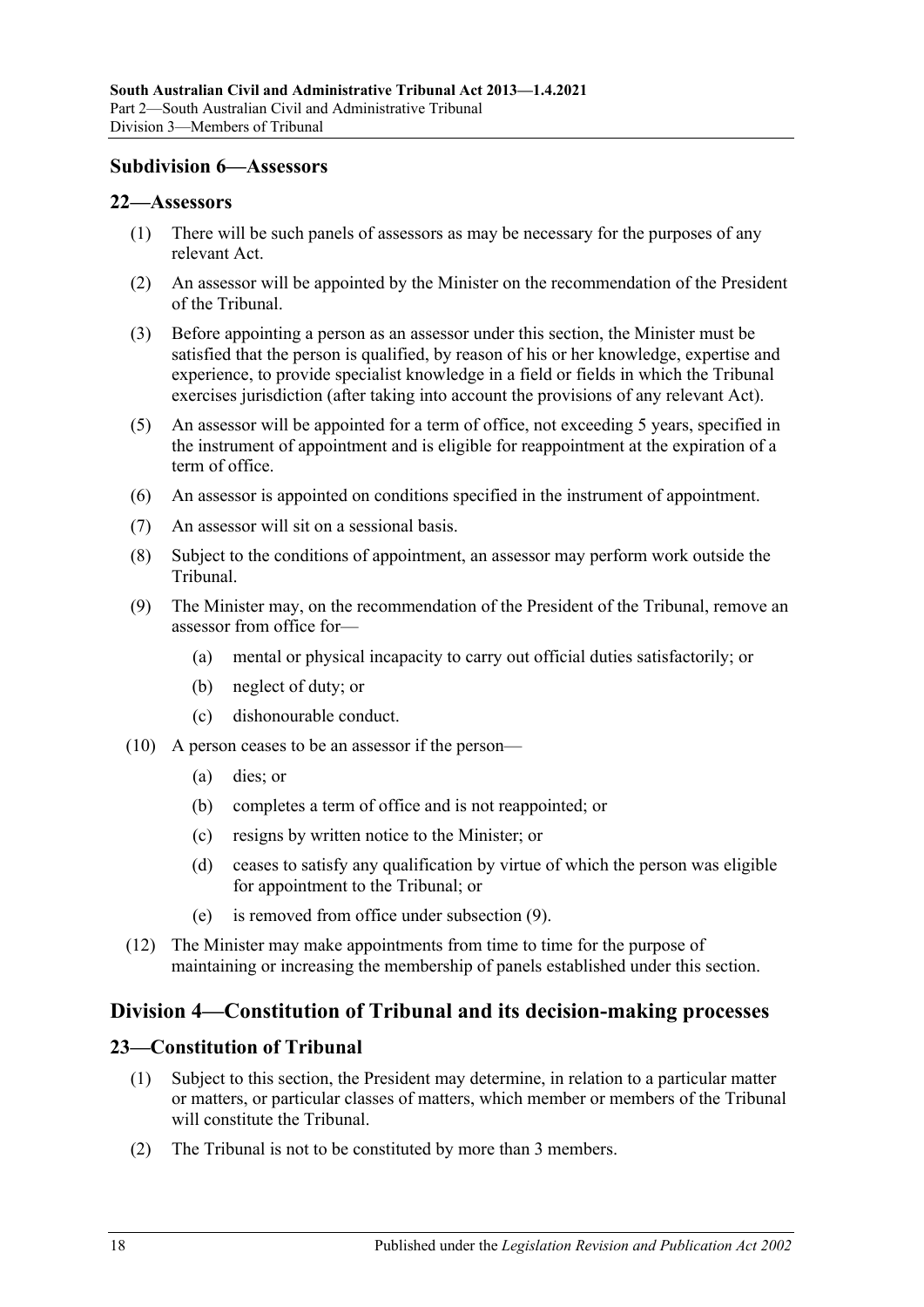- (3) A person is not allowed to be a sitting member of the Tribunal, or perform any function as a member of the Tribunal, in relation to a matter in the review jurisdiction of the Tribunal if the person was—
	- (a) the decision-maker in relation to that matter; or
	- (b) a member of a body that was the decision-maker in relation to that matter.
- (4) The President may, as he or she thinks fit—
	- (a) alter who is to constitute the Tribunal for the purpose of dealing with a matter, or anything relating to a matter, and the Tribunal as constituted after the alteration can have regard to any record of the proceedings of the Tribunal in relation to the matter before the alteration or any evidence taken in the proceedings before the alteration;
	- (b) provide that different aspects of the same matter may be dealt with by different members of the Tribunal, and the members of the Tribunal may then come together and have regard to any evidence taken by the respective members of the Tribunal for the purposes of the proceedings of the Tribunal.
- (5) In addition, the Tribunal may be constituted of—
	- (a) a registrar for the purpose of adjourning proceedings; or
	- (b) a registrar or other member of the staff of the Tribunal for any other purpose specified by this Act or a relevant Act, prescribed by the rules of the Tribunal, or determined by the President.
- (6) The Tribunal may, at any one time, be separately constituted in accordance with this section for the hearing and determination of any number of separate matters.
- (7) The Tribunal may, if it considers it appropriate to do so, organise its business and regulate proceedings before the Tribunal in such a way that 2 or more proceedings in respect of the same matter are heard together.
- (8) Where a registrar or other member of the staff of the Tribunal exercises the jurisdiction of the Tribunal, the registrar or other member of the staff may, and must if the Tribunal or the President of the Tribunal so directs, refer the matter to the Tribunal for determination by the Tribunal.
- (9) If a provision of this Act and the provisions of a relevant Act deal with the manner in which the Tribunal is to be constituted for the purposes of proceedings or any other business under a relevant Act, this section applies subject to those provisions of the relevant Act.

# <span id="page-18-0"></span>**24—Who presides at proceedings of Tribunal**

- (1) If, for dealing with a particular matter, the Tribunal is constituted by 2 or more members, the most senior of them is to preside at the proceedings of the Tribunal.
- (2) The seniority of members of the Tribunal depends on which of the offices held takes precedence and, if that does not determine a member's seniority, the matter is to be resolved by the President of the Tribunal.
- (3) The order of precedence of offices is as follows:
	- (a) President;
	- (b) Deputy President;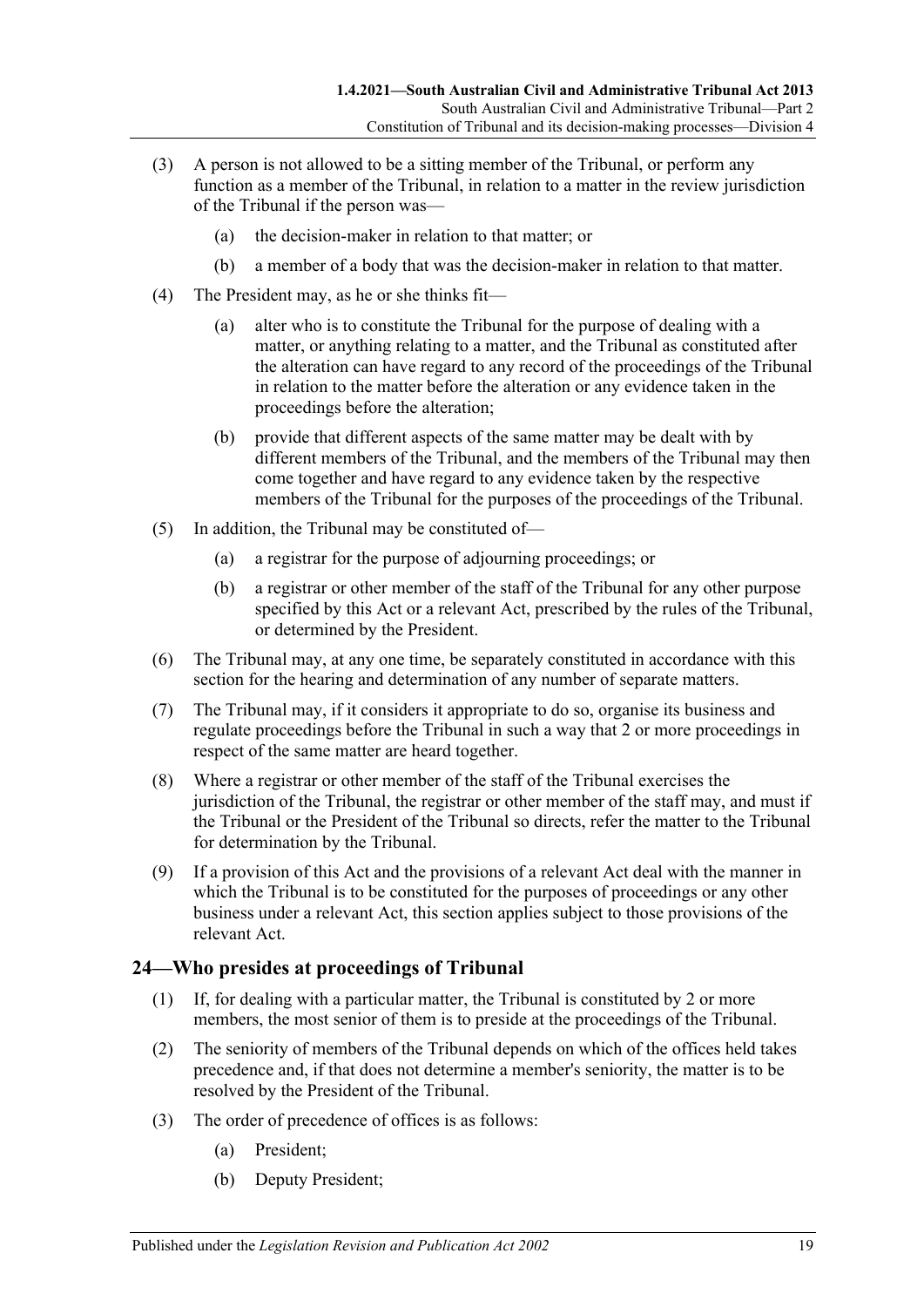- (c) magistrate;
- (d) senior member;
- (e) ordinary member;
- (f) assessor.

### <span id="page-19-6"></span><span id="page-19-0"></span>**25—Decision if 2 or more members constitute Tribunal**

- (1) Subject to [subsection](#page-19-5) (2), if the Tribunal is constituted by 2 or more members, a question they are required to decide is resolved, unless [section](#page-19-1) 26 applies, according to the opinion of the majority of them but, if their opinions on the question are equally divided, the question is to be resolved according to the opinion of the presiding member.
- <span id="page-19-5"></span>(2) If the constitution of the Tribunal, as described in [subsection](#page-19-6) (1), includes 1 or more assessors, questions of law or procedure will be determined by the presiding member.

### <span id="page-19-1"></span>**26—Determination of questions of law**

- (1) The member of the Tribunal constituting the Tribunal or, if the Tribunal is constituted by 2 or more members, the presiding member, may refer a question of law to a Presidential member of the Tribunal.
- <span id="page-19-7"></span>(2) If a question of law is referred under this section—
	- (a) the question is decided by the Tribunal according to the opinion of the Presidential member of the Tribunal; or
	- (b) the Presidential member may refer the question to the Court of Appeal for determination.
- (3) If a Presidential member of the Tribunal decides a question of law under [subsection](#page-19-7) (2), the Presidential member may, in addition—
	- (a) decide any other questions remaining between the parties; and
	- (b) make such orders that are necessary to dispose of the matter.

# <span id="page-19-2"></span>**Division 5—Related matters**

### <span id="page-19-3"></span>**27—Streams**

Without limiting any other provisions, the President of the Tribunal may, in order to facilitate the expeditious conduct of its proceedings, and the proper and effective resolution of matters before the Tribunal, establish various streams or lists that reflect the areas of jurisdiction of the Tribunal.

### <span id="page-19-4"></span>**28—Validity of acts of Tribunal**

An act or proceeding of the Tribunal is not invalid by reason only of a vacancy in the membership of, or a defect in the appointment of a person to, the Tribunal or a panel from which members of the Tribunal are drawn, or a defect in the appointment of any other person to act on behalf of the Tribunal.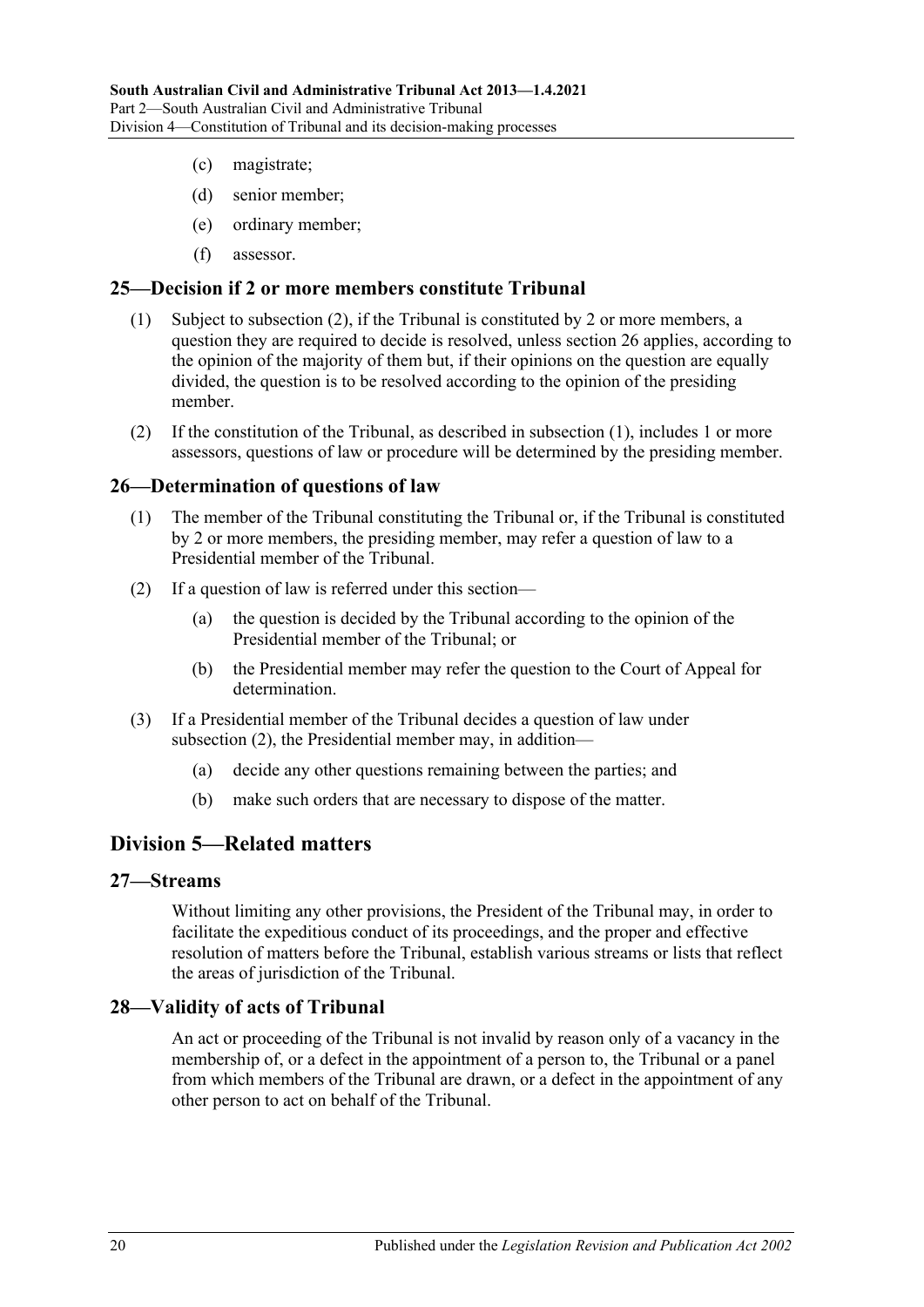### <span id="page-20-0"></span>**29—Disclosure of interest by members of Tribunal**

If the Tribunal is constituted of, or includes, a member who has a pecuniary or other interest that could conflict with the proper performance of the member's functions in proceedings before the Tribunal, the member—

- (a) must disclose the interest to the parties to the proceedings and to the President of the Tribunal; and
- (b) must not take part in the proceedings or exercise powers affecting the proceedings—
	- (i) if the President directs the member to withdraw from the proceedings; or
	- (ii) if a party to the proceedings does not consent to the member hearing and determining, or participating in the hearing and determination of, the proceedings.

### <span id="page-20-5"></span><span id="page-20-1"></span>**30—Delegation**

- (1) The President of the Tribunal may delegate a function or power of the President under this or any other Act—
	- (a) to another member of the Tribunal; or
	- (b) to a member of the staff of the Tribunal; or
	- (c) to the person (being either a member of the Tribunal or a member of the staff of the Tribunal) for the time being performing particular duties or holding or acting in a particular position.
- (2) A delegation under [subsection](#page-20-5) (1)—
	- (a) must be made by instrument in writing; and
	- (b) may be conditional; and
	- (c) does not derogate from the ability of the President to act in any matter; and
	- (d) is revocable at will by the President.

# <span id="page-20-3"></span><span id="page-20-2"></span>**Part 3—Jurisdiction**

### **Division 1—Preliminary**

### <span id="page-20-6"></span><span id="page-20-4"></span>**31—Sources of jurisdiction**

- (1) The Tribunal will have the jurisdiction conferred on it by or under this or any other Act.
- (2) Without limiting [subsection](#page-20-6) (1), if a provision of an Act enables an application, referral or appeal to be made to the Tribunal, or a claim to be brought before the Tribunal, the Act will be taken to confer jurisdiction on the Tribunal to deal with the matter concerned.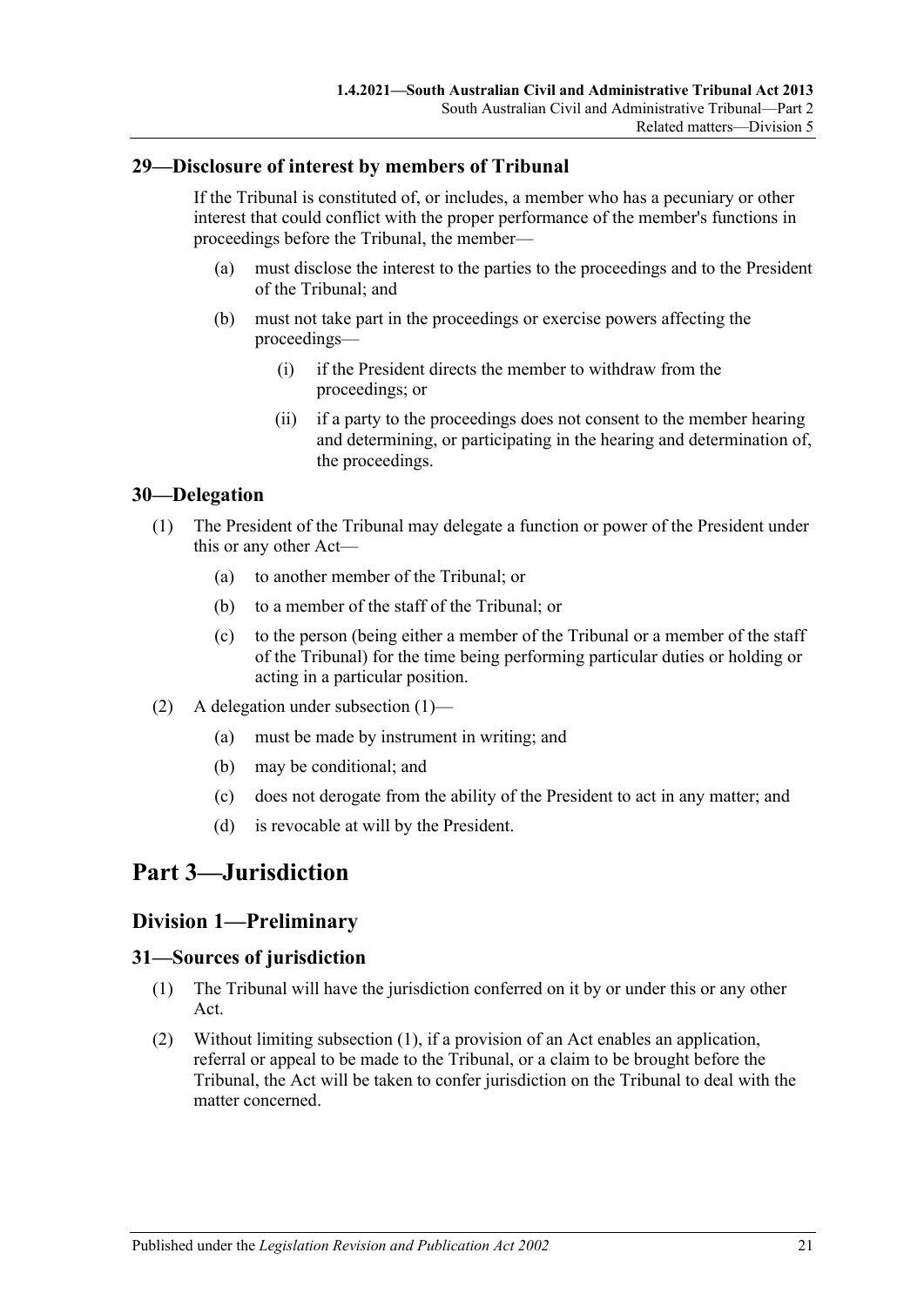# <span id="page-21-0"></span>**32—Kinds of jurisdiction**

- (1) Subject to [subsection](#page-21-5) (2), a matter in which the Tribunal has jurisdiction comes within—
	- (a) its original jurisdiction; or
	- (b) its review jurisdiction.
- <span id="page-21-6"></span><span id="page-21-5"></span>(2) [Subsection](#page-21-6) (1)(b) does not encompass the internal review jurisdiction that is exercised under Part [5 Division](#page-41-5) 1.

# <span id="page-21-1"></span>**Division 2—Original jurisdiction**

# <span id="page-21-2"></span>**33—Original jurisdiction**

- (1) Subject to subsection (2), if the matter that a relevant Act gives the Tribunal to deal with does not involve a reviewable decision within the meaning of [section](#page-21-4) 34, the matter comes within the Tribunal's original jurisdiction.
- (2) Subject to [subsections](#page-21-7) (3) and [\(4\)](#page-21-8) the Tribunal will, in its original jurisdiction, depending on the nature of the matter—
	- (a) act as the original decision-maker in the matter (and accordingly apply those principles which, according to law, are to be applied to bodies that make such decisions pursuant to statute); or
	- (b) resolve a dispute between parties to the relevant proceedings; or
	- (c) adopt any other course of action that the Tribunal considers appropriate to deal with the matter.
- <span id="page-21-7"></span>(3) In exercising its original jurisdiction, the Tribunal is to deal with a matter in accordance with this Act and the relevant Act.
- <span id="page-21-8"></span>(4) Furthermore, the relevant Act may modify the operation of this Act in relation to a matter that comes within the Tribunal's original jurisdiction.

# <span id="page-21-3"></span>**Division 3—Review jurisdiction**

### <span id="page-21-9"></span><span id="page-21-4"></span>**34—Decisions within review jurisdiction**

- (1) If the matter that a relevant Act gives the Tribunal jurisdiction to deal with is a matter that expressly or necessarily involves a review of a decision (a *reviewable decision*), the matter comes within the Tribunal's review jurisdiction.
- (2) For the purposes of [subsection](#page-21-9) (1) (and the other sections of this Division), and subject to the provisions of a relevant Act, a reviewable decision is—
	- (a) a decision made by the Crown or an agency or instrumentality of the Crown; or
	- (b) a decision made by a prescribed person or body; or
	- (c) a prescribed decision or class of decision,

but does not include a decision made by a person or body or a decision, or class of decision, excluded by the regulations.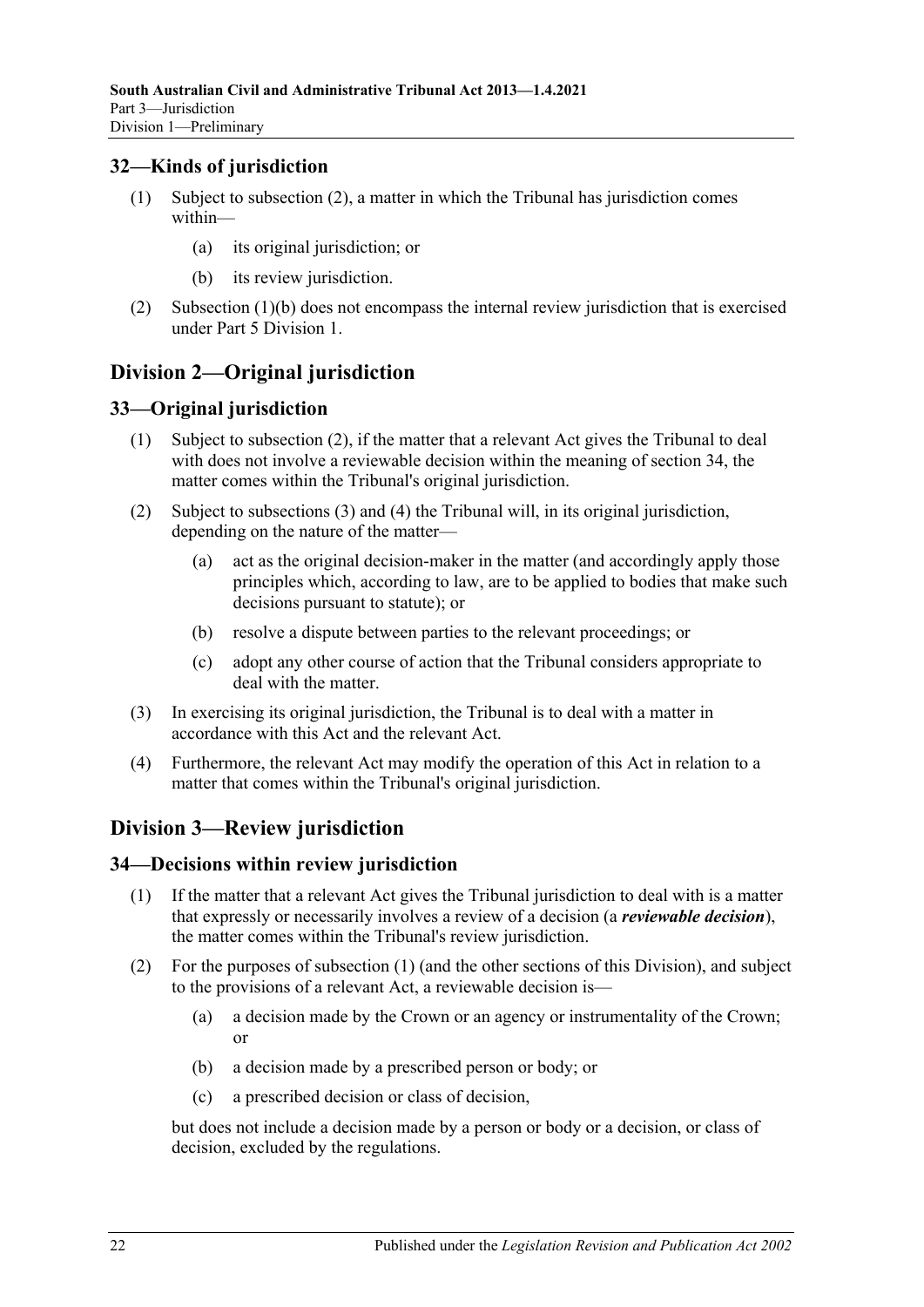- <span id="page-22-2"></span><span id="page-22-1"></span>(2a) For the purposes of this Act—
	- (a) unless [paragraph](#page-22-1) (b) applies—the *decision-maker* for a reviewable decision is the person or body that made or is taken to have made the reviewable decision;
	- (b) the rules may provide
		- that the decision-maker for a reviewable decision will, instead of being the person or body under [paragraph](#page-22-2) (a), be a person or body that is assigned by the rules as being a suitable entity to act as the decision-maker for the purposes of this Act (or specified provisions of this Act); or
		- (ii) that a reference to the decision-maker for a reviewable decision in this Act (or specified provisions of this Act) will be taken to include a reference to a person or body that is designated by the rules as being a suitable entity to act jointly with the person or body under [paragraph](#page-22-2) (a) for the purposes of this Act (or specified provisions of this Act),

and rules made under this paragraph will then have effect in accordance with their terms.

- (3) Subject to [subsections \(4\),](#page-22-3) [\(5\)](#page-22-4) and [\(6\),](#page-22-5) the Tribunal will, in exercising its review jurisdiction, examine the decision of the decision-maker by way of rehearing.
- <span id="page-22-3"></span>(4) On a rehearing, the Tribunal must reach the correct or preferable decision but in doing so must have regard to, and give appropriate weight to, the decision of the original decision-maker.
- <span id="page-22-4"></span>(5) A procedure on a rehearing will include—
	- (a) an examination of the evidence or material before the decision-maker (unless any such evidence or material is to be excluded under another provision of this Act or under any other law); and
	- (b) a consideration of any further evidence or material that the Tribunal decides, in the circumstances of the particular case, to admit for the purposes of rehearing the matter.
- <span id="page-22-5"></span>(6) In exercising its review jurisdiction, the Tribunal is to deal with a matter in accordance with this Act and the relevant Act.
- (7) Furthermore, the relevant Act may modify the operation of this Act in relation to a matter that comes within the Tribunal's review jurisdiction.

### <span id="page-22-6"></span><span id="page-22-0"></span>**35—Decision-maker must assist Tribunal**

- (1) In proceedings for the review of a reviewable decision, the decision-maker for the reviewable decision must use his or her best endeavours to help the Tribunal so that it can make its decision on the review.
- <span id="page-22-8"></span><span id="page-22-7"></span>(2) Without limiting [subsection](#page-22-6) (1), the decision-maker must provide the following to the Tribunal within a reasonable period and in any event within the time prescribed by the regulations:
	- (a) a written statement of the reasons for the decision;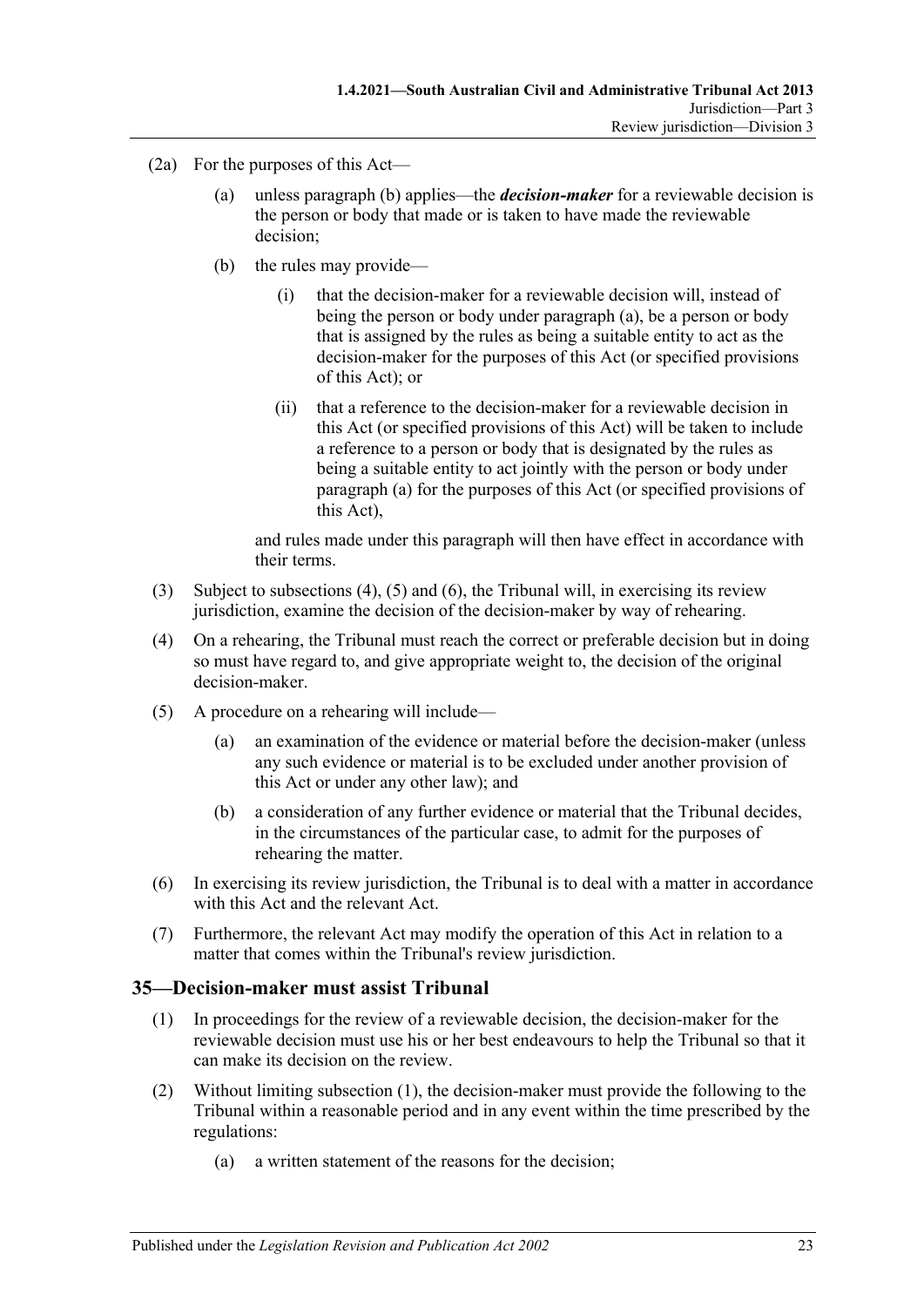- (b) any document or thing in the decision-maker's possession or control that may be relevant to the Tribunal's review of the decision.
- (3) The decision-maker must, in providing any document or thing under [subsection](#page-22-7) (2), take reasonable steps to identify the documents or things that were taken into account in making the relevant decision.
- <span id="page-23-1"></span>(4) If the Tribunal considers that there are additional documents or things in the decision-maker's possession or control that may be relevant to the Tribunal's review of the reviewable decision, the Tribunal may, by written notice, require the decision-maker to provide the documents or things.
- <span id="page-23-2"></span>(5) If the Tribunal considers the statement of reasons given under [subsection](#page-22-8) (2)(a) is not adequate, the Tribunal may, by written notice, require the decision-maker to give the Tribunal an additional statement containing stated further particulars.
- (6) The decision-maker must comply with a notice given under [subsection](#page-23-1) (4) or [\(5\)](#page-23-2) within the period stated in the notice.
- (7) A requirement under this section that the decision-maker give the Tribunal information or a document or thing applies despite any provision in another Act prohibiting or restricting the disclosure of the information or the information contained in the document or thing.
- (8) The Tribunal may examine any document or thing provided under this section and draw any conclusions of fact it considers proper.

### <span id="page-23-0"></span>**36—Effect of review proceedings on decision being reviewed**

- (1) The commencement of proceedings for the review of a decision does not affect the operation of the decision or prevent the taking of action to implement the decision unless—
	- (a) the relevant Act states otherwise; or
	- (b) an order is made under [subsection](#page-23-3) (2).
- <span id="page-23-3"></span>(2) On or after the commencement of proceedings for the review of a decision, the Tribunal or the decision-maker may, on application or on its own initiative, make an order staying or varying the operation or the implementation of the whole or a part of the reviewable decision pending the determination of the matter, or until such time (whether before or after the determination of the matter) as the Tribunal or the decision-maker may specify, if the Tribunal, or the decision-maker, is satisfied that it is just and reasonable in the circumstances to make the order.
- (3) An order by the Tribunal or the decision-maker under this section—
	- (a) is subject to such conditions as are specified in the order; and
	- (b) may be varied or revoked—
		- (i) in any case—by further order of the Tribunal; or
		- (ii) if the order was made by the decision-maker—by further order by the decision-maker or the Tribunal.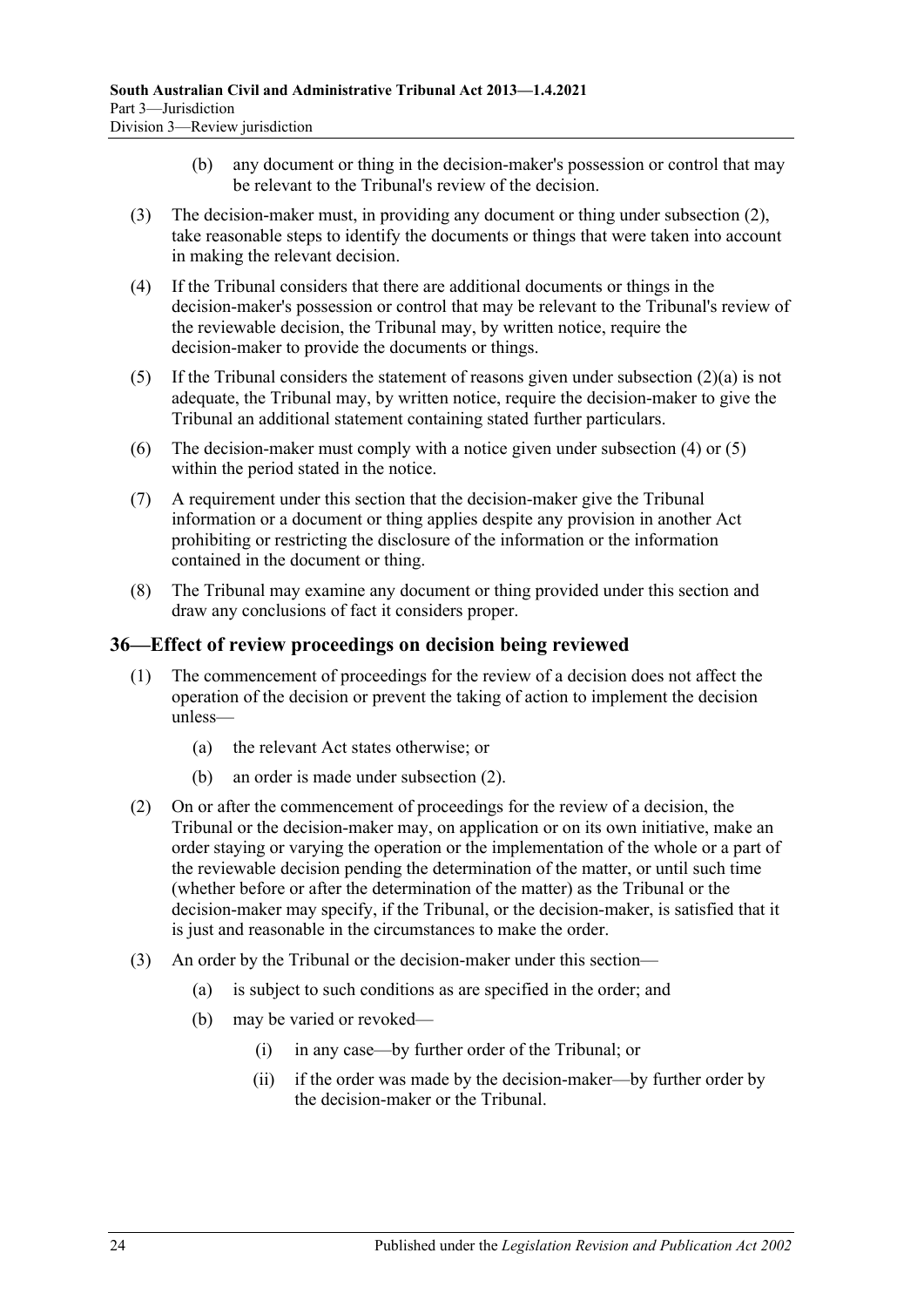### <span id="page-24-0"></span>**37—Decision on review**

- (1) The Tribunal may, on a review under this Division—
	- (a) affirm the decision that is being reviewed; or
	- (b) vary the decision that is being reviewed; or
	- (c) set aside the decision being reviewed and—
		- (i) substitute its own decision; or
		- (ii) send the matter back to the decision-maker for reconsideration in accordance with any directions or recommendations that the Tribunal considers appropriate,

<span id="page-24-2"></span>and, in any case, may make any order the Tribunal considers appropriate (including any interim order pending the reconsideration and determination of the matter by the decision-maker, or any ancillary or consequential order, that the Tribunal considers appropriate).

- (2) The fact that a decision is made on reconsideration under [subsection](#page-24-2)  $(1)(c)(ii)$  does not prevent the decision from being open to review by the Tribunal.
- <span id="page-24-3"></span>(3) The decision-maker's decision as affirmed or varied by the Tribunal or a decision that the Tribunal substitutes for the decision-maker's decision—
	- (a) is to be regarded as, and given effect as, a decision of the decision-maker; and
	- (b) unless the relevant Act states otherwise or the Tribunal orders otherwise, is to be regarded as having effect, from the time when the decision reviewed would have, or would have had, effect.
- (4) Without limiting [subsection](#page-24-3)  $(3)(a)$ , the decision-maker has power to do anything necessary to implement the Tribunal's decision.
- (5) Despite [subsection](#page-24-3)  $(3)(a)$ , the decision as affirmed, varied or substituted is not again open to review before the Tribunal as a decision of the decision-maker (but may be subject to appeal under this Act).

### <span id="page-24-1"></span>**38—Tribunal may invite decision-maker to reconsider decision**

- (1) At any stage of proceedings for the review of a reviewable decision, the Tribunal may invite the decision-maker to reconsider the decision.
- (2) On being invited by the Tribunal to reconsider the reviewable decision, the decision-maker may—
	- (a) affirm the decision; or
	- (b) vary the decision; or
	- (c) set aside the decision and substitute a new decision.
- (3) If the decision-maker varies the decision or sets it aside and substitutes a new decision, unless the proceedings for a review are withdrawn, the proceedings will then be taken to be for—
	- (a) the review of the decision as varied; or
	- (b) the review of the substituted decision.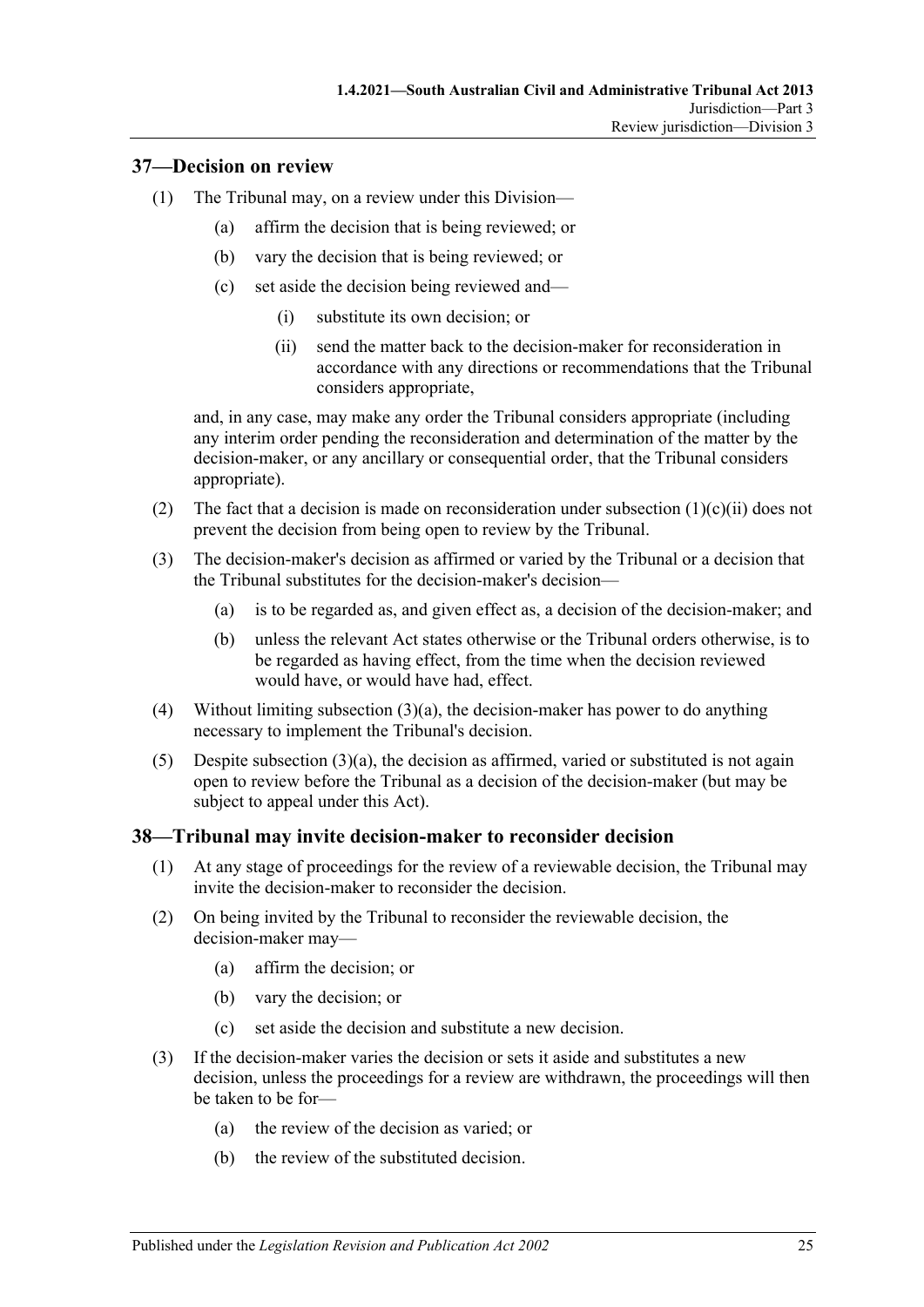(4) The Tribunal may specify a period within which the decision-maker should act under this section (and if the decision-maker does not take action within that period then the Tribunal may resume its proceedings under this Division in such manner as it thinks fit).

# <span id="page-25-0"></span>**Part 3A—Diversity proceedings**

# <span id="page-25-1"></span>**38A—Interpretation**

(1) In this Part—

*federal diversity jurisdiction* means jurisdiction of the kind referred to in section 75(iii) or (iv) of the *Constitution of the Commonwealth*;

*rules of the Court* means the rules of the Court made under the *[Magistrates Court](http://www.legislation.sa.gov.au/index.aspx?action=legref&type=act&legtitle=Magistrates%20Court%20Act%201991)  Act [1991](http://www.legislation.sa.gov.au/index.aspx?action=legref&type=act&legtitle=Magistrates%20Court%20Act%201991)*;

*transferred proceeding*—see [section](#page-25-2) 38B.

(2) For the purposes of this Part, a reference to the making of an application, or an application made, to the Tribunal will be taken to include the referral of a matter to, or otherwise bringing of a matter before, the Tribunal.

# <span id="page-25-2"></span>**38B—Transfer of applications involving federal diversity jurisdiction to Magistrates Court**

- (1) If a person has standing to make an application to the Tribunal in the exercise of its original jurisdiction under [section](#page-21-2) 33 or its review jurisdiction under [section](#page-21-4) 34, the application may be determined by the Magistrates Court in accordance with this Part instead of the Tribunal.
- <span id="page-25-3"></span>(2) If, following an application made to the Tribunal in the manner and form required under this Act for the kind of application concerned, the Tribunal considers that—
	- (a) it does not have, or there is some doubt as to whether it has, jurisdiction to determine the application because its determination may involve the exercise of federal diversity jurisdiction; and
	- (b) the Tribunal would otherwise have had jurisdiction enabling it to determine the application,

then the Tribunal may order that proceedings on the application be transferred to the Magistrates Court.

- (3) A proceeding transferred to the Magistrates Court under [subsection](#page-25-3) (2) is a *transferred proceeding*.
- (4) If proceedings are transferred to the Magistrates Court under this Part—
	- (a) the application made to the Tribunal will be taken to be duly made as an application to the Court; and
	- (b) the proceedings may be continued and completed as if steps taken in the proceedings prior to the transfer had been taken in the Court.
- (5) The fee payable in respect of the application is the relevant fee (if any) payable to the Tribunal under this Act.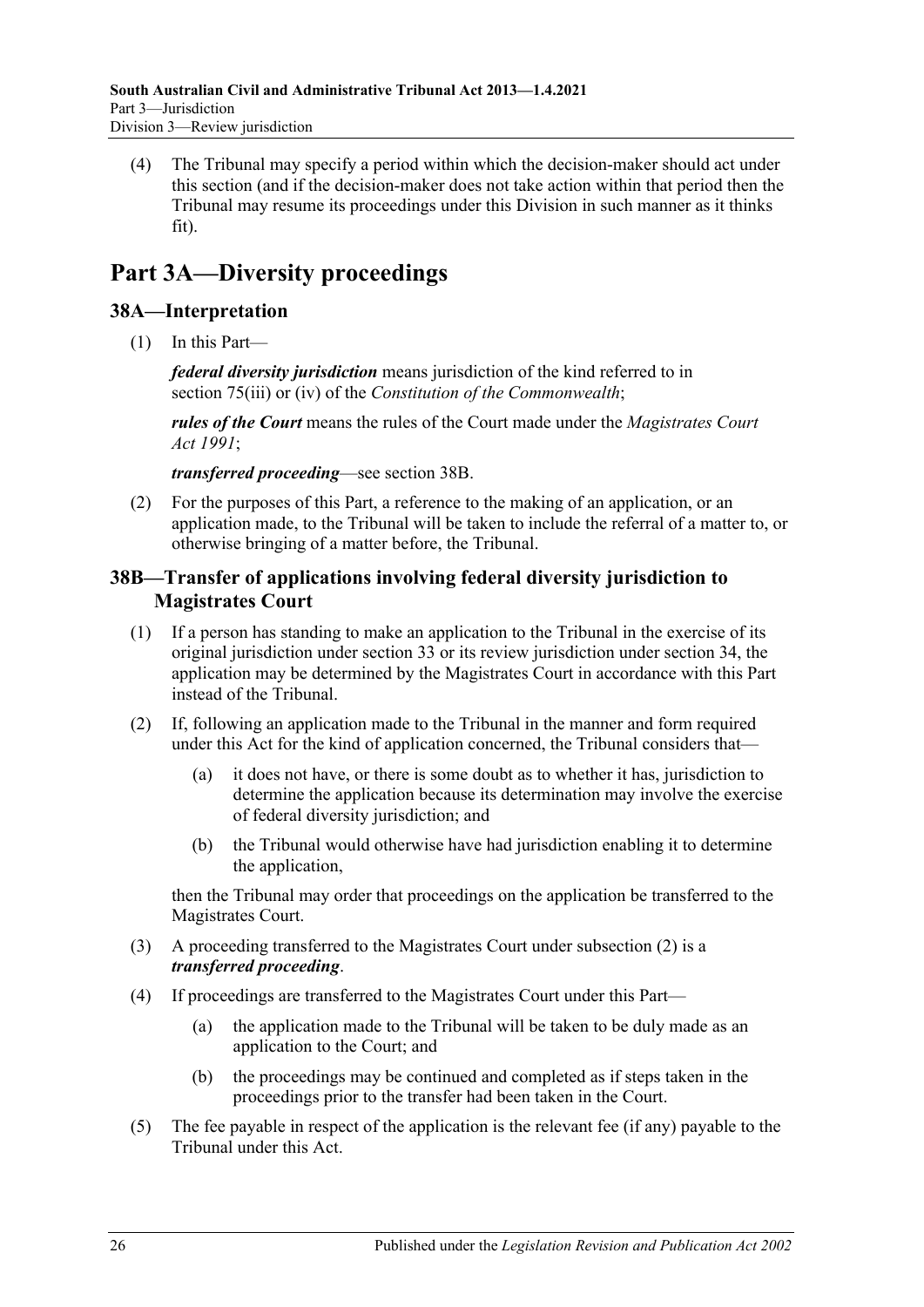- (6) A party to the transferred proceeding is not required to pay any fees in relation to the transfer of the proceedings to the Magistrates Court unless the Court determines that additional fees are payable under the *[Magistrates Court Act](http://www.legislation.sa.gov.au/index.aspx?action=legref&type=act&legtitle=Magistrates%20Court%20Act%201991) 1991* because of a substantial alteration in the nature of the claims in the proceedings.
- (7) An order made by the Tribunal under [subsection](#page-25-3) (2) may not be the subject of review or appeal under [Part](#page-41-4) 5 of this Act.
- (8) The Magistrates Court may remit the transferred proceedings to the Tribunal for determination if the Court is satisfied that the Tribunal has jurisdiction to determine the matter.
- (9) If the Magistrates Court remits the transferred proceedings to the Tribunal, the Court may make such orders that it considers appropriate to facilitate the determination of the proceedings by the Tribunal.
- (10) The Tribunal must determine transferred proceedings that are remitted to it in accordance with any orders made by the Magistrates Court.

# <span id="page-26-2"></span><span id="page-26-0"></span>**38C—Magistrates Court proceedings, jurisdiction, powers and functions etc**

- (1) Transferred proceedings are taken to have been commenced in the Magistrates Court on the day on which the application to which the proceedings relate was first made to the Tribunal.
- (2) [Subsection](#page-26-2) (1) applies despite any limitation period under the *[Limitation of Actions](http://www.legislation.sa.gov.au/index.aspx?action=legref&type=act&legtitle=Limitation%20of%20Actions%20Act%201936)  Act [1936](http://www.legislation.sa.gov.au/index.aspx?action=legref&type=act&legtitle=Limitation%20of%20Actions%20Act%201936)* or any relevant Act that applies to the application concerned provided it was lodged with the Tribunal before the expiry of the period.
- (3) The Magistrates Court has, and may exercise, all of the jurisdiction, powers and functions in relation to the transferred proceedings that the Tribunal would have had if it could exercise federal diversity jurisdiction, including jurisdiction, powers and functions conferred or imposed on the Tribunal by or under this Act or a relevant Act.
- (4) The practices and procedures that apply to the Tribunal under this Act (including the rules) or a relevant Act will apply to the Magistrates Court in respect of the transferred proceedings unless, and to such extent as, the Court determines otherwise.
- (5) The Magistrates Court may make such orders (including in relation to the Tribunal) as it considers appropriate to facilitate its determination of the transferred proceedings.

### <span id="page-26-1"></span>**38D—Modifications of certain functions, powers and procedures etc**

Despite [section](#page-26-0) 38C, the following provisions apply in relation to transferred proceedings:

- (a) the Magistrates Court is to be constituted as provided by or under the *[Magistrates Court Act](http://www.legislation.sa.gov.au/index.aspx?action=legref&type=act&legtitle=Magistrates%20Court%20Act%201991) 1991* instead of as provided by or under this Act or a relevant Act;
- (b) subject to the provisions of a relevant Act and the rules of the Court, a party to the proceedings is entitled to be represented by a legal practitioner or, with leave of the Magistrates Court, by some other person, but only in the circumstances that the Tribunal would have been permitted to allow if the proceedings were before the Tribunal;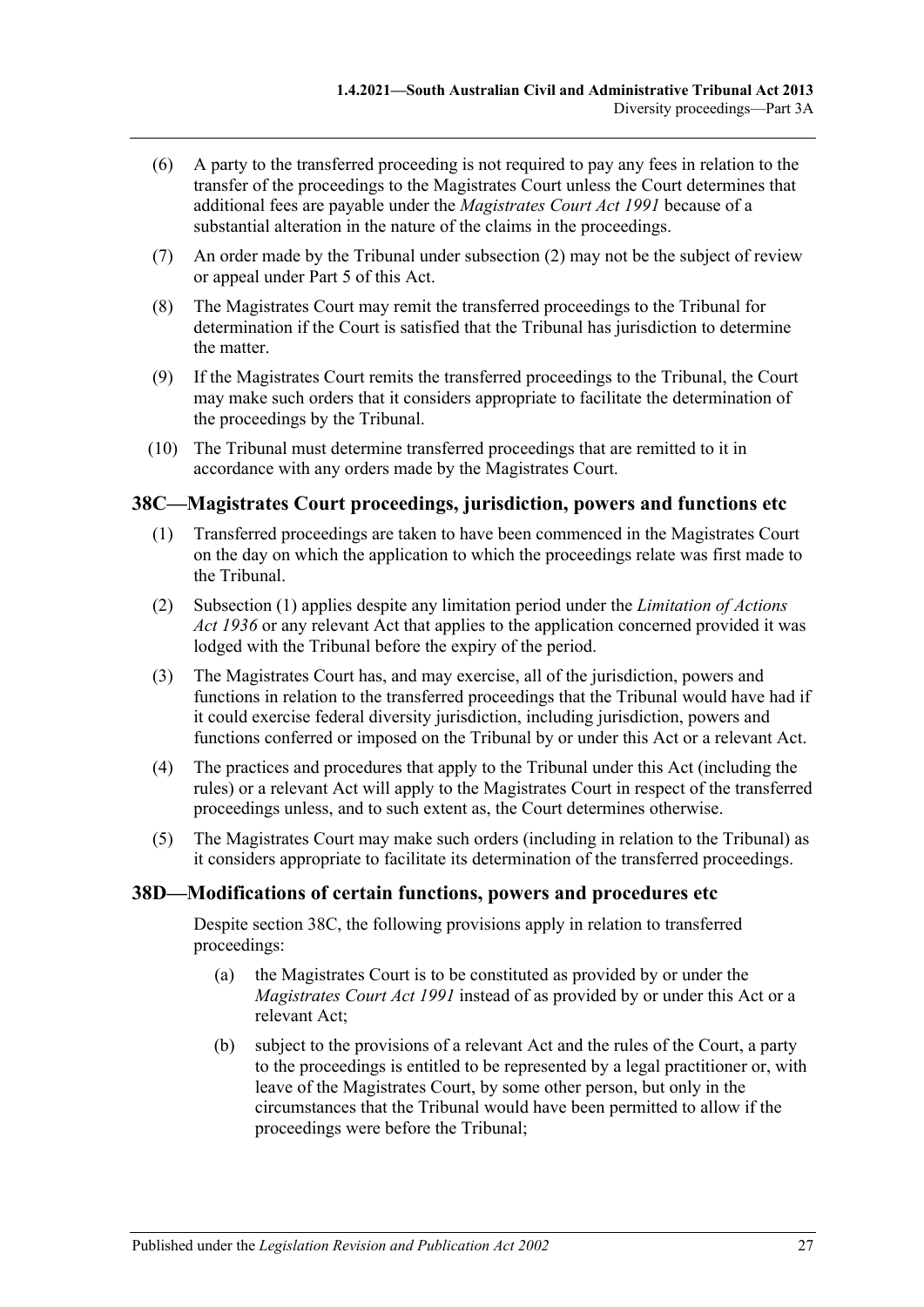- (c) the law applicable to reviews of, or appeals against, decisions of the Magistrates Court applies to decisions of the Court in the transferred proceedings instead of [Part](#page-41-4) 5 of this Act (however, the Court may make an order staying the operation of the relevant decision (including the decision of a relevant decision-maker) until the proceedings are finally decided, on such conditions as may be specified in the order);
- (d) the Magistrates Court may award costs in the proceedings only in the circumstances that the Tribunal would have been permitted to award them (and the costs are to be assessed in the same way as they would have been) if the proceedings were before the Tribunal;
- (e) the Magistrates Court may make orders giving effect to any settlement reached by the parties even if that settlement was reached before the commencement of this Part or before proceedings were transferred to the Court under this Part;
- (f) the regulations may prescribe other modifications (including to the provisions of this Act or any other Act or regulations under an Act) for the transferred proceedings of the kind concerned.

### <span id="page-27-0"></span>**38E—Compulsory conferences**

- (1) Subject to the provisions of a relevant Act, the Magistrates Court may, if the Court considers it is appropriate, require the parties to transferred proceedings to attend a compulsory conference presided over by a member of the Tribunal or a registrar of the Tribunal under [section](#page-33-1) 50.
- (2) The Magistrates Court may give such directions to the Tribunal in relation to the procedures and conduct of the conference as the Court considers appropriate.

### <span id="page-27-4"></span><span id="page-27-1"></span>**38F—References to Tribunal in other Acts or regulations**

To avoid doubt, but subject to the regulations—

- (a) a reference to the Tribunal in a provision of an Act or regulations under an Act that confers or imposes a function on the Tribunal is to be read as including a reference to the Magistrates Court if the function is conferred or imposed on the Court because of the operation of this Part; and
- (b) a reference to proceedings in the Tribunal in a provision of a kind referred to in [paragraph](#page-27-4) (a) is to be read as including a reference to proceedings in the Magistrates Court.

### <span id="page-27-2"></span>**38G—Bailiffs**

To avoid doubt, if a provision of a relevant Act provides for the enforcement of an order of the Tribunal by a bailiff appointed under this Act, then that provision is to be read as including a reference to an order of the Magistrates Court made because of the operation of this Part (and in enforcing an order of the Court, the bailiff may, in accordance with provisions of the relevant Act, exercise the powers conferred by that Act).

### <span id="page-27-3"></span>**38H—Relationship of this Part to this Act and other laws**

The provisions of this Part prevail to the extent of any inconsistency between those provisions and any other provisions of this Act or any other Act.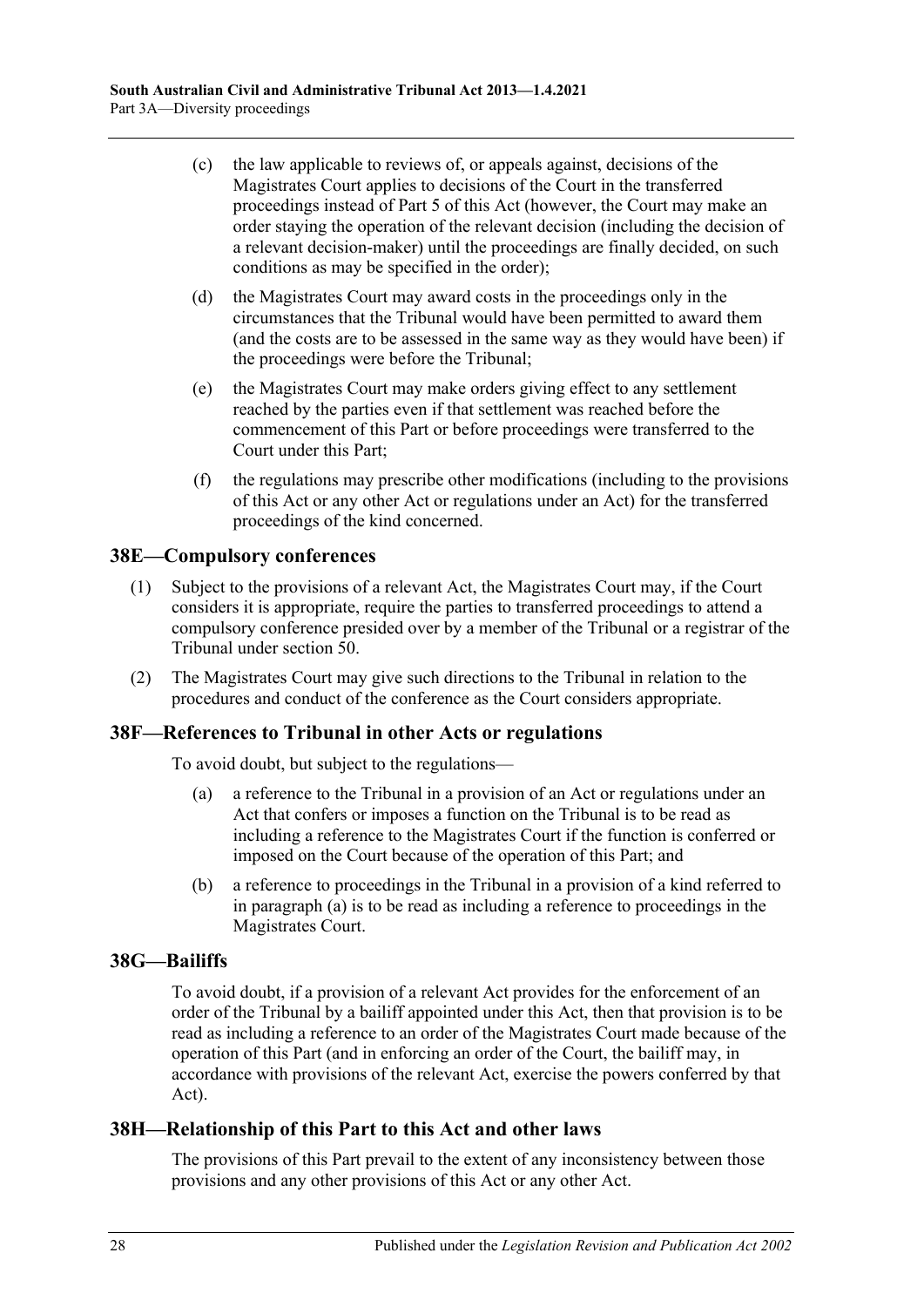## <span id="page-28-0"></span>**38I—Enforcement, variation or revocation of purported orders**

- (1) The amount specified in a purported monetary order made by the Tribunal may be recovered in the appropriate court (within the meaning of [section](#page-49-1) 89) by the person in favour of whom the order was made as if it were a debt.
- (2) A person who contravenes or fails to comply with the terms of a purported order of the Tribunal (other than a purported monetary order) is guilty of an offence.

Maximum penalty: \$50 000 or imprisonment for 2 years.

- (3) If a person seeks a variation or revocation of a purported order or purported monetary order—
	- (a) the person may apply to the Tribunal; and
	- (b) the Tribunal must order that proceedings on the application be transferred to the Magistrates Court,

and such a matter will be a transferred proceeding for the purposes of this Part.

- (4) No act undertaken, or purportedly undertaken, by a person pursuant to, or for the purposes of enforcing, a purported order or a purported monetary order, in good faith, gives rise to any liability against the person or the Crown.
- (5) In this section, a reference to a *purported order* or a *purported monetary order* is a reference to an order purportedly made by the Tribunal (whether before or after the commencement of this Part) that is invalid because determination of the application that gave rise to the order involved the exercise of federal diversity jurisdiction and that, on the commencement of this Part, is to be made by the Magistrates Court.

# <span id="page-28-1"></span>**Part 4—Principles, powers and procedures**

# <span id="page-28-2"></span>**Division 1—Principles governing hearings**

# <span id="page-28-3"></span>**39—Principles governing hearings**

- (1) On the hearing of any proceedings, but subject to the provisions of a relevant Act—
	- (a) the procedure of the Tribunal will, subject to this Act, be conducted with the minimum of formality; and
	- (b) the Tribunal is not bound by the rules of evidence, may adopt, as in its discretion it considers appropriate, any findings, decision or judgment of a court or other tribunal (insofar as may be relevant to the proceedings before the Tribunal), and may otherwise inform itself as it thinks fit; and
	- (c) the Tribunal must act according to equity, good conscience and the substantial merits of the case and without regard to legal technicalities and forms.
- (2) Nothing in this Act affects any rule or principle of law relating to—
	- (a) legal professional privilege; or
	- (b) "without prejudice" privilege; or
	- (c) public interest immunity.
- (3) This section does not limit the operation of [section](#page-41-3) 69.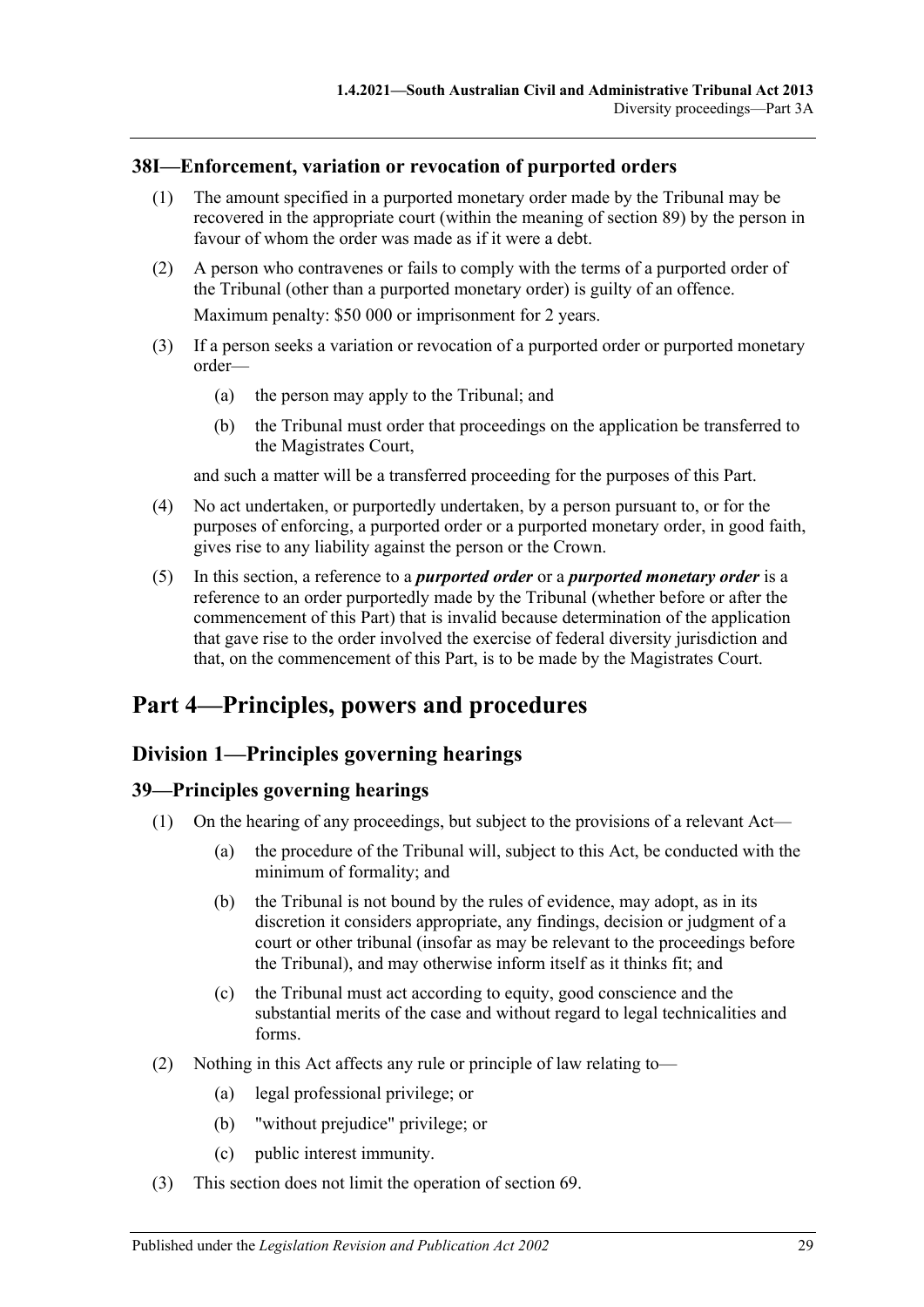# <span id="page-29-0"></span>**Division 2—Evidentiary powers**

### <span id="page-29-1"></span>**40—Power to require person to give evidence or to produce evidentiary material**

- (1) The Tribunal may, on the application of a party to proceedings or on its own initiative, issue a summons requiring a person to appear before the Tribunal at a specified time and place to give evidence or to produce evidentiary material (or both).
- (2) A summons to produce evidentiary material may, instead of providing for production of the material before the Tribunal, provide for production of the material to an officer of the Tribunal, or to any person nominated in the summons.
- (3) The Tribunal may—
	- (a) retain any document, object or substance produced before it (whether in response to a summons or otherwise) for such reasonable period as it thinks fit, and make copies of any document; and
	- (b) require a person called to give evidence (whether in response to a summons or otherwise) to make an oath or affirmation (which may be administered by any member or officer of the Tribunal) to answer truthfully questions put by any member of the Tribunal or any person appearing before the Tribunal; and
	- (c) require any person called to give evidence (whether in response to a summons or otherwise) to answer any questions put by any member of the Tribunal or any person appearing before the Tribunal that are determined by the Tribunal to be relevant to the proceedings before the Tribunal.
- (4) A person who—
	- (a) refuses or fails to make an oath or affirmation when required to do so under this section; or
	- (b) refuses or fails without reasonable excuse to produce evidentiary material that the person is required by the Tribunal to produce; or
	- (c) refuses or fails without reasonable excuse to appear before the Tribunal in response to a summons; or
	- (d) refuses or fails without reasonable excuse to give evidence before the Tribunal or otherwise refuses or fails without reasonable excuse to answer any question put in proceedings before the Tribunal or otherwise required under this Act; or
	- (e) gives false or misleading evidence to the Tribunal,

is guilty of an offence.

Maximum penalty: \$25 000 or imprisonment for 1 year.

- (5) A summons under this section may be issued on behalf of the Tribunal by—
	- (a) any member of the Tribunal; or
	- (b) a registrar; or
	- (c) any other officer authorised under the rules or by the President of the Tribunal to issue such summonses.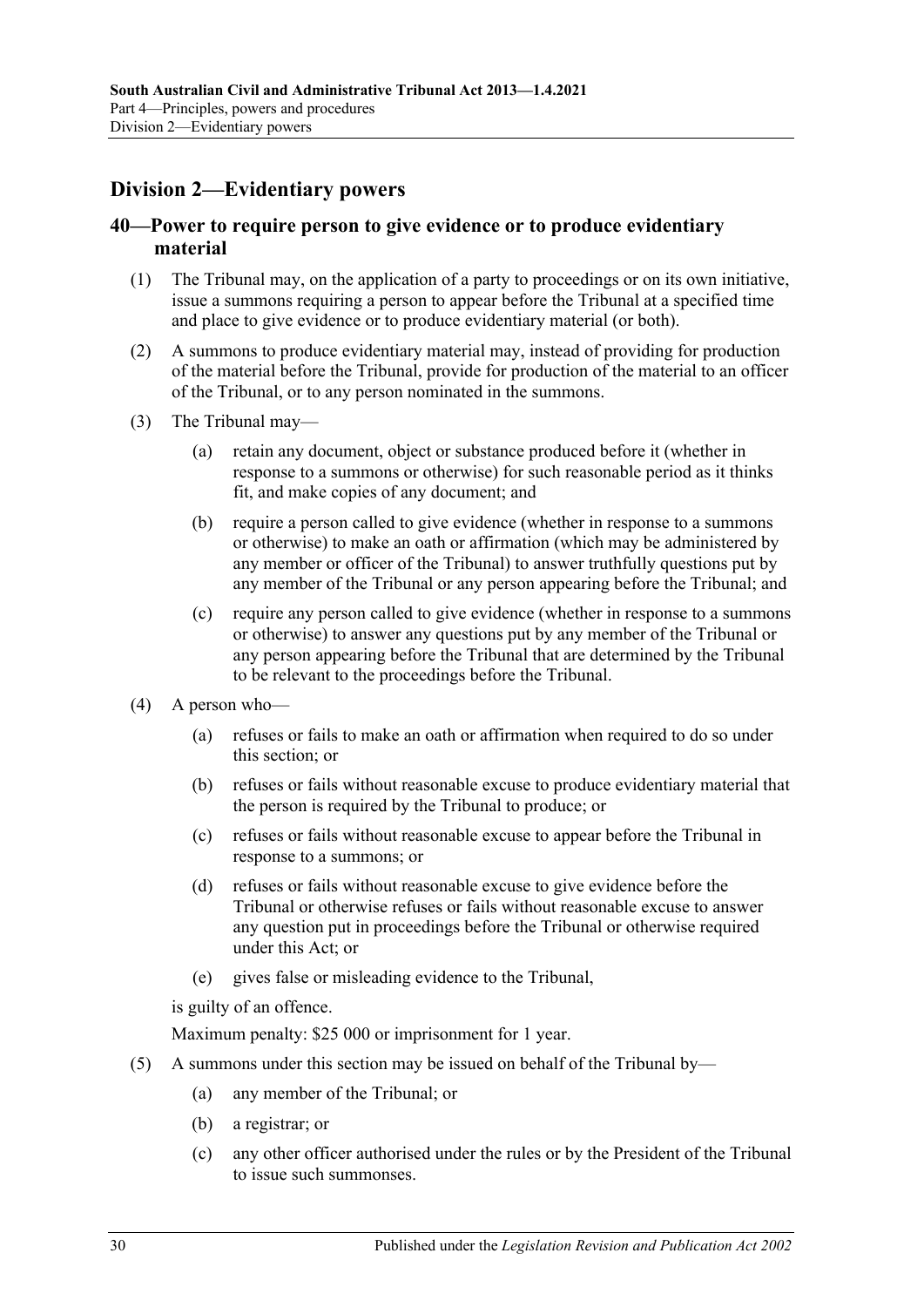## <span id="page-30-0"></span>**41—Entry and inspection of property**

- (1) A member of the Tribunal may enter any land or building and carry out any inspection that the Tribunal considers relevant to any proceedings before the Tribunal.
- (2) A member of the Tribunal may authorise an officer of the Tribunal to enter any land or building and carry out an inspection that the member considers relevant to any proceedings before the Tribunal.
- (3) A person who obstructs a member of the Tribunal, or a person authorised by the Tribunal, in the exercise of a power of entry or inspection under this section is guilty of an offence.

Maximum penalty: \$10 000 or imprisonment for 6 months.

### <span id="page-30-1"></span>**42—Expert reports**

- (1) The Tribunal may refer any question arising in any proceedings for investigation and report by an expert in the relevant field.
- (2) The Tribunal must seek submissions from the parties to the proceedings before making a reference under this section.
- (3) A person to whom a question is referred under this section becomes an officer of the Tribunal and may exercise such powers of the Tribunal as the Tribunal delegates.
- <span id="page-30-4"></span>(4) The Tribunal may adopt a report obtained under this section in whole or in part (or may reject it).
- (5) Any action taken under [subsection](#page-30-4) (4) does not prevent the Tribunal from making a further reference to an expert.
- (6) The Tribunal may order a party to pay or contribute to the costs of an expert's investigation and report under this section.

# <span id="page-30-2"></span>**Division 3—Procedures**

### <span id="page-30-3"></span>**43—Practice and procedure generally**

- (1) The Tribunal is to take measures that are reasonably practicable—
	- (a) to ensure that the parties to any proceedings have a reasonable opportunity to understand the nature of the matter under consideration; and
	- (b) to ensure that the parties to any proceedings understand the nature of any assertions made in the proceedings and the legal implications of those assertions; and
	- (c) to explain to the parties, if requested to do so, any aspect of the procedure of the Tribunal, or any decision or ruling made by the Tribunal; and
	- (d) to ensure that the parties have the opportunity in any proceedings to be heard or otherwise have their submissions received.
- (2) The Tribunal—
	- (a) is to take all practicable steps to ensure that all relevant material is disclosed to the Tribunal so as to enable it to determine all the relevant facts in issue in any proceedings; and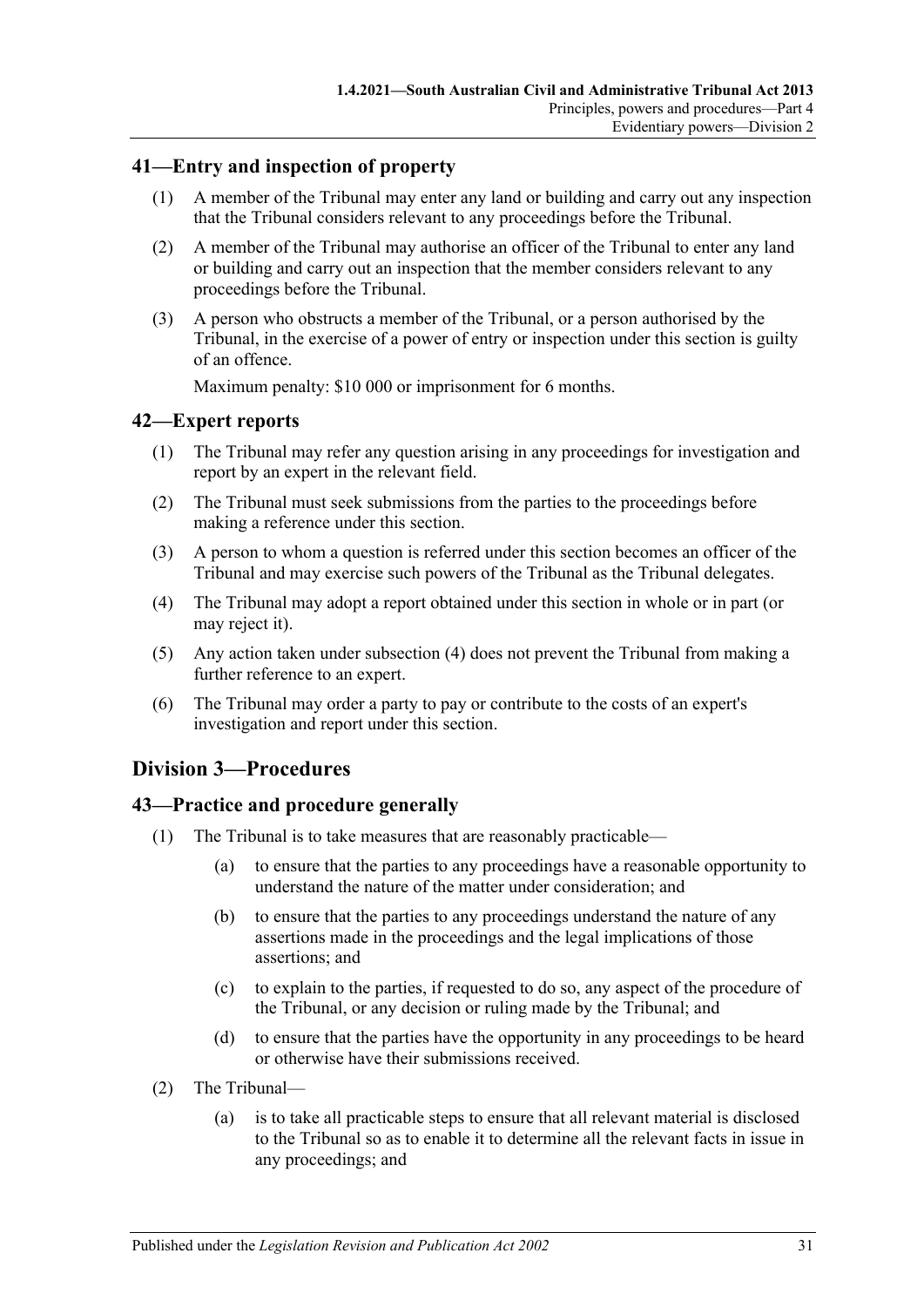- (b) may require evidence or argument to be presented in writing and decide on the matters on which it will hear oral evidence or argument; and
- (c) may limit the time available for presenting the respective cases of parties before it at a hearing to an extent that it considers would not impede the fair and adequate presentation of the cases; and
- (d) may require a document to be served outside the State; and
- (e) may adjourn any proceedings at any time and to any place (including for the purpose of enabling the parties to negotiate a settlement or for the purpose of reconsideration of a decision by the decision-maker); and
- (f) may proceed to hear and determine proceedings in the absence of a party.
- (3) To the extent that the practice or procedure of the Tribunal is not prescribed by or under this Act or a relevant Act, it is to be as the Tribunal determines.

### <span id="page-31-0"></span>**44—Directions for conduct of proceedings**

- (1) The Tribunal may give directions at any time in any proceedings and do whatever is necessary for the speedy and fair conduct of the proceedings.
- (2) The Tribunal may give directions on its own initiative or at the request of a party.
- (3) A directions hearing may be held for the purposes of this section before any other hearing in any proceedings.
- (4) The Tribunal may give a direction requiring a party to produce a document or other material, or to provide information, to the Tribunal or another party.

### <span id="page-31-1"></span>**45—Consolidating and splitting proceedings**

- (1) The Tribunal may direct that 2 or more proceedings that concern the same or related facts or circumstances—
	- (a) be consolidated into 1 proceeding; or
	- (b) remain as separate proceedings but be heard and determined together.
- (2) If proceedings are consolidated, evidence given in the consolidated proceedings is admissible in relation to matters involved in either of the proceedings that were consolidated.
- (3) The Tribunal may direct—
	- (a) that any aspect of any proceedings be heard and determined separately;
	- (b) that proceedings commenced by 2 or more persons jointly be split into separate proceedings.

### <span id="page-31-2"></span>**46—More appropriate forum**

The Tribunal may, at any time, make an order striking out all, or any part, of any proceedings if it considers that the matter, or any aspect of it, would be more appropriately dealt with by another tribunal, a court, or any other person.

### <span id="page-31-4"></span><span id="page-31-3"></span>**47—Dismissing proceedings on withdrawal or for want of prosecution**

(1) The applicant in any proceedings may withdraw or agree to the withdrawal of the proceedings or a part of the proceedings.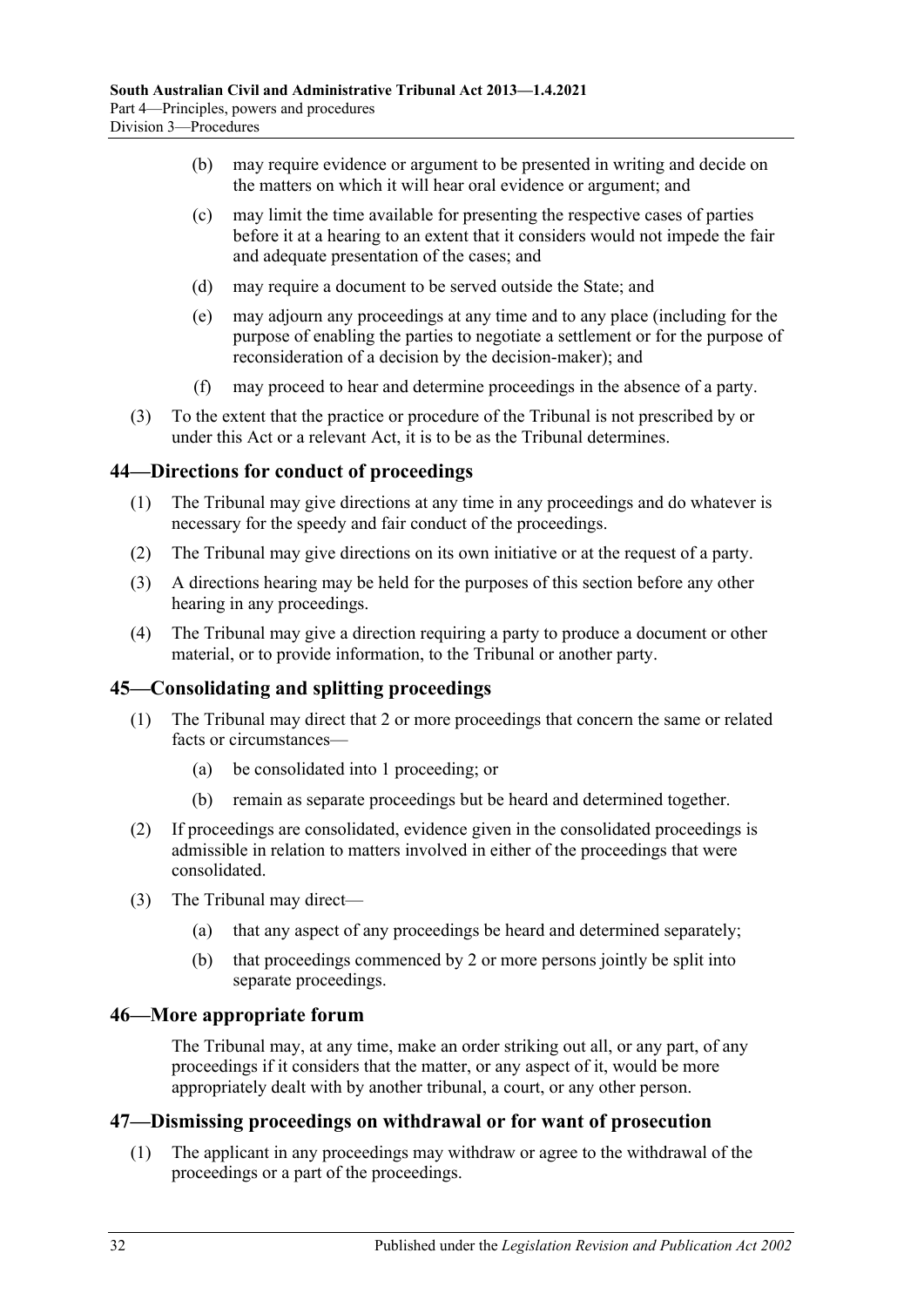- (2) Unless otherwise provided by the rules, an applicant can only act under [subsection](#page-31-4) (1) with the leave of the Tribunal.
- (3) The Tribunal may make an order dismissing or striking out all, or any part, of any proceedings if the applicant withdraws or agrees to the withdrawal of the proceedings or that part of it.
- <span id="page-32-2"></span>(4) At any time, the Tribunal may make an order dismissing or striking out all, or any part, of any proceedings for want of prosecution.
- (5) The Tribunal's power to make an order under [subsection](#page-32-2) (4) is exercisable only by a legally qualified member of the Tribunal or a registrar who is authorised in writing by the President of the Tribunal to make such an order (whether generally or in relation to particular classes of matters or otherwise).
- (6) The Tribunal may make an order under this section on the application of a party or on its own initiative.

### <span id="page-32-0"></span>**48—Frivolous, vexatious or improper proceedings**

- (1) This section applies if the Tribunal believes that a proceeding—
	- (a) is frivolous, vexatious, misconceived or lacking in substance or involves a trivial matter or amount; or
	- (b) is being used for an improper purpose; or
	- (c) is otherwise an abuse of process.
- <span id="page-32-3"></span>(2) If this section applies, the Tribunal may order that the proceeding be dismissed or struck out and may make any related or ancillary order.
- (3) The Tribunal may act under [subsection](#page-32-3) (2) on the application of a party or on its own initiative.
- (4) If a proceeding is dismissed or struck out under this section, another proceeding of the same kind in relation to the same matter cannot be commenced before the Tribunal without the leave of a Presidential member.

### <span id="page-32-1"></span>**49—Proceedings being conducted to cause disadvantage**

- <span id="page-32-5"></span><span id="page-32-4"></span>(1) This section applies if the Tribunal believes that a party to any proceedings is conducting the proceedings in a way that unnecessarily disadvantages another party to the proceedings by conduct such as—
	- (a) failing to comply with an order or direction of the Tribunal without reasonable cause; or
	- (b) failing to comply with this Act or a relevant Act; or
	- (c) asking for an adjournment the need for which is attributable to a failure described in [paragraph](#page-32-4) (a) or [\(b\);](#page-32-5) or
	- (d) attempting to deceive another party or the Tribunal; or
	- (e) vexatiously conducting the proceedings; or
	- (f) failing to attend any hearing in the proceedings.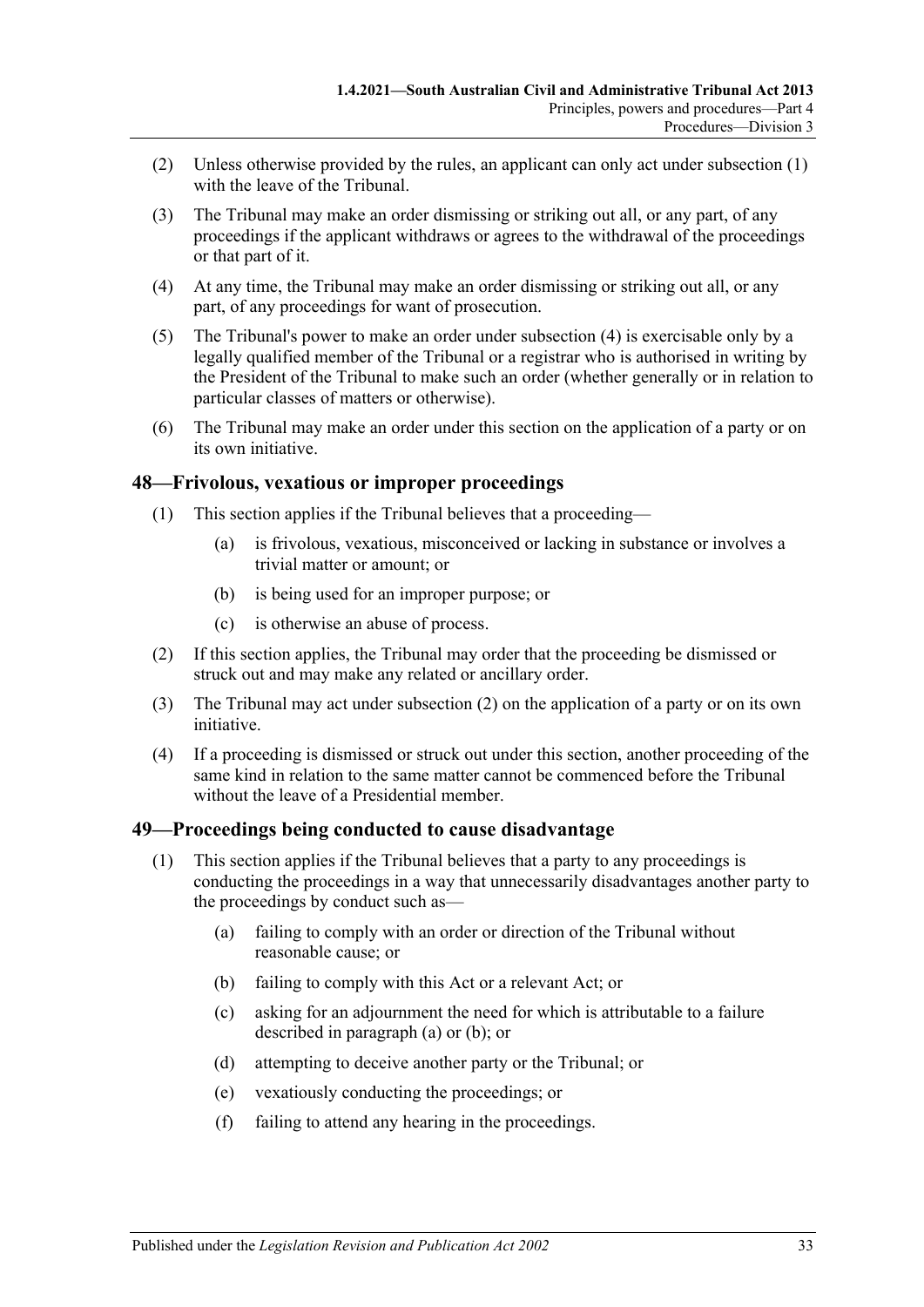- <span id="page-33-2"></span>(2) If this section applies, the Tribunal may—
	- (a) if the party causing the disadvantage is the applicant, order that the proceedings be dismissed or struck out; and
	- (b) if the party causing the disadvantage is not the applicant—
		- (i) determine the proceedings in favour of the applicant and make any appropriate orders; or
		- (ii) order that the party causing the disadvantage be struck out of the proceedings.
- (3) The Tribunal may act under [subsection](#page-33-2) (2) on the application of a party or on its own initiative.
- (4) If any proceedings are dismissed or struck out under this section, another proceeding of the same kind in relation to the same matter cannot be commenced before the Tribunal without the leave of a Presidential member.

# <span id="page-33-0"></span>**Division 4—Conferences, mediation and settlement**

### <span id="page-33-1"></span>**50—Conferences**

- (1) The Tribunal may, at an initial directions hearing or at any other time, require parties to any proceedings to attend a compulsory conference.
- <span id="page-33-3"></span>(2) The Tribunal must, if so required by the rules or a relevant Act, require parties to attend a compulsory conference.
- (3) Despite [subsection](#page-33-3) (2) (and [section](#page-6-0) 4), the Tribunal may dispense with a conference if it is of the opinion that—
	- (a) no useful purpose would be served by a conference between the parties; or
	- (b) there is some other reason that justifies dispensing with the conference.
- (4) The purpose of a compulsory conference is to identify and clarify the issues in the proceedings and to promote the resolution of the matters by a settlement between the parties.
- (5) A compulsory conference may, at the discretion of the member of the Tribunal presiding at the conference, be adjourned or reconvened from time to time.
- (6) Unless the member of the Tribunal presiding at the conference directs otherwise, a compulsory conference is to be held in private.
- (7) Subject to this section and except to the extent to which the rules may specify the procedure for a compulsory conference, the member of the Tribunal presiding at a compulsory conference may determine the procedure for the conference.
- <span id="page-33-4"></span>(8) The member of the Tribunal presiding at a compulsory conference may—
	- (a) if that member is not a Presidential member—refer any question of law to a Presidential member of the Tribunal for determination;
	- (b) require a party to the proceedings to furnish particulars of his or her case;
	- (c) determine who, apart from the parties to the proceedings (and their representatives), may be present at the conference;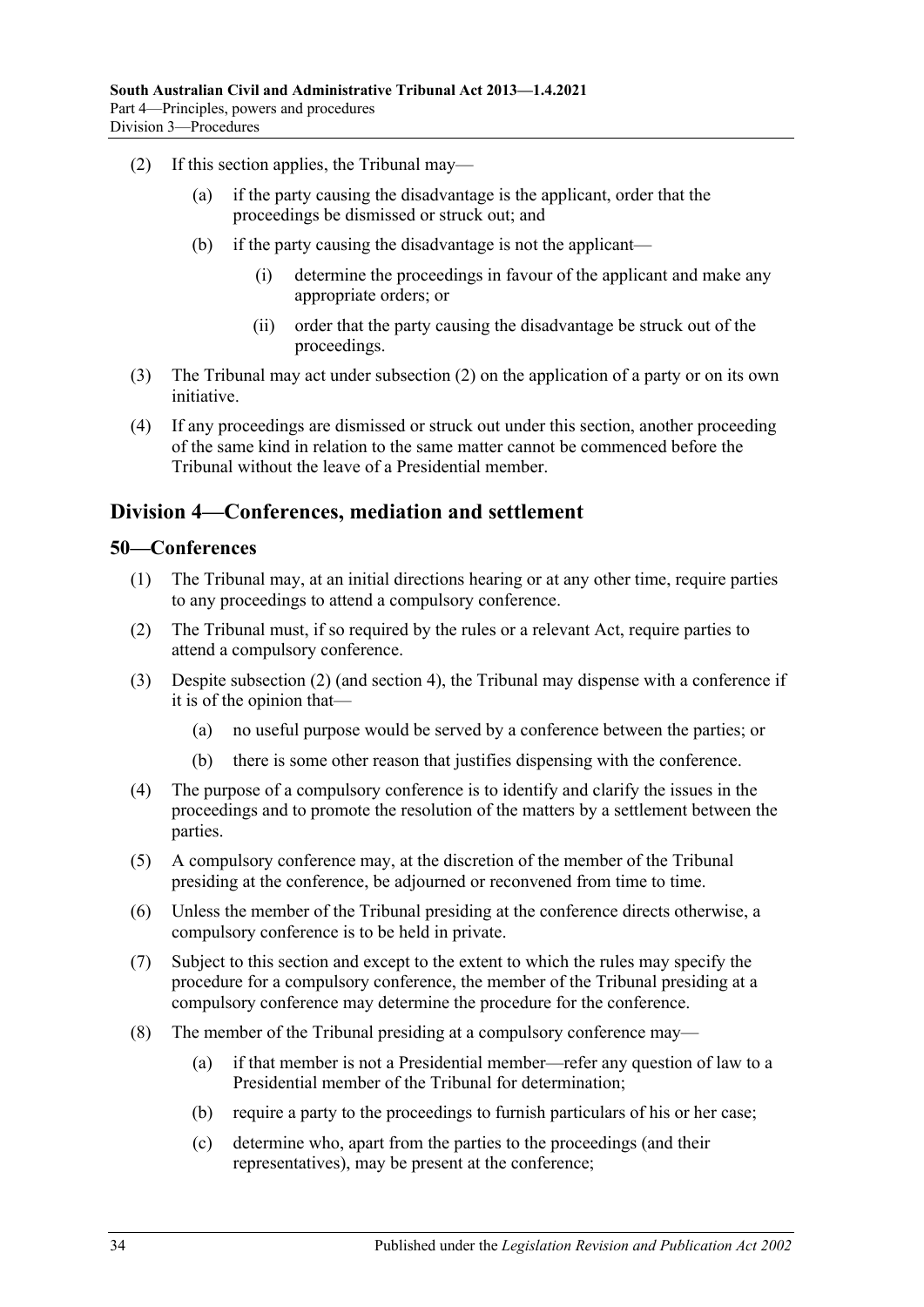- (d) subject to [subsection](#page-34-1) (11), record any settlement reached at a conference and make any determination or order (including an order under, or for the purposes of, a relevant Act) necessary to give effect to a settlement;
- (e) on his or her own initiative, close the conference at any time if, in his or her opinion, settlement cannot be reached;
- (f) advise the Tribunal if the conference does not reach a settlement within a reasonable time;
- (g) permit a party to withdraw from the proceedings (and make any consequential order that is appropriate in the circumstances);
- (h) determine a matter against any party who obstructs or delays the conference, fails to attend the conference, or fails to comply with a rule or order of the Tribunal and, in so doing, make any order as the member of the Tribunal thinks fit (including an order as to costs);
- (i) do such other things as the rules of the Tribunal so provide.
- (9) If a question of law is referred to a Presidential member of the Tribunal under [subsection](#page-33-4) (8)(a), the Presidential member may refer the question to the Court of Appeal for determination.
- (10) Evidence of anything said or done in the course of a compulsory conference under this section is inadmissible in proceedings before the Tribunal except by consent of all parties to the proceedings.
- <span id="page-34-1"></span>(11) The member of the Tribunal presiding at a compulsory conference—
	- (a) must not accept a settlement that appears to be inconsistent with a relevant Act (but he or she may adjourn the proceedings to enable the parties to explore the possibility of varying the settlement to comply with a relevant Act); and
	- (b) may decline to accept a settlement on the basis that the settlement may materially prejudice any person who was not represented at the conference but who has a direct or material interest in the matter.
- (12) If the member of the Tribunal presiding at a conference is unable to continue with the conference, another member of the Tribunal may be appointed to continue and complete the conference.
- (13) Unless all parties to the proceedings agree to his or her continued participation, the member of the Tribunal who presided at the conference is disqualified from sitting as a member of the Tribunal for the purpose of hearing and determining the matter.
- (14) A registrar is expressly authorised to constitute the Tribunal for the purposes of this section.
- (15) The rules may set out circumstances where the outcome of any proceedings under this section (including details of a settlement) are to be available to members of the public.

### <span id="page-34-0"></span>**51—Mediation**

(1) The Tribunal may, at an initial directions hearing or at any other time, refer the matter, or any aspect of the matter, for mediation by a person specified as a mediator by the Tribunal.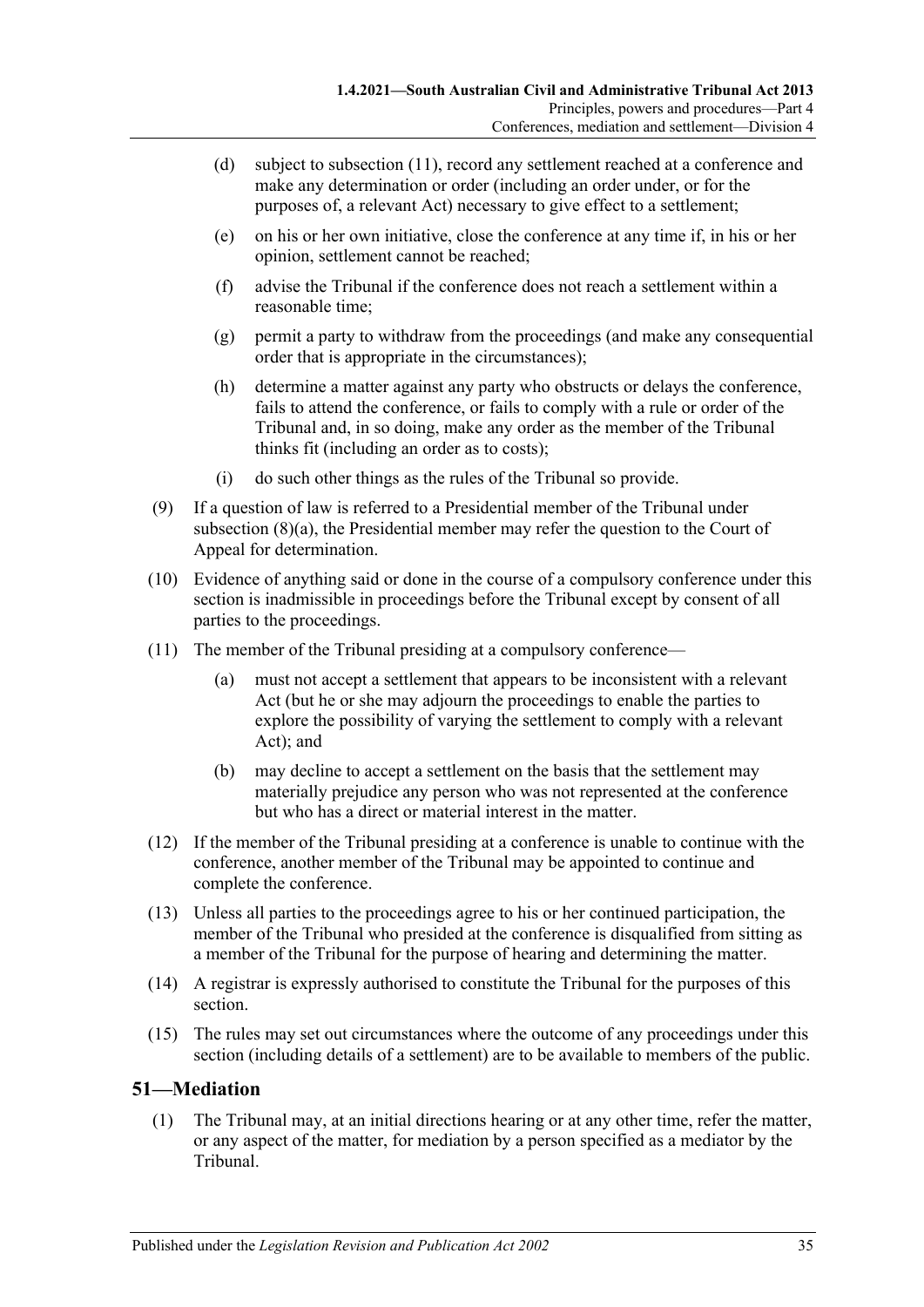- (2) The person specified as a mediator must be a person who has been approved by the President of the Tribunal to act as a mediator.
- (3) The referral may be made with or without the consent of the parties.
- (4) The purpose of a mediation is to achieve the resolution of the matters by a settlement between the parties.
- (5) The rules may specify how notice of the mediation is to be given, how the mediation is to be conducted, and the fees to be paid by a party to the mediation.
- (6) Unless the mediator directs otherwise, the mediation is to be held in private.
- (7) Subject to this section and except to the extent to which the rules may specify the procedure for a mediation, the mediator may determine the procedure for the mediation.
- (8) If the mediator is a member of the Tribunal and a settlement is reached at the mediation, the mediator may reduce the terms of the settlement to writing and make any determination or order (including an order under, or for the purposes of, a relevant Act) necessary to give effect to the settlement.
- (9) If a settlement is not reached at the mediation or the mediator is not a member of the Tribunal, the mediator is to report on the outcome of the mediation to the Tribunal as constituted when it made the referral.
- (10) Any settlement under this section—
	- (a) must not be inconsistent with a relevant Act; and
	- (b) may be rejected by the Tribunal on the basis that the settlement may materially prejudice any person who has not participated in the mediation but who has a direct or material interest in the matter.
- (11) Evidence of anything said or done in the course of a mediation under this section is inadmissible in proceedings before the Tribunal except by consent of all parties to the proceedings.
- (12) If the mediator is a member of the Tribunal, the member cannot take any further part in dealing with the proceedings after the mediation, unless all parties to the proceedings agree to his or her continued participation.
- (13) The rules may set out circumstances where the outcome of any proceedings under this section (including details of a settlement) are to be available to members of the public.

### <span id="page-35-0"></span>**52—Settling proceedings**

- (1) The Tribunal may itself endeavour to achieve a negotiated settlement of a matter before the Tribunal.
- <span id="page-35-1"></span>(2) If the parties agree in writing to settle a matter before the Tribunal, the Tribunal may make any determination or order (including an order under, or for the purposes of, a relevant Act) necessary to give effect to the settlement.
- (3) A settlement under this section must not be inconsistent with a relevant Act and the Tribunal may reject a settlement under [subsection](#page-35-1) (2) on the basis that the settlement may materially prejudice any person who is not a party to the settlement but who has a direct or material interest in the matter or that the terms of the settlement are inappropriate.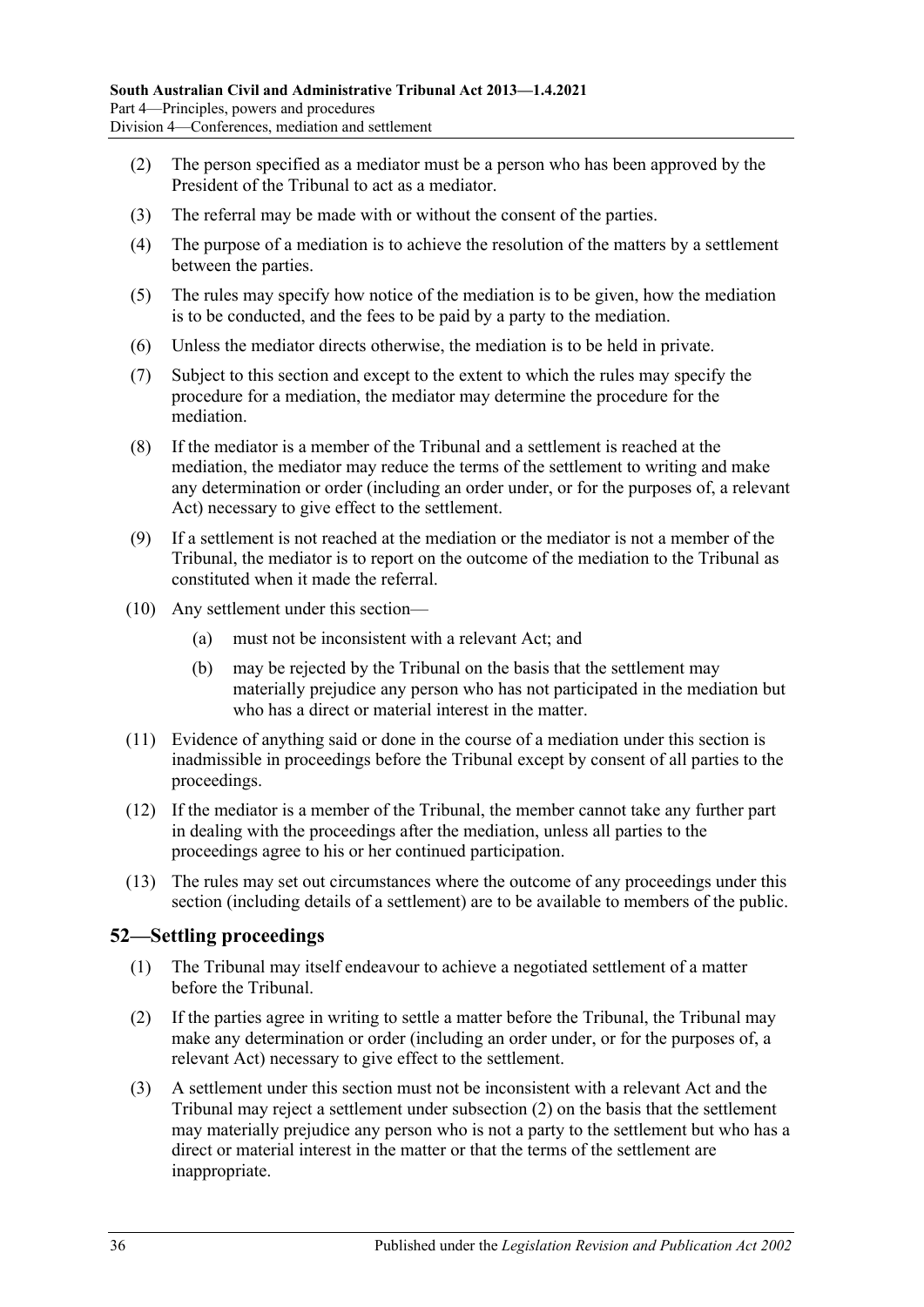# <span id="page-36-0"></span>**Division 5—Parties**

# <span id="page-36-4"></span><span id="page-36-1"></span>**53—Parties**

- (1) A person is a party to proceedings before the Tribunal if the person is—
	- (a) the applicant; or
	- (b) in the case of any disciplinary proceedings or any proceedings constituted by any inquiry into a person—the person who is the subject of the proceedings; or
	- (c) in the case of proceedings involving the review of a decision—the decision-maker; or
	- (ca) without limiting a preceding paragraph, a respondent to an application before the Tribunal, a person against whom a claim is made by proceedings brought before the Tribunal, or a party to a dispute before the Tribunal; or
	- (d) a person joined in the proceedings by order of the Tribunal; or
	- (e) a person lawfully intervening in the proceedings; or
	- (f) a person specified by another provision of this Act or a relevant Act to be a party to the proceedings.
- (2) [Subsection](#page-36-4) (1) applies subject to any provision or exclusion made by the rules of the Tribunal.
- (3) In any proceedings where a decision-maker is a party, the official description rather than the personal name of the decision-maker is to be used so far as is practicable.

# <span id="page-36-2"></span>**54—Person may be joined as party**

- (1) The Tribunal may order that a person be joined as a party to proceedings before the Tribunal if the Tribunal considers that—
	- (a) the person should be bound by, or have the benefit of, a decision of the Tribunal in the proceedings; or
	- (b) the person's interests are affected by the proceedings; or
	- (c) for any other reason it is desirable that the person be joined as a party.
- (2) The Tribunal may make an order under this section—
	- (a) on the application of any person or on its own initiative; and
	- (b) without notice to the person to whom the order relates.

### <span id="page-36-3"></span>**55—Intervening**

- (1) The Attorney-General may, on behalf of the State, intervene in any proceedings before the Tribunal at any time.
- (2) The Tribunal may give leave at any time for any other person to intervene in proceedings before the Tribunal on conditions, if any, that the Tribunal thinks fit.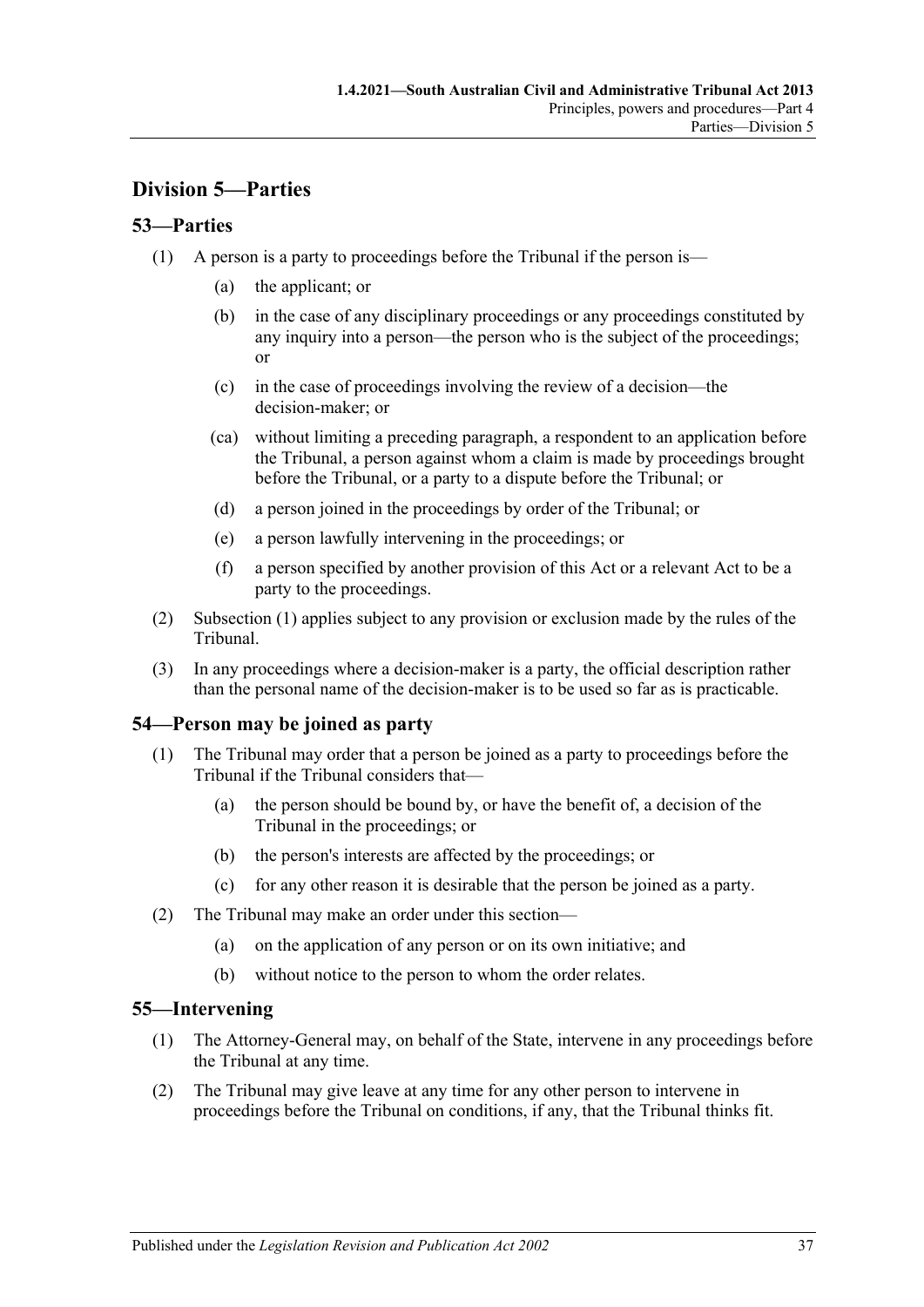# <span id="page-37-0"></span>**Division 6—Representation**

### <span id="page-37-1"></span>**56—Representation**

- (1) A party to proceedings before the Tribunal is entitled to appear (subject to the provisions of a relevant Act)—
	- (a) personally; or
	- (b) by counsel; or
	- (c) with the leave of the Tribunal and subject to the rules—by other representative.
- (2) Unless otherwise determined by the Tribunal, a person appearing before the Tribunal may be assisted by another person as a friend.
- (4) A person may not act as a representative in proceedings before the Tribunal if—
	- (a) the person is a legal practitioner whose practising certificate has been suspended; or
	- (b) the person's name has been struck off the roll of legal practitioners; or
	- (c) the person would be acting in any other manner that is inconsistent with disciplinary proceedings that have been taken under the *[Legal Practitioners](http://www.legislation.sa.gov.au/index.aspx?action=legref&type=act&legtitle=Legal%20Practitioners%20Act%201981)  Act [1981](http://www.legislation.sa.gov.au/index.aspx?action=legref&type=act&legtitle=Legal%20Practitioners%20Act%201981)*.

# <span id="page-37-2"></span>**Division 7—Costs**

### <span id="page-37-3"></span>**57—Costs**

- (1) Unless otherwise specified in this Act, a relevant Act, or an order of the Tribunal under this section, parties bear their own costs in any proceedings before the Tribunal.
- <span id="page-37-4"></span>(2) Unless otherwise specified in a relevant Act, the Tribunal may make an order for the payment by a party of all or any of the costs of another party, or of a person required to appear before the Tribunal or to produce evidential material, if the Tribunal thinks that it is appropriate to do so after taking into account—
	- (a) the main objectives of the Tribunal that are relevant to simplifying proceedings and issues before the Tribunal and to keeping costs to parties in proceedings before the Tribunal to a minimum insofar as is just and appropriate; and
	- (b) the need to ensure that proceedings are fair and that parties are not disadvantaged by proceedings that have little or no merit; and
	- (c) any provision made by the rules; and
	- (d) any other matter considered relevant by the Tribunal.
- (3) Without limiting [subsection](#page-37-4) (2), if the Tribunal dismisses or strikes out any proceedings in any prescribed circumstances, the Tribunal should also make an order for costs against the party against whom the action is directed unless the Tribunal is of the opinion that there is a good reason for not making an order in the circumstances of the particular case.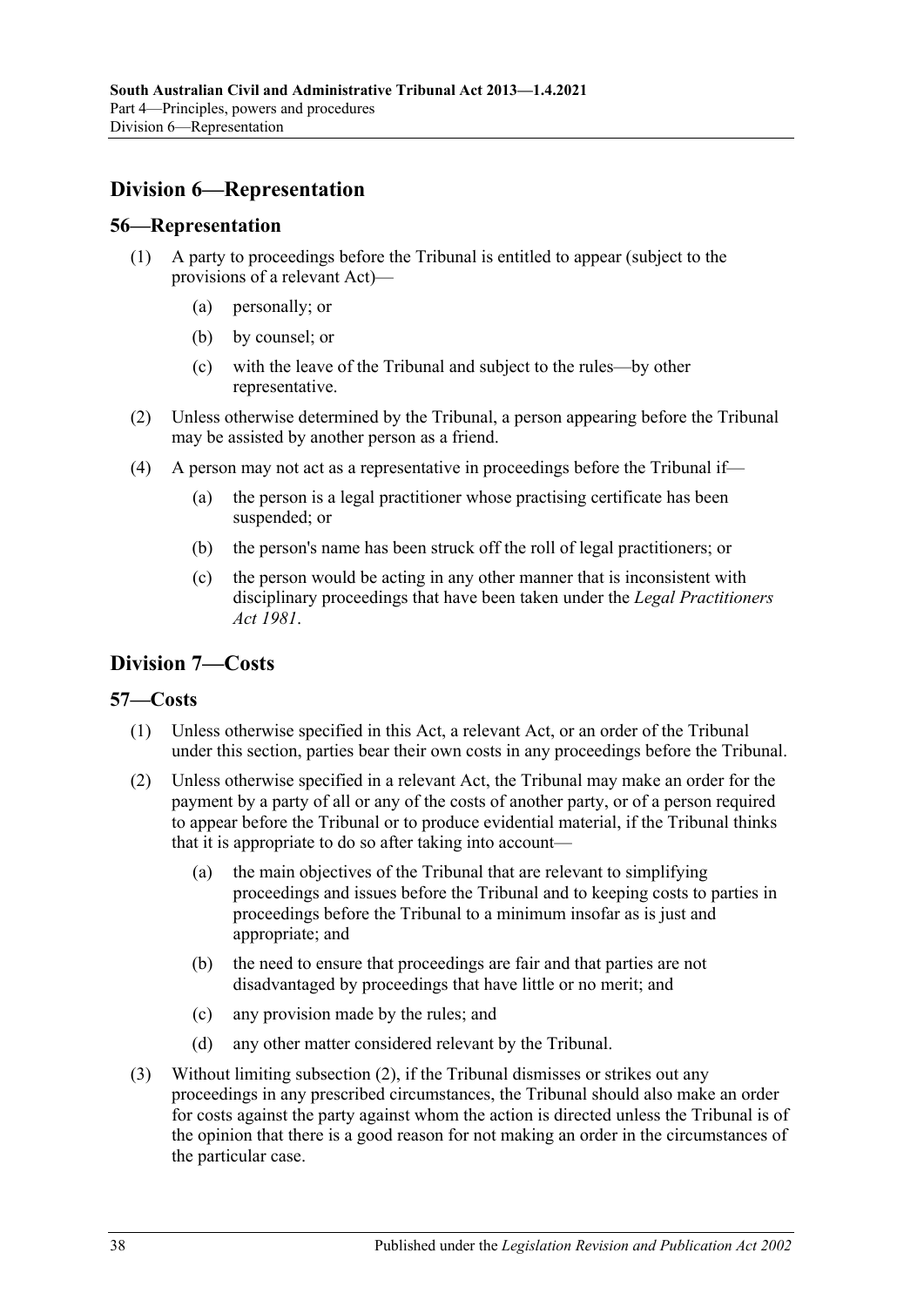(4) If the Tribunal makes an order for the payment of costs and does not fix the amount of costs, that amount is to be assessed and settled in accordance with the rules.

# <span id="page-38-0"></span>**58—Costs—related matters**

- (1) The power of the Tribunal to make an order for the payment by a party of the costs of another party includes the power to make an order for the payment of an amount to compensate the other party for any expenses or loss resulting from any proceedings or matter.
- (2) Without limiting anything else that may be considered in making an order for the payment by a party of the costs of another party, where the matter that is the subject of any proceedings comes within the Tribunal's review jurisdiction, the Tribunal is to have regard to—
	- (a) whether the party genuinely attempted to enable and assist the decision-maker to make a decision on its merits;
	- (b) whether the party (being the decision-maker) genuinely attempted to make a decision on its merits.
- (3) The rules may deal with the effect of certain offers to settle, and the response, if any, to the offer, on the making of an order for the payment by a party of the costs of another party.
- (4) The Tribunal may order that the representative of a party, rather than the party, in the representative's own capacity compensate that or any other party for costs incurred because the representative acted in, or delayed, any proceedings in a way that resulted in unnecessary costs.

# <span id="page-38-1"></span>**Division 8—Other procedural and related provisions**

### <span id="page-38-2"></span>**59—Sittings**

The Tribunal will sit at such times and places as the President of the Tribunal may direct (including at different places at the same time).

### <span id="page-38-3"></span>**60—Hearings in public**

- (1) Subject to this or any other Act, proceedings before the Tribunal must be heard in public.
- <span id="page-38-4"></span>(2) The Tribunal may, where it is satisfied that it is desirable to do so—
	- (a) in the interest of justice; or
	- (b) by reason of the confidential nature of the evidence to be given before the Tribunal; or
	- (c) in order to expedite proceedings of the Tribunal; or
	- (d) for any other reason that the Tribunal thinks sufficient,

give directions—

- (e) requiring that a hearing, or part of a hearing, be held in private; or
- (f) prohibiting or restricting the publication of the name and address of a witness appearing before the Tribunal; or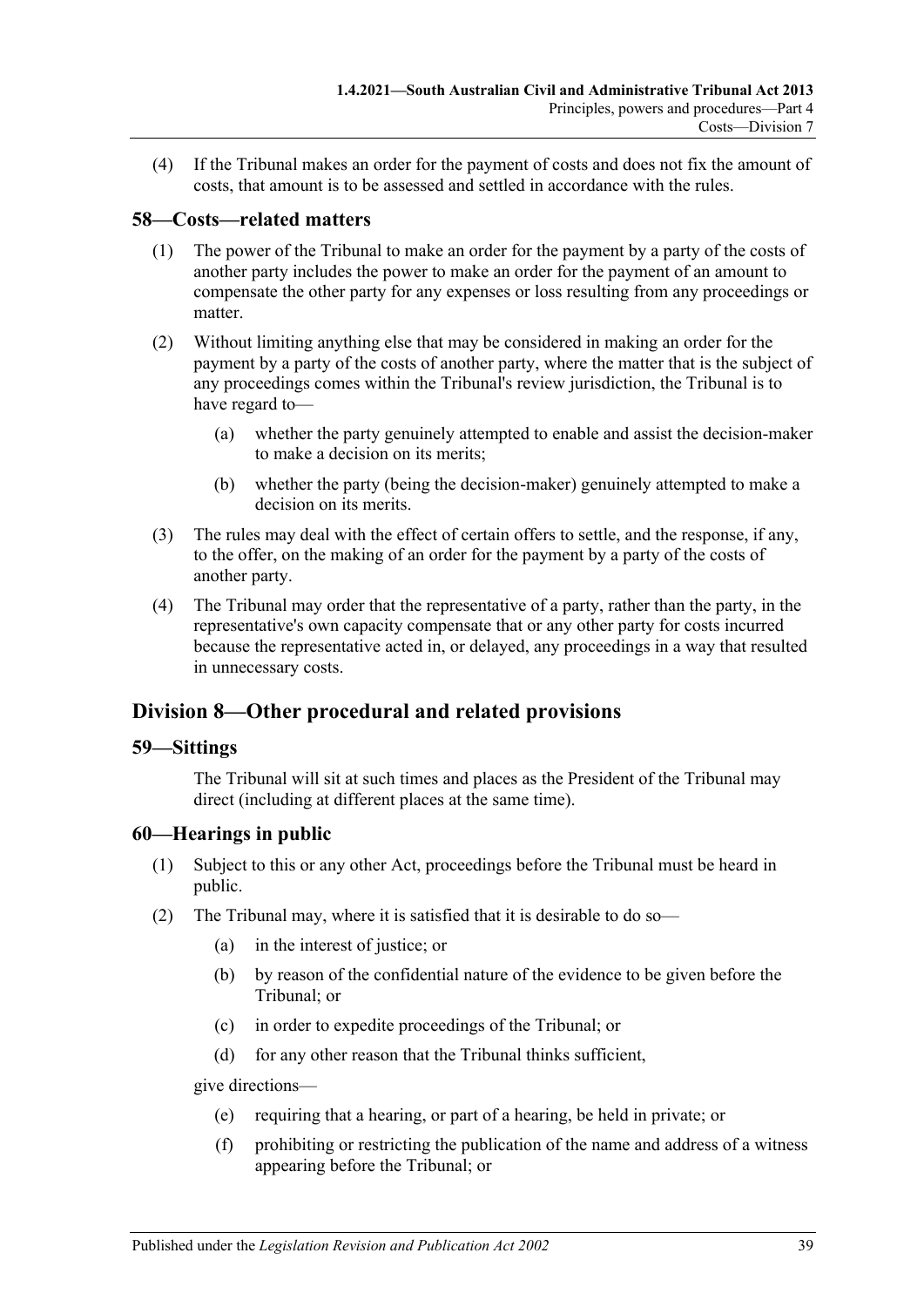- (g) prohibiting or restricting the publication of evidence given before the Tribunal or of the contents of any document produced to the Tribunal; or
- (h) prohibiting or restricting the disclosure to some or all of the parties to proceedings before the Tribunal of evidence given before the Tribunal or of the contents of any document produced to the Tribunal; or
- (i) excluding any person from the hearing before the Tribunal of any part of the proceedings.
- (3) A person must comply with a direction of the Tribunal under [subsection](#page-38-4) (2). Maximum penalty: \$10 000.

# <span id="page-39-1"></span><span id="page-39-0"></span>**61—Preserving subject matter of proceedings**

- (1) The Tribunal may, on such terms as appear just, make any order that may be necessary to preserve the subject matter of proceedings, or to otherwise protect the interests of a party, until questions arising in the proceedings have been finally determined.
- (2) The Tribunal's power to make an order under [subsection](#page-39-1) (1) is exercisable by—
	- (a) a Presidential member of the Tribunal; or
	- (b) any other legally qualified member of the Tribunal who is authorised by the President of the Tribunal to make orders under this section.
- (3) The Tribunal may make the order on the application of a party or on its own initiative.
- (4) An order may be made under this section whether or not a person whose interests may be affected—
	- (a) is a party; or
	- (b) has been given an opportunity to be heard.
- (5) An order may be made under this section—
	- (a) for a specified period; or
	- (b) until a specified event or stage in the proceedings.
- <span id="page-39-2"></span>(6) In making an order under this section, the Tribunal—
	- (a) may require an undertaking as to costs or damages as it considers appropriate; and
	- (b) may provide for the revocation of the order if specified conditions are met.
- (7) The Tribunal may assess any costs or damages referred to in [subsection](#page-39-2) (6)(a) and any amount so assessed is recoverable as a debt in a court of competent jurisdiction.
- (8) The rules may place conditions on the Tribunal's power to make an order under this section.
- (9) The Tribunal's power under this section is in addition to, and does not limit, any power of the Tribunal under a relevant Act to make an order in the nature of an injunction or interim injunction.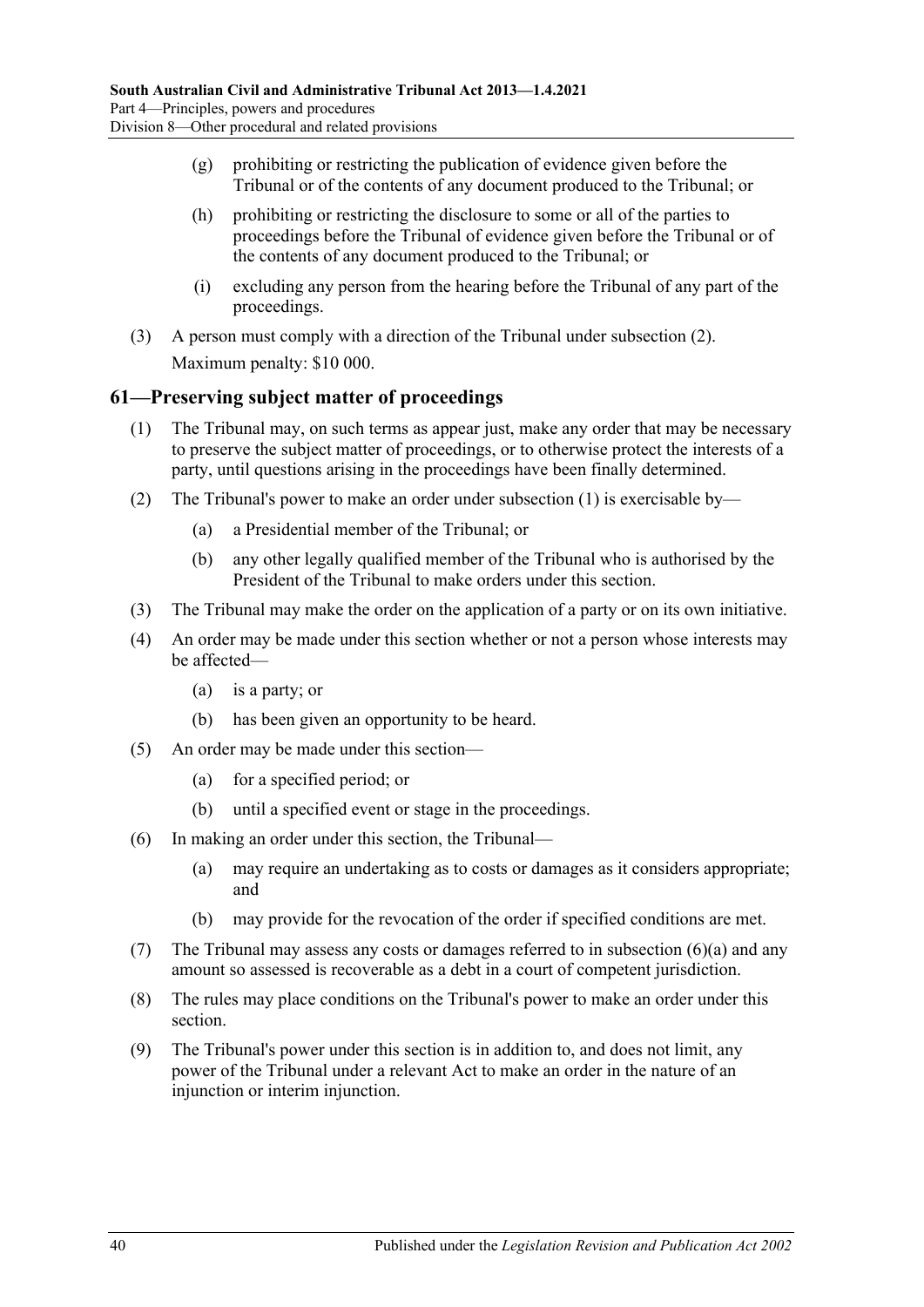### <span id="page-40-4"></span><span id="page-40-0"></span>**62—Security as to costs etc**

- (1) The Tribunal may order a party to proceedings before the Tribunal to give security for the payment of costs or to give an undertaking as to the payment of other monetary amounts that may be awarded against the party.
- (2) The security referred to in [subsection](#page-40-4) (1) will be of such amount, and given at such time and in such manner and form, as the Tribunal directs.
- (3) The Tribunal may reduce or increase the amount of security ordered under [subsection](#page-40-4) (1) to be given and may vary the time at which, or the manner or form in which, the security is to be given.
- (4) If security, or further security, or an undertaking, is not given in accordance with an order under this section, the Tribunal may order that the proceedings be dismissed (with costs), or that a determination (with costs) be made against the party.
- (5) The provisions of this section relating to security, or the giving of an undertaking, do not affect the operation of any provision made by or under a relevant Act or by the rules for or in relation to the furnishing of security, the giving of an undertaking or the imposition of costs.
- (6) A member of the Tribunal who is not a legally qualified member of the Tribunal may not make an order under this section except with the concurrence of a legally qualified member.

### <span id="page-40-1"></span>**63—Interlocutory orders**

The Tribunal has power, in relation to matters within its jurisdiction, to make interlocutory orders.

### <span id="page-40-2"></span>**64—Conditional, alternative and ancillary orders and directions**

- (1) The Tribunal may make orders and give directions on conditions the Tribunal considers appropriate.
- (2) The Tribunal may make orders in the alternative so that a particular order takes effect, or does not take effect, according to whether stipulated conditions are complied with.
- (3) The Tribunal may, when making an ancillary order, provide that a decision of the Tribunal is to be implemented by a person who is not a party to the relevant proceedings.

### <span id="page-40-3"></span>**65—Special referees**

- (1) The Tribunal may refer any question arising in any proceedings to a special referee for the special referee—
	- (a) to decide the question; or
	- (b) to give his or her opinion in relation to it.
- (2) The Tribunal may adopt a special referee's decision or opinion, in whole or in part, or reject it.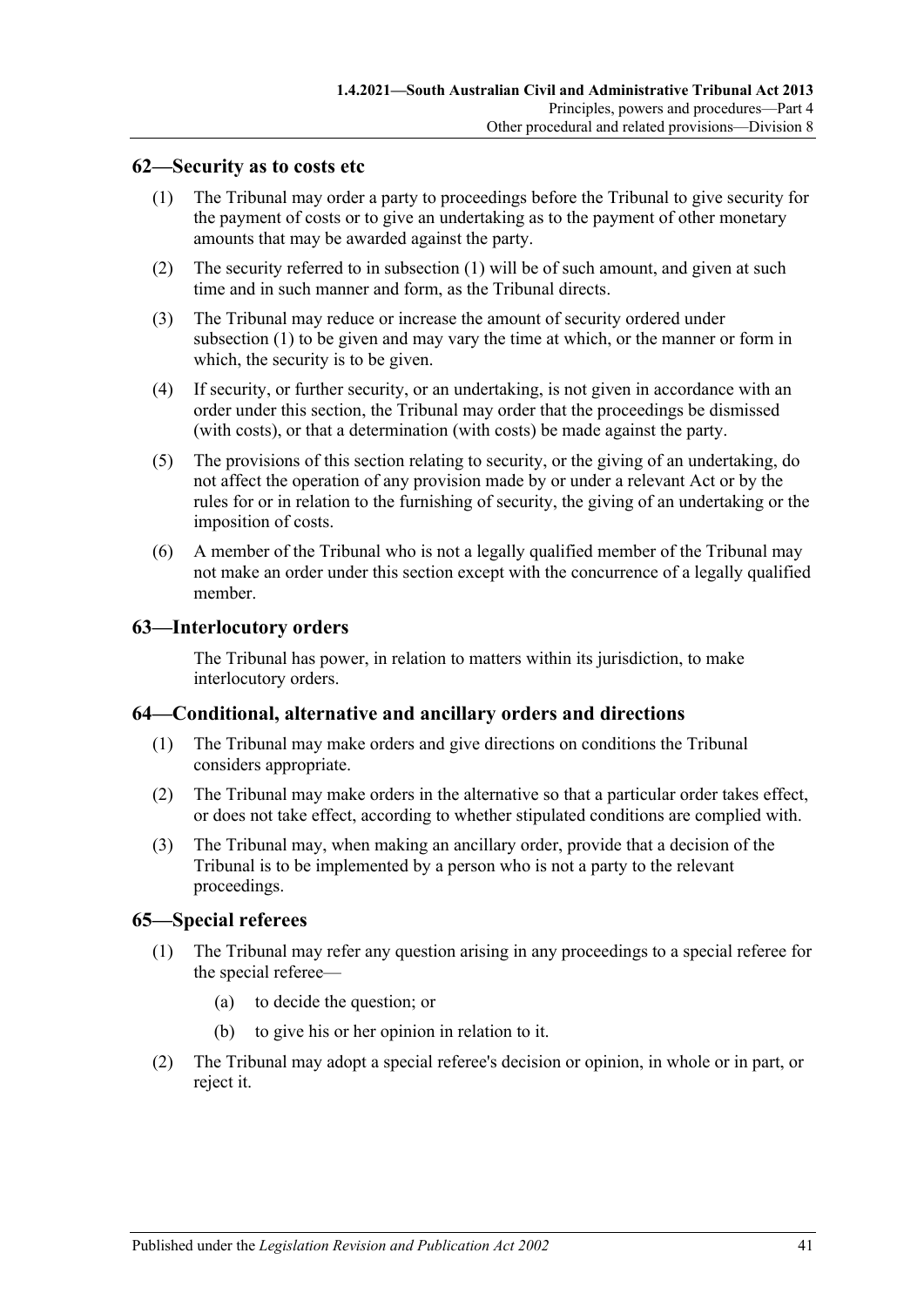### <span id="page-41-0"></span>**66—Relief from time limits**

- (1) The rules may provide for the Tribunal to extend or abridge a time limit for doing anything in connection with any proceedings, or the commencement of any proceedings, even though the limit is imposed under this Act or a relevant Act.
- (2) The extension—
	- (a) may be authorised even though the time for complying has passed; and
	- (b) may be given on conditions specified by the Tribunal.

### <span id="page-41-1"></span>**67—Electronic hearings and proceedings without hearings**

- (1) If the Tribunal thinks it appropriate, it may allow the parties and their representatives and any witnesses (or 1 or more of them) to participate in a hearing in any proceedings by means of telephone, video link, or any other system or method of communication.
- (2) If the Tribunal thinks it appropriate, it may conduct all or part of any proceedings entirely on the basis of documents without the parties or their representatives or any witnesses attending or participating in a hearing.
- (3) If the Tribunal acts under this section, the Tribunal is to take steps to ensure that the public has access to, or is precluded from access to, matters disclosed in the proceedings to the same extent as if the proceedings had been heard before the Tribunal with the attendance in person of all persons involved in the proceedings.

### <span id="page-41-2"></span>**68—Completion of part-heard matters**

A person who ceases to hold office as a member of the Tribunal (other than on account of having his or her appointment revoked or being removed from office) may nevertheless continue to act in the relevant office for the purpose of completing the hearing and determination of proceedings part-heard by the person when he or she ceased to hold that office.

### <span id="page-41-3"></span>**69—Other claims of privilege**

- (1) A person is excused from answering a question or producing a document or other material in any proceedings if the person could not be compelled to answer the question or produce the document or material in proceedings in the Supreme Court.
- (2) The Tribunal may require a person to produce a document or other material to it for the purpose of determining whether or not it is a document or material that the Tribunal has power to compel the person to produce.

# <span id="page-41-5"></span><span id="page-41-4"></span>**Part 5—Reviews and appeals**

## **Division 1—Internal reviews**

### <span id="page-41-6"></span>**70—Internal reviews**

- <span id="page-41-8"></span><span id="page-41-7"></span>(1) Subject to this section, an application for a review of a decision of the Tribunal—
	- (a) in the exercise of its original jurisdiction; or
	- (b) as constituted by a registrar or other member of the staff of the Tribunal,

may be made under this section.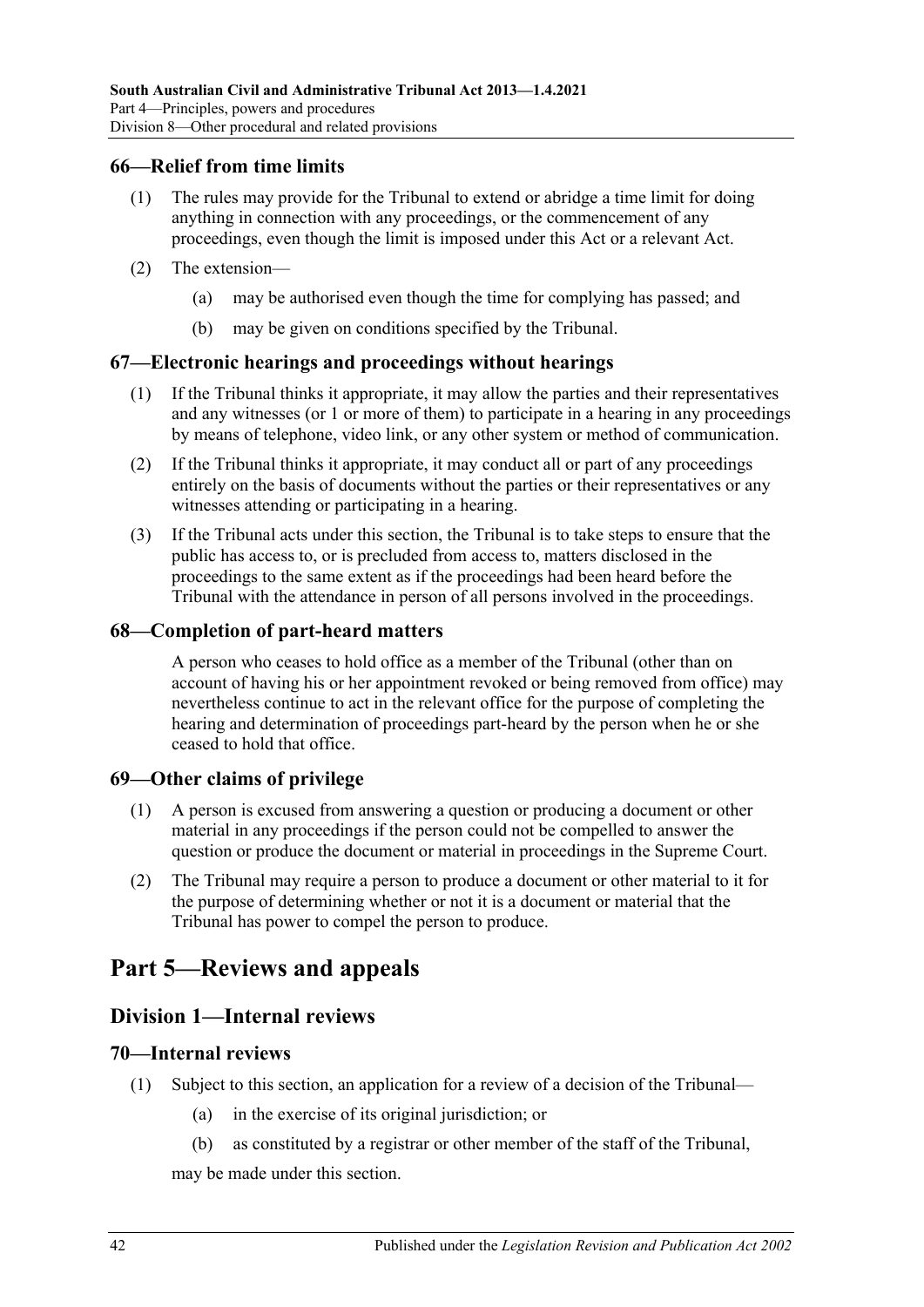- (1a) An application for review under
	- (a) [subsection](#page-41-7)  $(1)(a)$  is only by leave of a legally qualified member of the Tribunal; and
	- (b) [subsection](#page-41-8) (1)(b) is only by leave of a Presidential member of the Tribunal.
- (2) An application for review must be instituted within 1 month of the making of the decision to which the application relates but the Tribunal may, if it is satisfied that it is just and reasonable in the circumstances to do so, dispense with the requirement that the application should be instituted within that period (even if the time for instituting the application has expired).
- (3) The President may determine, in relation to a particular matter, or particular class of matters, how the Tribunal will be constituted for the purposes of this section.
- (4) On a review, the Tribunal will examine the decision of the Tribunal at first instance on the evidence or material before the Tribunal at that time but the Tribunal may, as it thinks fit, allow further evidence or material to be presented to it.
- (5) The Tribunal must, in acting under this section, reach the correct or preferable decision but in so doing must have regard to, and give appropriate weight to, the decision of the Tribunal at first instance.
- (6) The Tribunal may, on a review under this section—
	- (a) affirm the decision that is being reviewed; or
	- (b) vary the decision that is being reviewed; or
	- (c) set aside the decision being reviewed and—
		- (i) substitute a new decision; or
		- (ii) return the matter to the Tribunal as constituted at first instance for reconsideration in accordance with any directions or recommendations that the Tribunal acting on review considers appropriate.
- (7) The Tribunal may, on a review, make any interim order pending any review, or any reconsideration and determination of the matter, under this section, or any ancillary or consequential order, that the Tribunal considers appropriate.

# <span id="page-42-0"></span>**Division 2—Appeals**

### <span id="page-42-2"></span><span id="page-42-1"></span>**71—Appeals**

- (1) Subject to this section and to any provision of a relevant Act as to the review of, or appeal against, a decision of the Tribunal, an appeal lies—
	- (a) in the case of a decision of the Tribunal—
		- (i) constituted of a Presidential member of the Tribunal; or
		- (ii) constituted of 2 or 3 members including a Presidential member,
		- to the Court of Appeal; or
	- (b) in any other case—to the Supreme Court constituted of a single Judge.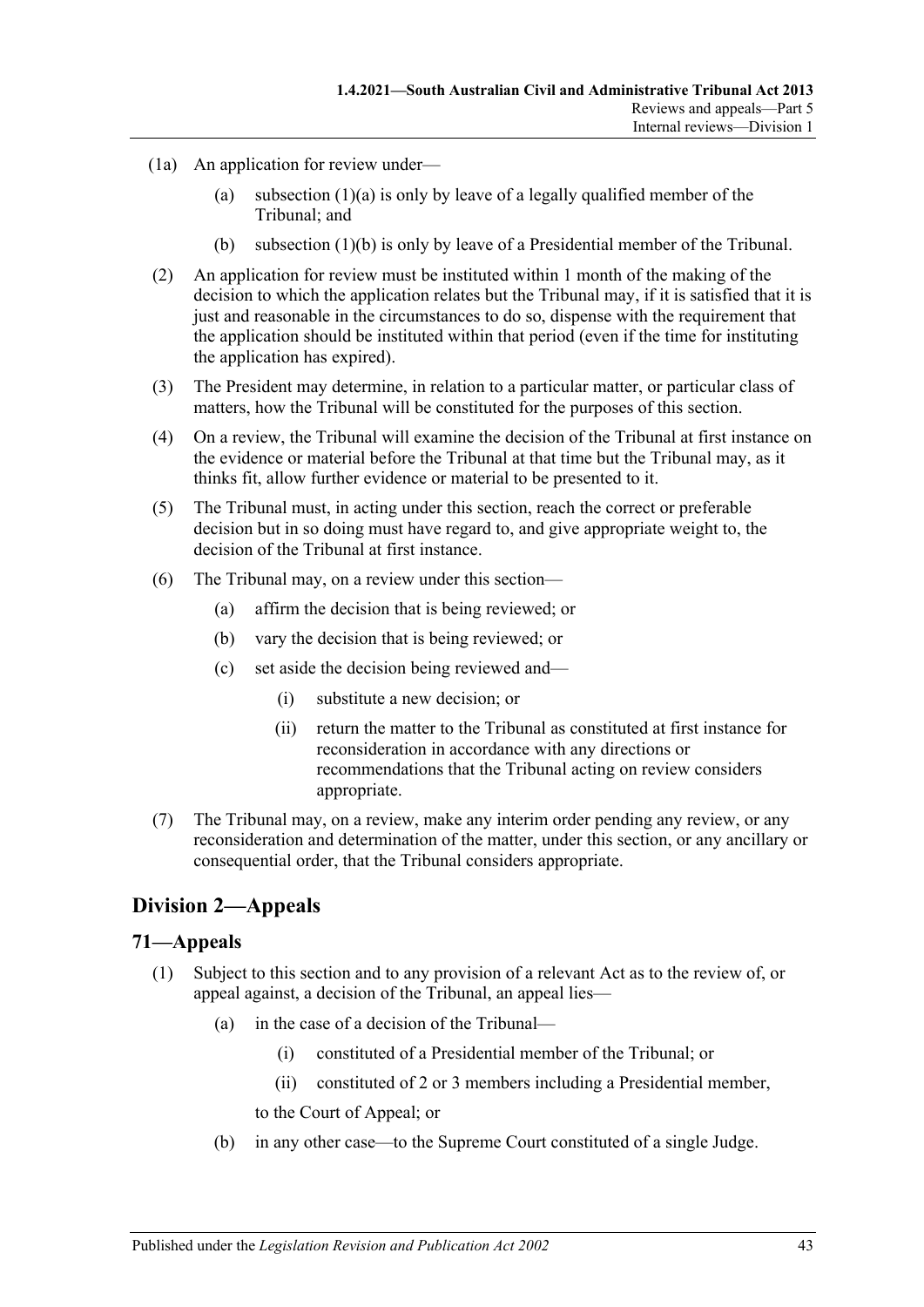- (1a) The Rules of the Supreme Court may provide that a matter that would otherwise go to the Court of Appeal under [subsection](#page-42-2) (1) will instead go to a single judge in the General Division of the Supreme Court, and vice versa.
- <span id="page-43-0"></span>(2) An appeal under this section is only by leave of the Supreme Court (but this principle may be displaced or modified by the provisions of a relevant Act).
- <span id="page-43-1"></span>(2a) Without limiting [subsection](#page-43-0) (2), an appeal against a decision of the Tribunal in the exercise of its original jurisdiction, or in a case where the Tribunal is constituted by a registrar or other member of the staff of the Tribunal, may not be instituted under this section unless or until a review of the decision has been conducted under [section](#page-41-6) 70.
- (2b) However
	- (a) the operation of [subsection](#page-43-1)  $(2a)$  may be—
		- (i) displaced by the Rules of the Supreme Court in specified classes of cases; or
		- (ii) displaced by regulations under this Act; or
		- (iii) displaced or modified by the provisions of a relevant Act; and
	- (b) [subsection](#page-43-1) (2a) does not apply if the President of the Tribunal determines that a decision (or class of decision) should not be subject to a requirement for review under [section](#page-41-6) 70.
- (3) An appeal must be instituted within 1 month of the making of the decision to which the appeal relates but the Supreme Court may, if it is satisfied that it is just and reasonable in the circumstances to do so, dispense with the requirement that the appeal should be instituted within that period (even if the time for instituting the appeal has expired).
- (3a) An appeal under this section will be by way of rehearing.
- (3b) The Supreme Court may, in conducting an appeal, draw inferences of fact from evidence or material before the Tribunal and may, as it thinks fit, allow further evidence or material to be presented to it.
- (4) The Supreme Court may, on an appeal under this section—
	- (a) affirm the decision appealed against; or
	- (b) vary the decision appealed against; or
	- (c) set aside the decision appealed against and, if it thinks fit, return the matter to the Tribunal for reconsideration in accordance with any directions that the Court considers appropriate.
- (5) The Supreme Court may, on an appeal, make any interim, ancillary or consequential order that the Court considers appropriate.
- (6) The regulations may prescribe scales of costs that are payable in respect of proceedings before the Supreme Court on an appeal under this section (and if a regulation is made under this section then the costs so prescribed will apply in substitution for any costs under the *[Supreme Court Act](http://www.legislation.sa.gov.au/index.aspx?action=legref&type=act&legtitle=Supreme%20Court%20Act%201935) 1935*).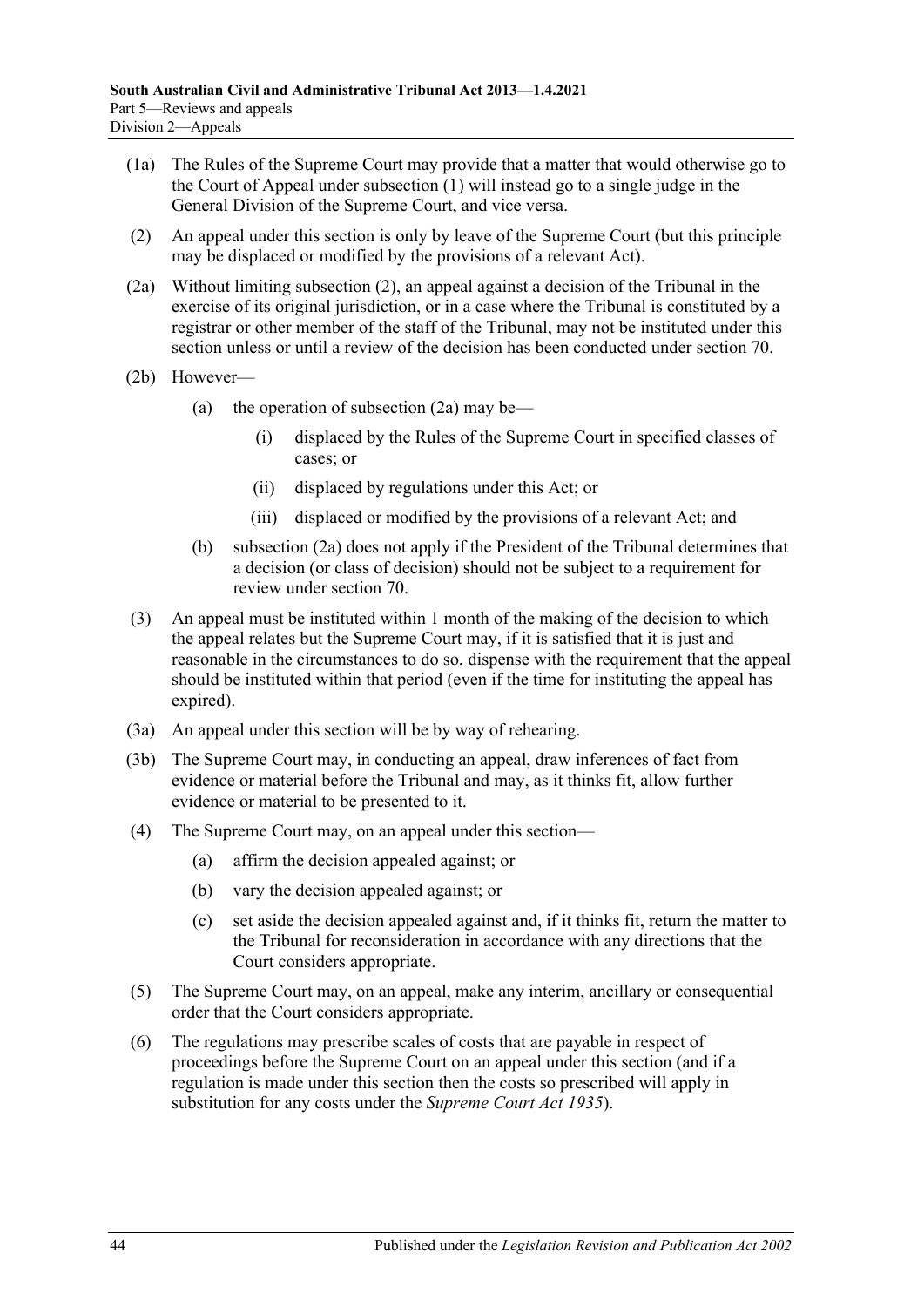# <span id="page-44-0"></span>**Division 3—Related matters**

# <span id="page-44-1"></span>**72—Reservation of questions of law**

- (1) A Presidential member of the Tribunal may reserve any question of law arising in any proceedings (including on referral to the Presidential member) for determination by the Court of Appeal.
- (2) If a question of law is reserved, the Court of Appeal may determine the question and give any consequential orders or directions considered by the Court to be appropriate to the circumstances of the case.

# <span id="page-44-2"></span>**73—Effect of review or appeal on decision**

- (1) The commencement of proceedings under this Part does not affect the operation of a decision to which the proceedings relate or prevent the taking of action to implement such a decision.
- <span id="page-44-6"></span>(2) However, the Tribunal or the Supreme Court may make an order staying the operation of a relevant decision (including a decision of a relevant decision-maker) until the proceedings are finally decided (on such conditions as may be specified in the order).
- (3) The Tribunal or the Supreme Court may act under [subsection](#page-44-6) (2) on application or on its own initiative.
- (4) The Tribunal's power to act under [subsection](#page-44-6) (2) is exercisable only by a legally qualified member of the Tribunal.

# <span id="page-44-3"></span>**Part 6—Staff**

# <span id="page-44-4"></span>**Division 1—Registrars**

### <span id="page-44-5"></span>**74—Registrars**

- (1) There is to be a principal registrar of the Tribunal (to be known as the *Registrar*).
- (2) There will be 1 or more other registrars of the Tribunal (to be known as *Deputy Registrars*).
- (3) A registrar will be appointed by the Governor on terms and conditions determined by the Governor for a term, not exceeding 5 years, specified in the instrument of appointment (and is, on the expiration of a term of office, eligible for reappointment).
- <span id="page-44-7"></span>(4) The Governor may remove a person from the office of registrar for—
	- (a) mental or physical incapacity to carry out official duties satisfactorily; or
	- (b) neglect of duty; or
	- (c) dishonourable conduct.
- (5) A person ceases to be a registrar if the person—
	- (a) dies; or
	- (b) completes a term of office and is not reappointed; or
	- (c) resigns by written notice to the Minister; or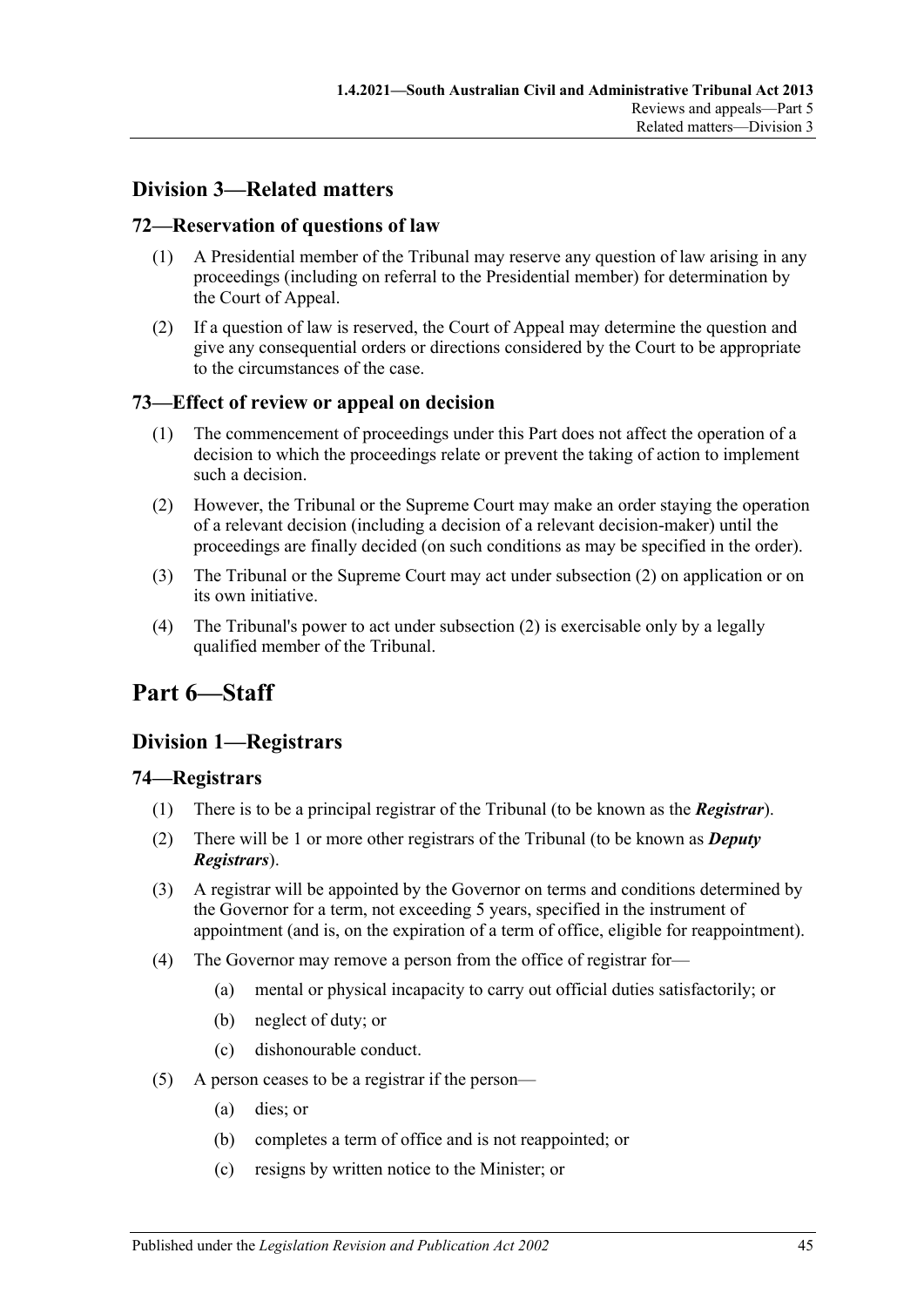- (d) is removed from office under [subsection](#page-44-7) (4).
- (6) If there is a vacancy in the office of a registrar or a registrar is absent or for any other reason is unable to perform the duties of the office, the Minister may appoint a person to act in the relevant position.
- (7) The Minister must consult with the President of the Tribunal before an appointment is made under this section.
- (8) The office of the Registrar or of a Deputy Registrar may be held in conjunction with another office in the public service of the State.

### <span id="page-45-0"></span>**75—Functions of registrars**

- (1) The functions of the Registrar are—
	- (a) to assist, or act on behalf of, the President of the Tribunal in the administration of the Tribunal; and
	- (b) to be responsible for the registry and records of the Tribunal; and
	- (c) to undertake responsibility for the day-to-day case management of the Tribunal; and
	- (d) to constitute the Tribunal to the extent specified under this Act; and
	- (e) other functions assigned to the Registrar by the President or under the rules of the Tribunal.
- (2) The functions of a Deputy Registrar are—
	- (a) to assist the Registrar in the performance of the Registrar's functions; and
	- (b) to constitute the Tribunal to the extent specified under this Act; and
	- (c) other functions assigned to the Deputy Registrar by the Registrar or under the rules of the Tribunal.
- (3) A registrar is, in the performance of any function or the exercise of any power, subject to the direction of the President of the Tribunal.

### <span id="page-45-2"></span><span id="page-45-1"></span>**76—Delegation**

- (1) A registrar may delegate a function of the registrar under this Act—
	- (a) to a particular person or committee; or
	- (b) to the person for the time being performing particular duties or holding or acting in a particular position.
- (2) A delegation under [subsection](#page-45-2) (1)—
	- (a) must be made by instrument in writing; and
	- (b) may be conditional; and
	- (c) does not derogate from the ability of the registrar to act in any matter; and
	- (d) is revocable at will by the registrar.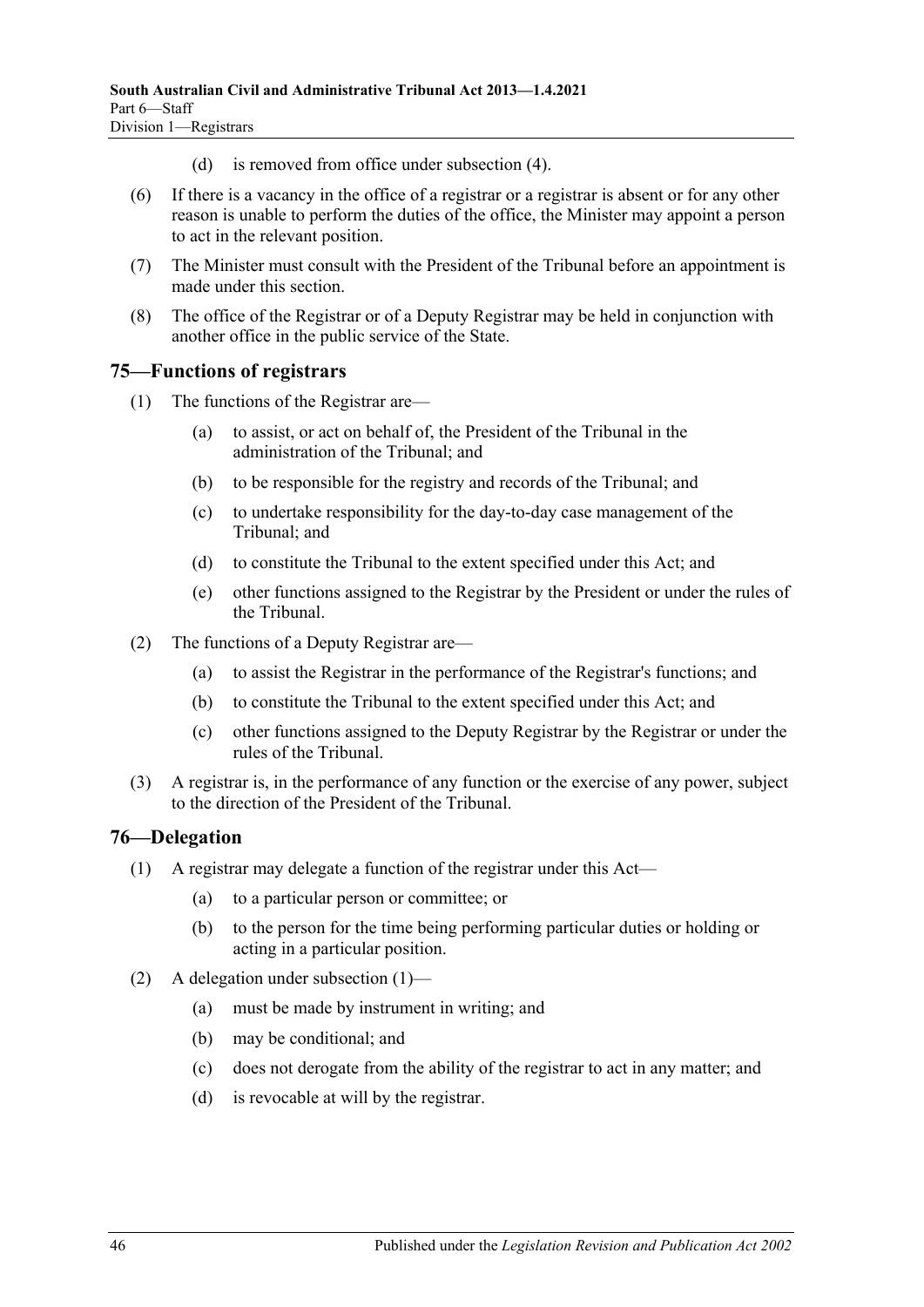# <span id="page-46-0"></span>**Division 2—Other staff of Tribunal**

# <span id="page-46-1"></span>**77—Other staff of Tribunal**

There will be other staff of the Tribunal consisting of persons employed in a public sector agency and selected by the Registrar with the concurrence of the Chief Executive of the Department.

# <span id="page-46-2"></span>**Division 3—Use of services or staff**

# <span id="page-46-3"></span>**78—Use of services or staff**

The Tribunal may, by arrangement with the relevant body, make use of the facilities, staff or equipment of—

- (a) an administrative unit in the Public Service; or
- (b) the State Courts Administration Council; or
- (c) another public agency or authority.

# <span id="page-46-4"></span>**Part 7—Miscellaneous**

### <span id="page-46-5"></span>**79—Immunities**

- (1) A member of the Tribunal, mediator, expert or special referee has the same protections, privileges and immunities from liability as a Judge of the Supreme Court.
- (2) A member of the staff of the Tribunal incurs no civil or criminal liability for an honest act or omission in carrying out or purportedly carrying out official functions.
- (3) A person representing a party to proceedings before the Tribunal has the same protection and immunity as a legal practitioner has in representing a party in proceedings in the Supreme Court.
- (4) A party to proceedings before the Tribunal has the same protection and immunity as a party to proceedings in the Supreme Court.
- (5) A person who appears as a witness before the Tribunal or produces books, papers or documents to the Tribunal has the same protection as a witness in proceedings before the Supreme Court.
- (6) A person taking evidence on behalf of the Tribunal has, in doing so, the same protections, privileges and immunities as a member of the Tribunal.

### <span id="page-46-7"></span><span id="page-46-6"></span>**80—Protection from liability for torts**

- (1) An action in tort does not lie against a person for anything that the person has done, in good faith, in the performance or purported performance of a function under this Act or a relevant Act as a member of the Tribunal or as a member of staff or an officer of the Tribunal.
- (2) The Crown is also relieved of any liability that it might otherwise have had for a person having done anything as described in [subsection](#page-46-7) (1).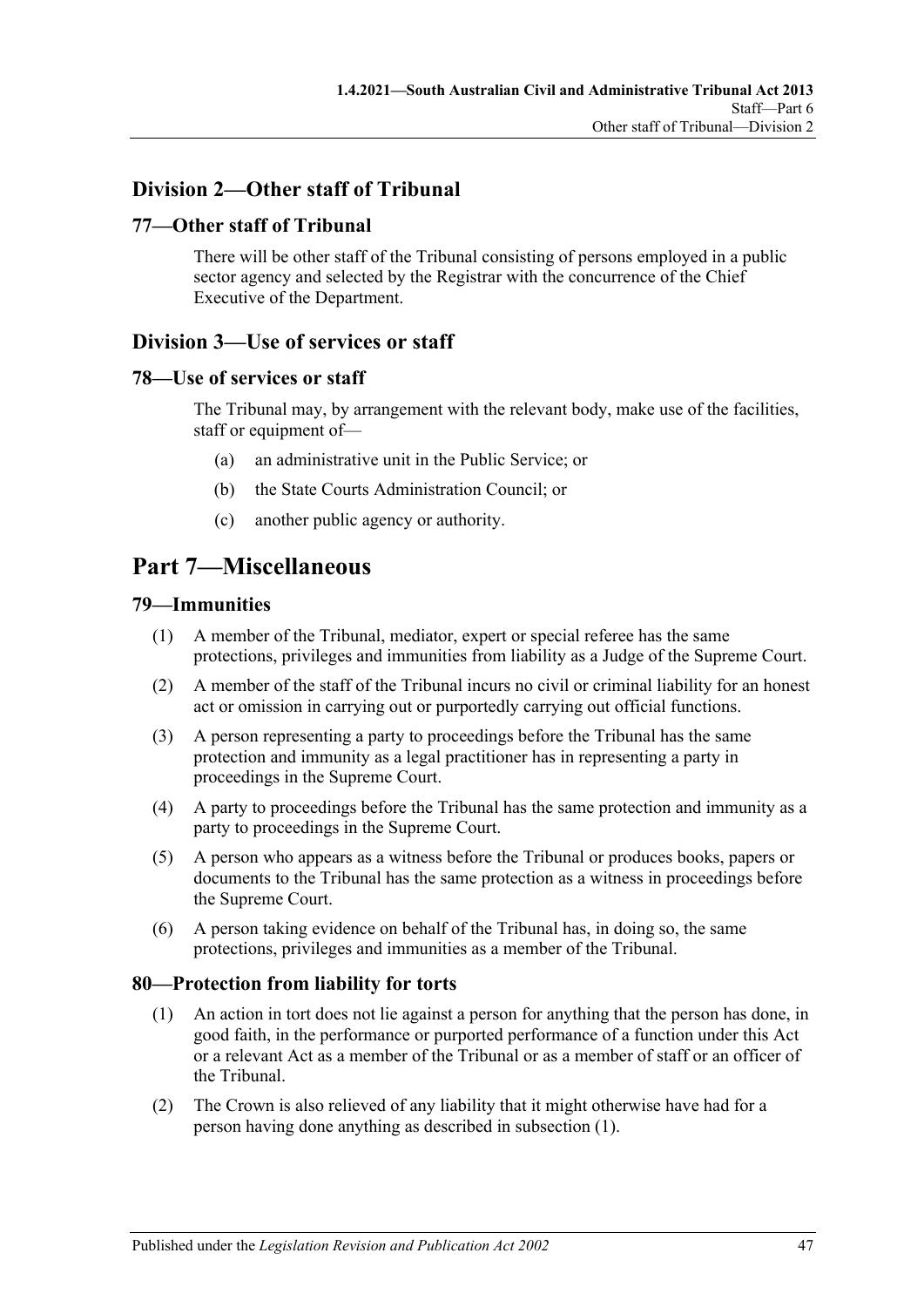- (3) The protection given by this section applies even though the thing done as described in [subsection](#page-46-7) (1) may have been capable of being done whether or not this Act or a relevant Act had been enacted.
- (4) In this section, a reference to the doing of anything includes a reference to an omission to do anything.

## <span id="page-47-0"></span>**81—Protection for compliance with Act**

- (1) No civil or criminal liability attaches to a person for compliance, or purported compliance, in good faith, with a requirement of this Act.
- (2) In particular, if a person produced a document or other material as required under this Act, no civil liability attaches to the person for producing the document or material, whether the liability would arise under a contract or otherwise.

# <span id="page-47-1"></span>**82—Alternative orders and relief**

Although a particular form of order or relief is sought by an applicant in proceedings before the Tribunal, the Tribunal may make any other form of order or grant any other form of relief that it considers more appropriate in the circumstances of the case.

### <span id="page-47-2"></span>**83—Power to cure irregularities**

- (1) Where in proceedings before the Tribunal or on appeal from the Tribunal to the Supreme Court it appears to the Tribunal or the Court—
	- (a) that some irregularity has occurred affecting the proceedings or any matter to which the proceedings relate; and
	- (b) that it would be conducive to the expeditious resolution of the questions of substance at issue between the parties if the powers conferred by this section were exercised,

the Tribunal or the Court may cure the irregularity by ordering that, subject to the fulfilment of such conditions as may be stipulated by the Tribunal or the Court, a requirement of this Act, or of any other Act or law, be dispensed with to the extent necessary for the purpose.

(2) An order under this section does not affect the rights or liabilities of persons who are not parties to the proceedings.

### <span id="page-47-3"></span>**84—Correcting mistakes**

- (1) The Tribunal may correct a decision it gives or a statement of the reasons it has given for its decision to the extent necessary to rectify—
	- (a) a clerical mistake; or
	- (b) an error arising from an accidental slip or omission; or
	- (c) a material miscalculation of figures or a material mistake in the description of any person, thing or matter referred to in the decision; or
	- (d) a defect of form.
- (2) The correction may be made—
	- (a) on a party's application made in accordance with the rules; or
	- (b) on the Tribunal's own initiative.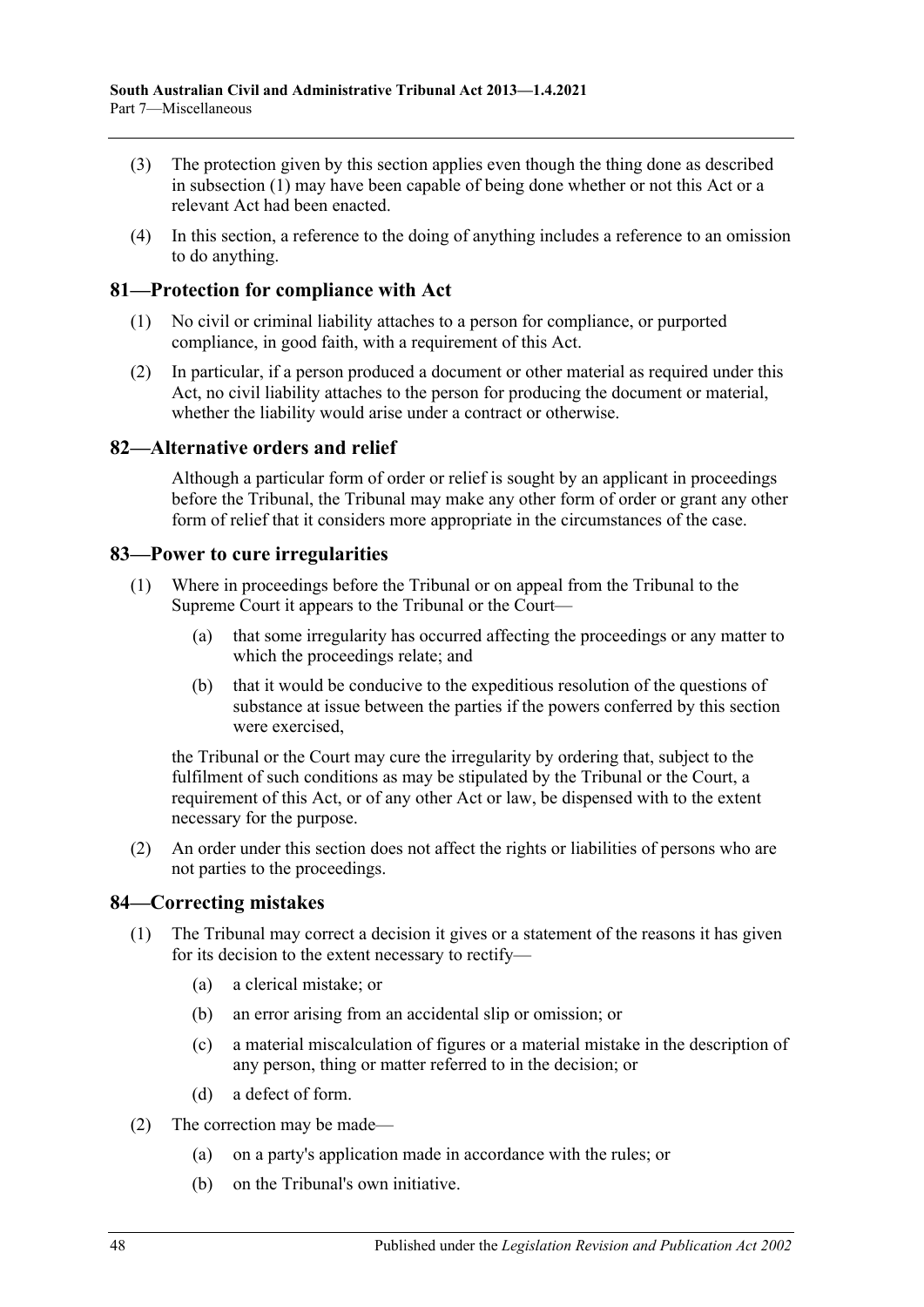### <span id="page-48-0"></span>**85—Tribunal may review its decision if person was absent**

(1) In this section—

*relevant hearing*, in relation to a decision of the Tribunal, means a hearing at which the decision was made or which preceded the making of the decision (including a compulsory conference) but does not include mediation.

- (2) A person in respect of whom the Tribunal makes a decision may apply to the Tribunal for a review of the decision if the person did not appear and was not represented at a relevant hearing.
- (3) The application has to be made within the time limits specified by, and otherwise in accordance with, the rules.
- (4) The rules may limit the number of applications that can be made under this section in respect of the same matter without leave of the Tribunal.
- (5) If on hearing the application the Tribunal is satisfied that the applicant had a reasonable excuse for not attending or being represented at the relevant hearing, the Tribunal is to review the decision and may revoke or vary it if the Tribunal considers it appropriate to do so.
- (6) For the hearing of the application, the Tribunal is to be constituted by the members by whom it was constituted when it made the decision, if that is practicable.
- (7) A review under this section—
	- (a) is part of the original proceedings; and
	- (b) is not a review of a decision for the purposes of [section](#page-21-4) 34 or [70.](#page-41-6)

### <span id="page-48-3"></span><span id="page-48-1"></span>**86—Tribunal may authorise person to take evidence**

- (1) The Tribunal may authorise, in writing, a person (whether or not a member of the Tribunal) to take evidence on behalf of the Tribunal for the purposes of any proceedings.
- (2) The Tribunal's power under [subsection](#page-48-3) (1) to authorise the taking of evidence is exercisable only by a Presidential member.
- (3) The Tribunal may authorise evidence to be taken under this section outside South Australia.
- (4) The Tribunal may give directions as to the taking of evidence under this section.
- (5) If a person other than a member of the Tribunal is authorised to take evidence, the person has all the powers of a member of the Tribunal in relation to the taking of evidence.
- (6) Evidence taken under this section—
	- (a) is to be regarded as having been given to the Tribunal; and
	- (b) if taken outside South Australia, is to be regarded as having been given in South Australia.

### <span id="page-48-2"></span>**87—Miscellaneous provisions relating to legal process and service**

(1) Any process of the Tribunal may be issued, served or executed on a Sunday as well as any other day.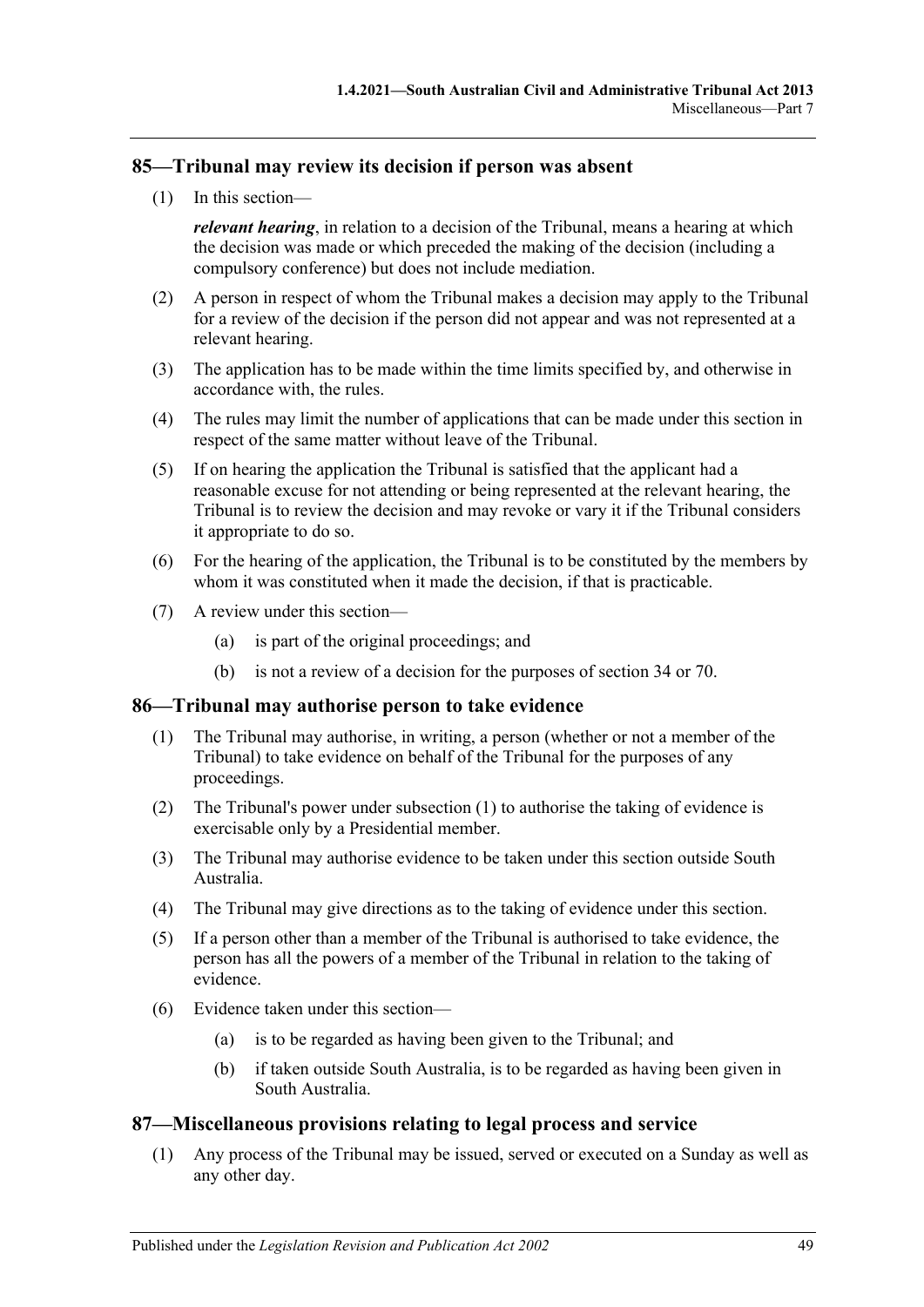- (2) The validity of process is not affected by the fact that the person who issued it dies or ceases to hold office.
- <span id="page-49-3"></span>(3) If it is not practicable to serve any process, notice or other document relating to any proceedings in the manner otherwise prescribed or contemplated by law, the Tribunal may, by order—
	- (a) provide for service by post, or in any other way (including by substituted service) authorised by the regulations; or
	- (b) make any other provision that may be necessary or desirable for service.
- (4) Any process, notice or other document served in accordance with an order under [subsection](#page-49-3) (3) will, despite any other law, be taken to have been duly served.
- (5) A registrar is expressly authorised to make an order under [subsection](#page-49-3) (3).

### <span id="page-49-0"></span>**88—Proof of decisions and orders of Tribunal**

An apparently genuine document purporting to be a copy of a decision or order of the Tribunal and to be certified as such by a registrar will be accepted in any legal proceedings, in the absence of proof to the contrary, as a true copy of a decision or order of the Tribunal.

### <span id="page-49-1"></span>**89—Enforcement of decisions and orders of Tribunal**

- (1) If the Tribunal makes a monetary order, the amount specified in the order may be recovered in the appropriate court, by a person recognised by the regulations for the purposes of this subsection, as if it were a debt.
- (2) A person who contravenes or fails to comply with an order of the Tribunal (other than a monetary order) is guilty of an offence.

Maximum penalty: \$50 000 or imprisonment for 2 years.

(3) In this section—

#### *appropriate court* means—

- (a) in relation to an order of the Tribunal that is a monetary order for an amount that does not exceed the amount that represents the jurisdictional limit of the Magistrates Court for a monetary claim founded on contract—the Magistrates Court;
- (b) in any other case—the District Court.

### <span id="page-49-2"></span>**89A—Bailiffs**

- (1) The President may appoint a person to be a bailiff.
- (2) The office of bailiff may be held (but may not need to be held) by—
	- (a) a person employed in a public sector agency; or
	- (b) a person appointed under the *[Courts Administration Act](http://www.legislation.sa.gov.au/index.aspx?action=legref&type=act&legtitle=Courts%20Administration%20Act%201993) 1993* or the *[Sheriff's](http://www.legislation.sa.gov.au/index.aspx?action=legref&type=act&legtitle=Sheriffs%20Act%201978)  Act [1978](http://www.legislation.sa.gov.au/index.aspx?action=legref&type=act&legtitle=Sheriffs%20Act%201978)*.
- (3) The regulations may prescribe fees to be paid in respect of any action taken by a bailiff (and provide for the recovery or enforcement of such a fee).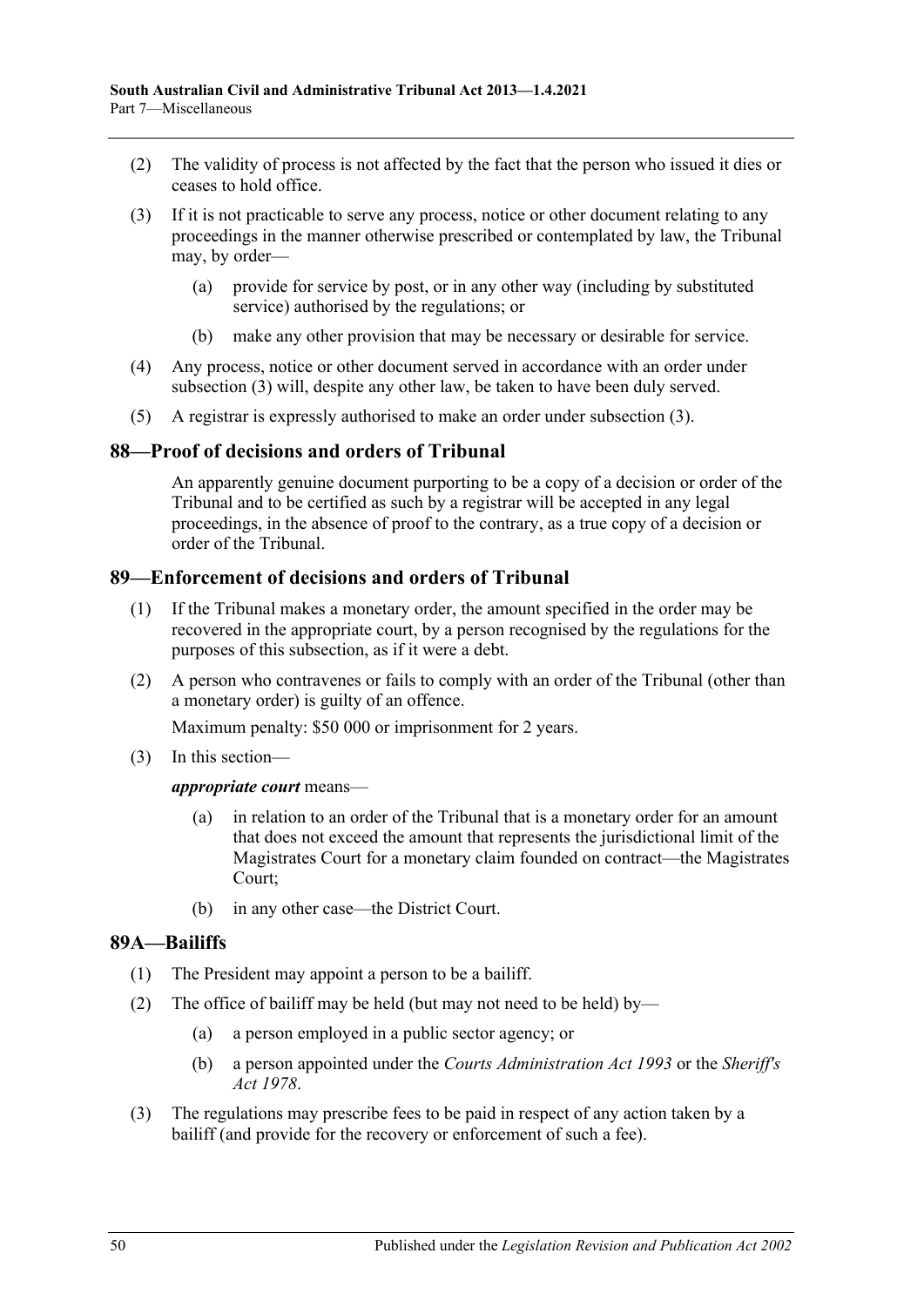(4) A bailiff (and, if relevant, a police officer assisting a bailiff) incurs no civil or criminal liability for an honest act or omission in carrying out or purportedly carrying out official functions.

## <span id="page-50-2"></span><span id="page-50-0"></span>**90—Accessibility of evidence**

- (1) Subject to this section, the Tribunal may, on application by any member of the public, allow the applicant to inspect or obtain a copy of—
	- (a) any process relating to proceedings and forming part of the Tribunal's records;
	- (b) a transcript of evidence taken by the Tribunal in any proceedings;
	- (c) any documentary or other material produced or provided to the Tribunal in any proceedings;
	- (d) any decision or order given or made by the Tribunal;
	- (e) any other material of a prescribed kind.
- <span id="page-50-3"></span>(2) A member of the public may inspect or obtain a copy of the following material only with the permission of the Tribunal:
	- (a) material that was produced or provided to the Tribunal in a hearing (or part of a hearing) held in private;
	- (b) material the disclosure of which would be contrary to a direction or order of the Tribunal given under another provision of this or any other Act;
	- (d) material of a class prescribed by the regulations.
- (3) The Tribunal may permit inspection or copying of material referred to in [subsection](#page-50-2) (1) or [\(2\)](#page-50-3) subject to any condition it considers appropriate, including a condition limiting the publication or use of the material.
- (4) A decision by the Tribunal on an application under this section is administrative and is final and not subject to any form of review.
- (5) The Tribunal may charge a fee, fixed by regulation, for inspection or copying of material under this section.

### <span id="page-50-1"></span>**91—Costs of proceedings**

(1) In this section—

*costs of proceedings* means costs of, or incidental to, any proceedings of the Tribunal, other than the costs of a party.

- (2) The Tribunal may order that all or any of the costs of proceedings be paid by a party.
- (3) If the matter that is the subject of the proceeding comes within the Tribunal's review jurisdiction, the Tribunal cannot make an order under this section against a party unless—
	- (a) the party brought or conducted the proceedings frivolously or vexatiously; or
	- (b) the Tribunal is acting in prescribed circumstances.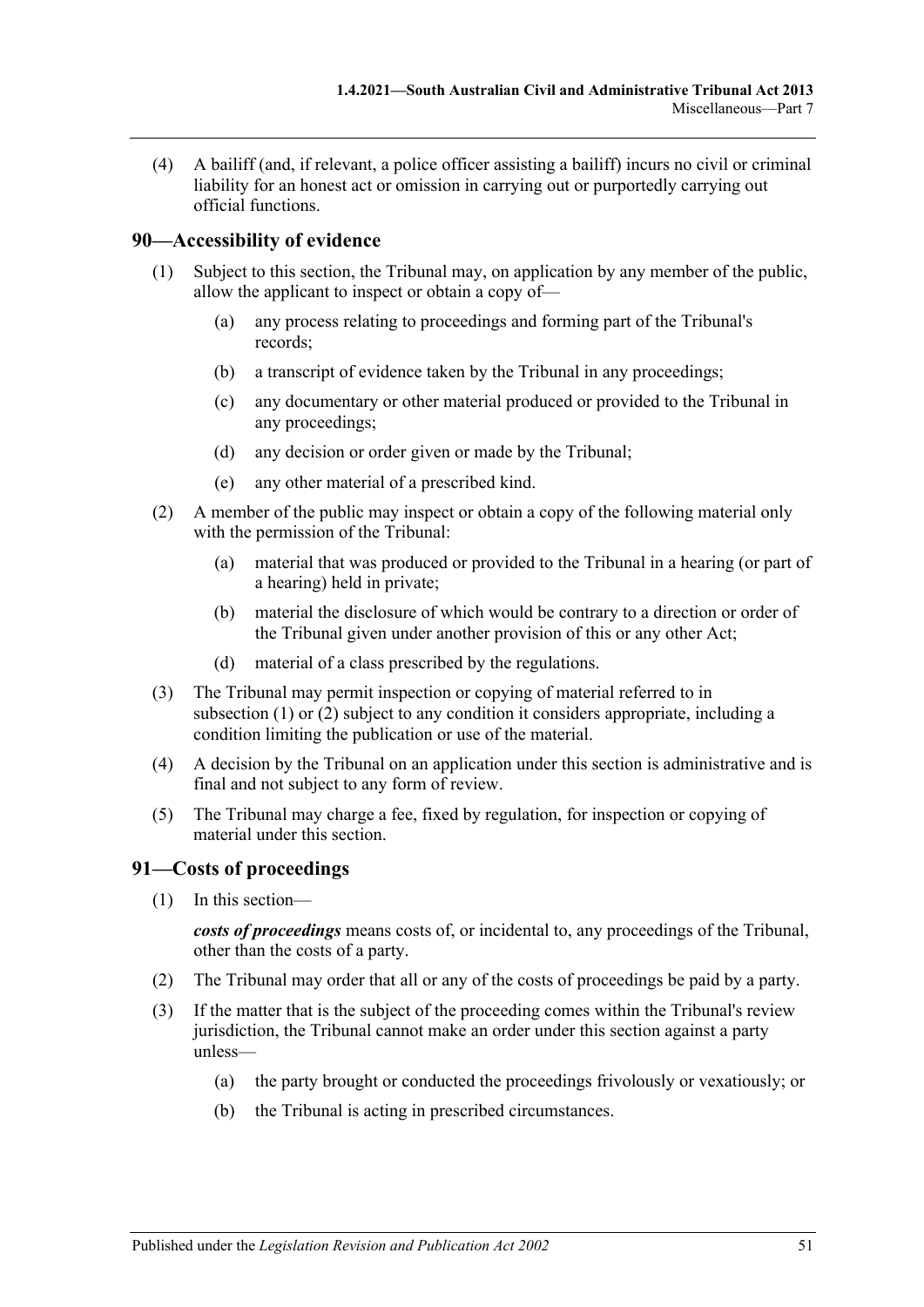# <span id="page-51-0"></span>**92—Annual report**

- (1) The President of the Tribunal must on or before 31 October in each year make a report to the Attorney-General on the administration and operation of the Tribunal during the previous financial year.
- (2) The Attorney-General must within 12 sitting days after receiving a report under this section cause copies of the report to be laid before both Houses of Parliament.
- (3) The report must include any information prescribed by the regulations.

### <span id="page-51-1"></span>**93—Additional reports**

The President of the Tribunal must, at the request of the Attorney-General, report to the Attorney-General on any matter relevant to the administration or operation of the Tribunal.

# <span id="page-51-2"></span>**93A—Disrupting proceedings of Tribunal**

- (1) A person who—
	- (a) wilfully interrupts any proceedings of the Tribunal; or
	- (b) uses offensive language or behaves in a disorderly or offensive manner, towards the Tribunal, members of the Tribunal or officers of the Tribunal, or at a place where proceedings of the Tribunal are being conducted,

is guilty of an offence.

Maximum penalty: \$10 000 or imprisonment for 6 months.

- (2) Nothing in this section derogates from the operation of another provision of this Act.
- (3) In this section—

*offensive* includes threatening, abusive or insulting.

# <span id="page-51-3"></span>**93B—False or misleading statements**

A person who knowingly makes a false or misleading statement for the purposes of, or in connection with, consideration by the registrar or the Tribunal (including the Tribunal as constituted of a registrar or other member of staff of the Tribunal) as to whether to waive, remit or make such other provision in relation to the payment of fees in respect of proceedings before the Tribunal, is guilty of an offence.

Maximum penalty: \$1 250 or imprisonment for 3 months.

# <span id="page-51-4"></span>**94—Rules**

- (1) Rules of the Tribunal may be made—
	- (a) regulating the business of the Tribunal and the duties of the various members and staff of the Tribunal; and
	- (b) authorising the registrars and other staff of the Tribunal to exercise powers with respect to proceedings before the Tribunal and providing for the internal review of specified classes of decisions in specified circumstances; and
	- (c) regulating the practice and procedure of the Tribunal; and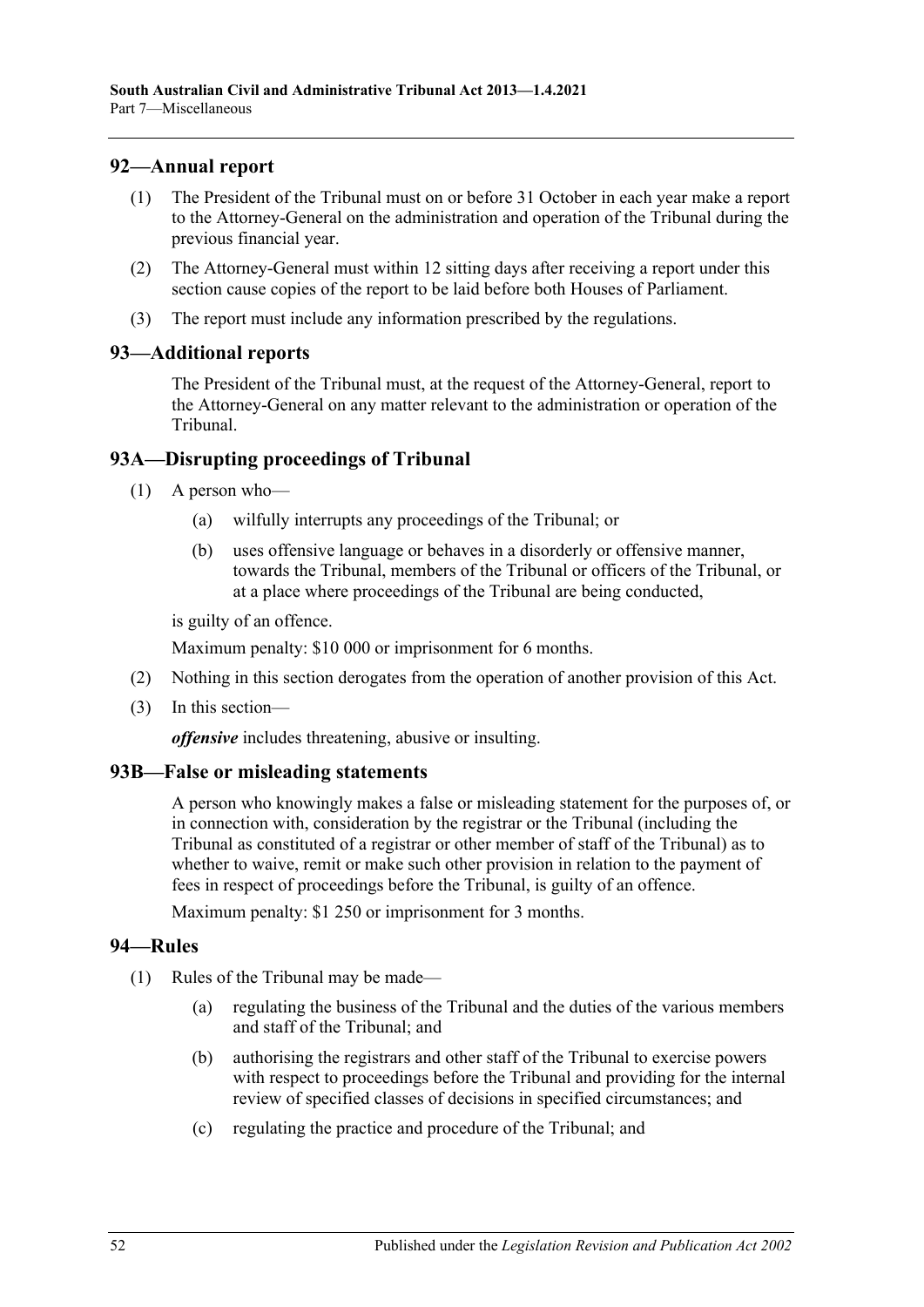- (ca) providing for the provision of written statements of reasons for decisions of the Tribunal at first instance for the purposes of an internal review of the decision by the Tribunal under [section](#page-41-6) 70; and
- (d) imposing obligations on persons seeking to commence proceedings before the Tribunal to take any step, including to give a notification to another person or to provide any specified information; and
- (e) providing for the service of applications and documents; and
- (f) imposing obligations on parties to proceedings before the Tribunal to disclose to each other the contents of expert reports or other material of relevance to the proceedings before or in connection with the hearing of the proceedings; and
- (g) regulating the referral of a matter to mediation, the conduct of mediations or the referral of questions for investigation and report by an expert or referee; and
- (h) regulating the form in which evidence may be taken; and
- (i) restricting or prohibiting certain classes of persons from appearing as representatives in proceedings before the Tribunal; and
- (j) providing for the Tribunal to waive any procedural requirement; and
- (k) regulating costs and providing for the assessment and settling of costs; and
- (l) providing for witness fees; and
- (m) providing for other matters relating to the management, conduct or settlement of proceedings before the Tribunal; and
- (n) dealing with any other matters necessary or expedient for the effective and efficient operation of the Tribunal.
- (2) The power to make rules under this section includes the power to make rules in respect of any jurisdiction conferred on the Tribunal by a relevant Act.
- (3) Rules of the Tribunal may be made by the President and a Deputy President of the Tribunal.
- (4) The rules take effect from the date of publication in the Gazette or a later date specified in the rules.
- (5) The rules must be consistent with the regulations, and with any relevant Act.

### <span id="page-52-1"></span><span id="page-52-0"></span>**95—Regulations**

- (1) The Governor may make such regulations as are contemplated by this Act or a relevant Act, or as are necessary or expedient for the purposes of this Act or a relevant Act.
- (2) Without limiting the generality of [subsection](#page-52-1) (1), the regulations may—
	- (a) provide information to be included in registers to be kept for the purposes of this Act; and
	- (b) prescribe matters relevant to the practice or procedures of the Tribunal; and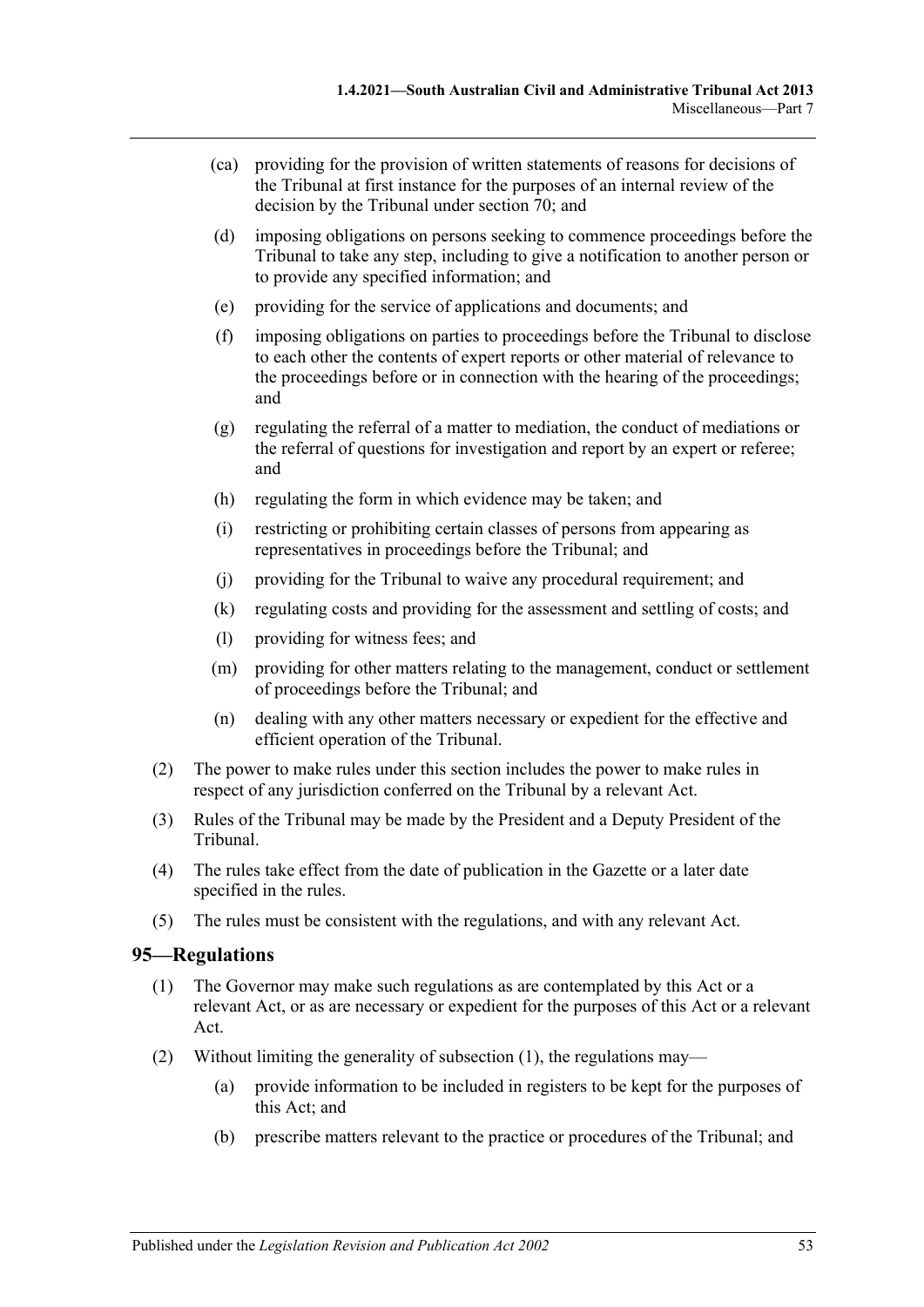- (c) prescribe and provide for the payment of fees in relation to proceedings before the Tribunal; and
- (d) prescribe penalties not exceeding \$5 000 for contravention of, or non-compliance with, any regulation; and
- (e) make provisions of a saving or transitional nature consequent on the vesting of jurisdiction on the Tribunal under another Act.
- <span id="page-53-1"></span>(3) The regulations may provide that any matter or thing is to be determined, dispensed with, regulated or prohibited according to the discretion of the President of the Tribunal or another prescribed person.
- (4) A regulation under [subsection](#page-53-1)  $(2)(e)$  may (without limiting that subsection)—
	- (a) operate in addition to any saving or transitional provision enacted under another Act in connection with the vesting of jurisdiction in the Tribunal; and
	- (b) operate so as to modify the operation or effect of another Act insofar as may be expedient in connection with the transfer of jurisdiction to the Tribunal from another entity; and
	- (c) take effect from the day on which jurisdiction is vested in the Tribunal under another Act (including so as to provide for the retrospective operation of the regulation).

# <span id="page-53-0"></span>**96—Review**

- (1) The Minister must appoint 1 or more independent persons to conduct a review under [subsection](#page-53-2) (2) as soon as practicable after the expiry of 2 years from the commencement of [Part](#page-20-2) 3 of this Act.
- <span id="page-53-3"></span><span id="page-53-2"></span>(2) The review must include an assessment of—
	- (a) the performance of the Tribunal; and
	- (b) without limiting [paragraph](#page-53-3) (a), the extent to which the main objectives of the Tribunal have been met over the period to which the review relates; and
	- (c) the extent to which it would be advantageous to extend the jurisdiction of the Tribunal to matters arising under other Acts identified by the person or persons conducting the review or identified by the Minister for the purposes of the review,

and may include any other matter specified by the Minister for the purposes of the review.

- (3) The results of the review must be incorporated into a report submitted to the Minister.
- (4) The Minister must cause a copy of the report to be laid before both Houses of Parliament within 6 sitting days after receiving the report.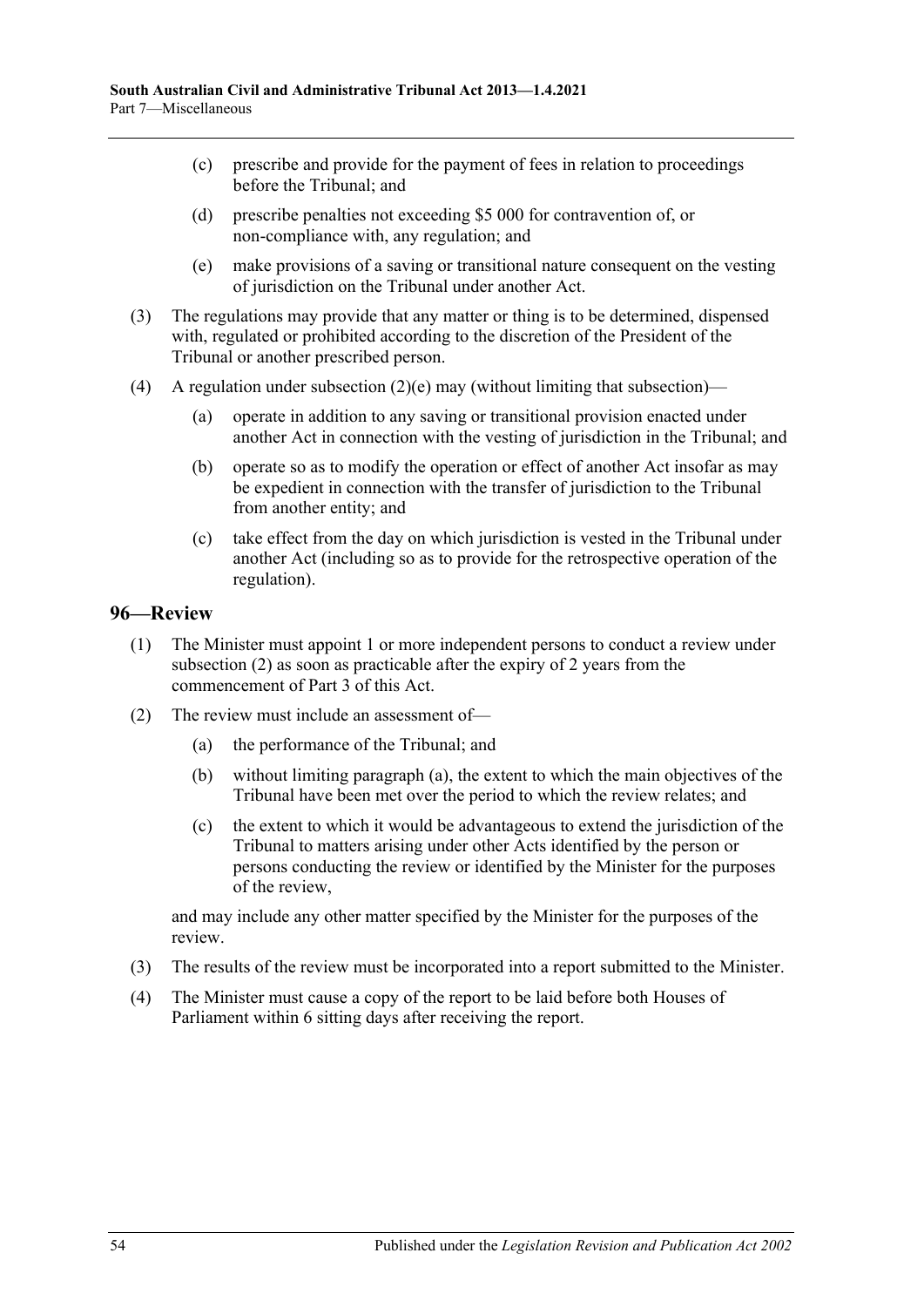# <span id="page-54-0"></span>**Legislative history**

# **Notes**

- Please note—References in the legislation to other legislation or instruments or to titles of bodies or offices are not automatically updated as part of the program for the revision and publication of legislation and therefore may be obsolete.
- Earlier versions of this Act (historical versions) are listed at the end of the legislative history.
- For further information relating to the Act and subordinate legislation made under the Act see the Index of South Australian Statutes or www.legislation.sa.gov.au.

# **Principal Act and amendments**

New entries appear in bold.

| Year No |    | Title                                                                           | Assent     | Commencement                                                                                                                                                                                                                                                                                                |
|---------|----|---------------------------------------------------------------------------------|------------|-------------------------------------------------------------------------------------------------------------------------------------------------------------------------------------------------------------------------------------------------------------------------------------------------------------|
| 2013    | 59 | South Australian Civil and<br>Administrative Tribunal Act 2013                  | 7.11.2013  | 14.11.2013 (Gazette 14.11.2013 p4224)<br>except Pt 2 Div 3 Subdiv 3 & Pt 6<br>Divs 1 & 2-13.2.2014 (Gazette<br>13.2.2014 p886) and except ss 9, 12,<br>18-22, 27 & Pt 6 Div 3-8.5.2014<br>(Gazette 8.5.2014 p1630) and except<br>ss 5-8, 23-26, Pts 3-5, ss 82-92 &<br>96-29.3.2015 (Gazette 5.3.2015 p882) |
| 2014    | 26 | Statutes Amendment (SACAT)<br>Act 2014                                          | 11.12.2014 | Pt 16 (s 202)-15.1.2015 (Gazette<br>15.1.2015 p309); ss 193-201 &<br>203-205)-29.3.2015 immediately<br>after the commencement of the<br>remaining provisions of 59/2013<br>(Gazette 5.3.2015 p883)                                                                                                          |
| 2017 51 |    | Statutes Amendment (SACAT No 2)<br>Act 2017                                     | 28.11.2017 | Pt 43 (ss 221 to 224, 226 to<br>230)-14.12.2017 (Gazette 12.12.2017<br>p4960); s 225-1.7.2019 (Gazette<br>14.2.2019 p477)                                                                                                                                                                                   |
| 2018 5  |    | Statutes Amendment (SACAT<br><b>Federal Diversity Jurisdiction)</b><br>Act 2018 | 12.7.2018  | Pt 3 (ss 6 & 7) $-12.7.2018$                                                                                                                                                                                                                                                                                |
| 2018    | 29 | <b>Statutes Amendment</b><br>(Attorney-General's Portfolio)<br>Act 2018         | 15.11.2018 | Pt 4 $(s 9)$ —1.7.2019 immediately after<br>s 225 of 51/2017: s 2(5)                                                                                                                                                                                                                                        |
| 2019    | 14 | Statutes Amendment (SACAT)<br>Act 2019                                          | 11.7.2019  | Pt 26 (ss 161 to 164)–9.8.2019<br>(Gazette 8.8.2019 p2948)                                                                                                                                                                                                                                                  |
| 2019    | 45 | Supreme Court (Court of Appeal)<br>Amendment Act 2019                           | 19.12.2019 | Sch 1 (cll 79 to 82)-1.1.2021 (Gazette<br>10.12.2020 p5638)                                                                                                                                                                                                                                                 |
| 2020    | 34 | <b>Statutes Amendment</b><br>(Attorney-General's Portfolio)<br>Act 2020         | 1.10.2020  | Pt 6 (s 13)-1.4.2021 (Gazette<br>25.3.2021 p1050)                                                                                                                                                                                                                                                           |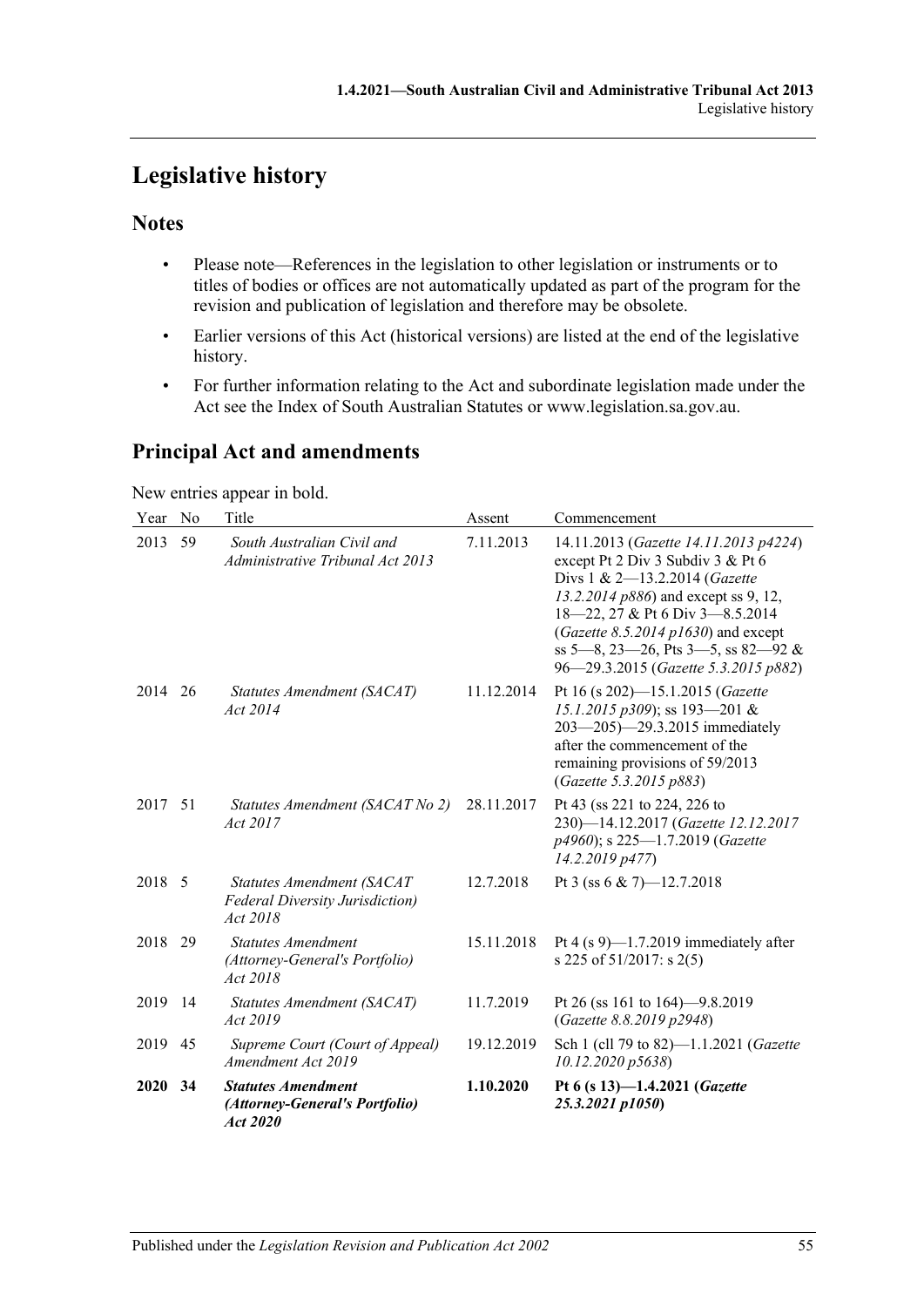# **Provisions amended**

New entries appear in bold.

| Provision           | How varied                                                                  | Commencement |
|---------------------|-----------------------------------------------------------------------------|--------------|
| Pt 1                |                                                                             |              |
| s <sub>2</sub>      | omitted under Legislation Revision and<br><b>Publication Act 2002</b>       | 12.7.2018    |
| s <sub>4</sub>      | amended by 5/2018 s 6                                                       | 12.7.2018    |
| Pt 2                |                                                                             |              |
| Pt 2 Div 2          |                                                                             |              |
| s <sub>8</sub>      |                                                                             |              |
| s(1)                | s 8 redesignated as $s(1)$ by 26/2014 s 193                                 | 29.3.2015    |
| s(2)                | inserted by 26/2014 s 193                                                   | 29.3.2015    |
| Pt 2 Div 3          |                                                                             |              |
| Pt 2 Div 3 Subdiv 2 |                                                                             |              |
| s 10                |                                                                             |              |
| s10(1)              | amended by 34/2020 s 13(1)                                                  | 1.4.2021     |
| s10(1a)             | inserted by 34/2020 s 13(2)                                                 | 1.4.2021     |
| s10(2)              | amended by 34/2020 s 13(3), (4)                                             | 1.4.2021     |
| s10(3)              | substituted by 34/2020 s 13(5)                                              | 1.4.2021     |
| s10(8)              | amended by 34/2020 s 13(6)                                                  | 1.4.2021     |
| Pt 2 Div 3 Subdiv 6 |                                                                             |              |
| s 22                |                                                                             |              |
| $s\,22(2)$          | amended by 14/2019 s 161(1)                                                 | 9.8.2019     |
| $s\,22(3)$          | amended by 14/2019 s 161(2)                                                 | 9.8.2019     |
| $s\ 22(4)$          | deleted by $14/2019 s 161(3)$                                               | 9.8.2019     |
| $s\,22(9)$          | amended by 14/2019 s 161(4)                                                 | 9.8.2019     |
| $s\,22(11)$         | deleted by 14/2019 s 161(5)                                                 | 9.8.2019     |
| $s\,22(12)$         | amended by 14/2019 s 161(6)                                                 | 9.8.2019     |
| Pt 2 Div 4          |                                                                             |              |
| s 25                |                                                                             |              |
| $s \, 25(1)$        | s 25 amended and redesignated as $s$ 25(1) by<br>$51/2017$ s $221(1)$ , (2) | 14.12.2017   |
| s 25(2)             | inserted by 51/2017 s 221(2)                                                | 14.12.2017   |
| s 26                |                                                                             |              |
| $s \; 26(2)$        | amended by 45/2019 Sch 1 cl 79                                              | 1.1.2021     |
| Pt <sub>3</sub>     |                                                                             |              |
| s 33                |                                                                             |              |
| $s \, 33(1)$        | amended by 26/2014 s 194(1)                                                 | 29.3.2015    |
| $s \, 33(2)$        | substituted by $26/2014$ s $194(2)$                                         | 29.3.2015    |
| s 34                |                                                                             |              |
| $s \; 34(1)$        | amended by 26/2014 s 195(1)                                                 | 29.3.2015    |
| $s \; 34(2)$        | substituted by $26/2014$ s $195(2)$                                         | 29.3.2015    |
| s $34(2a)$          | inserted by 26/2014 s 195(2)                                                | 29.3.2015    |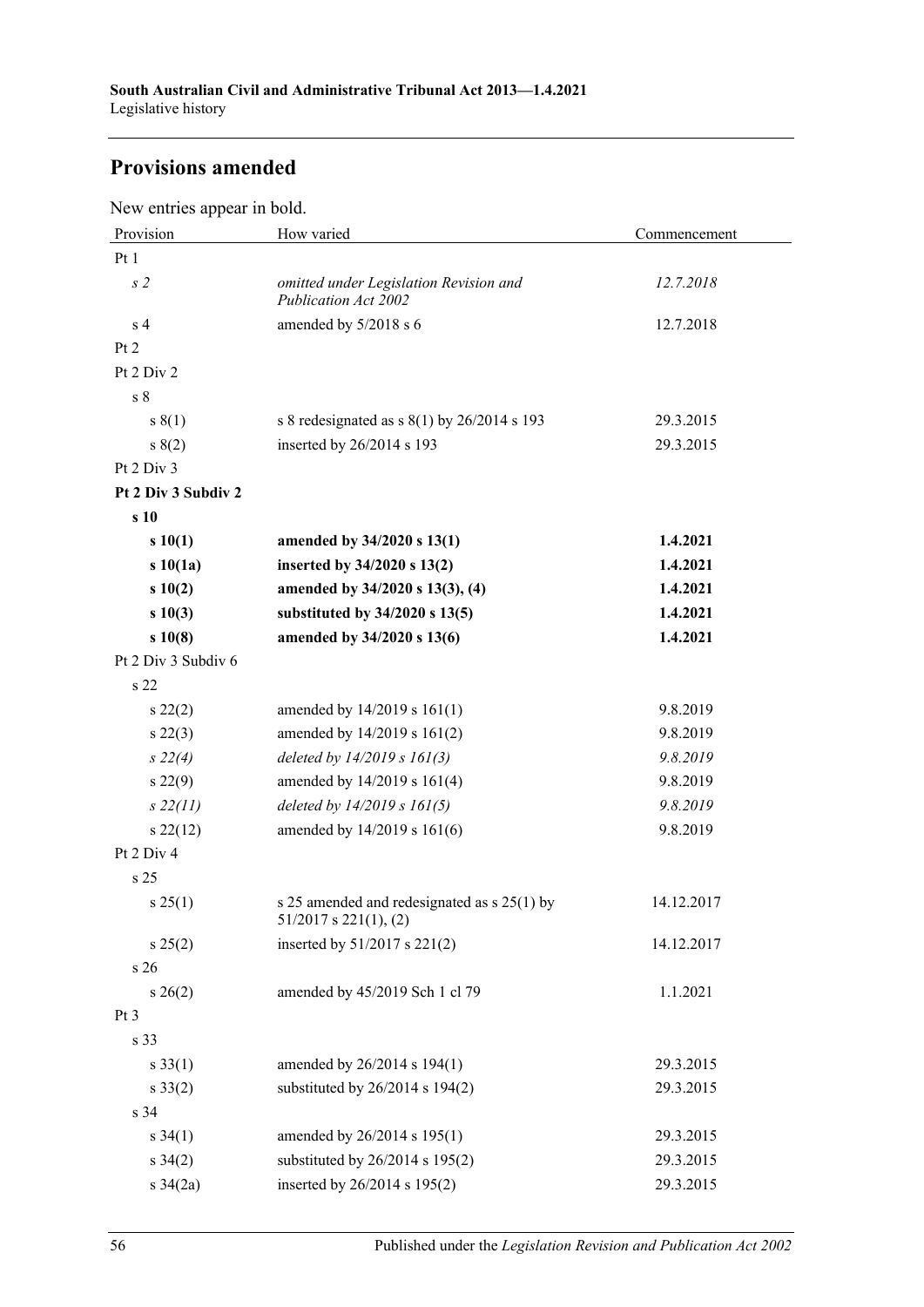| 1.4.2021—South Australian Civil and Administrative Tribunal Act 2013 |                     |
|----------------------------------------------------------------------|---------------------|
|                                                                      | Legislative history |

|                            | substituted by 51/2017 s 222         | 14.12.2017 |
|----------------------------|--------------------------------------|------------|
| Pt 3A                      | inserted by 5/2018 s 7               | 12.7.2018  |
| Pt 4                       |                                      |            |
| Pt 4 Div 1                 |                                      |            |
| s 39                       |                                      |            |
| $s \, 39(1)$               | amended by 26/2014 s 196             | 29.3.2015  |
| Pt 4 Div 2                 |                                      |            |
| s <sub>40</sub>            |                                      |            |
| $s\ 40(3)$                 | amended by $14/2019$ s $162(1)$ —(3) | 9.8.2019   |
| $s\ 40(4)$                 | amended by 14/2019 s 162(4)          | 9.8.2019   |
|                            | (f) deleted by $14/2019$ s $162(5)$  | 9.8.2019   |
| Pt 4 Div 3                 |                                      |            |
| s 43                       |                                      |            |
| $s\,43(2)$                 | amended by 26/2014 s 197             | 29.3.2015  |
| s 47                       |                                      |            |
| $s\,47(5)$                 | amended by 51/2017 s 223             | 14.12.2017 |
| Pt 4 Div 4                 |                                      |            |
| s <sub>50</sub>            |                                      |            |
| s 50(9)                    | amended by 45/2019 Sch 1 cl 80       | 1.1.2021   |
| Pt 4 Div 5                 |                                      |            |
| s 53                       |                                      |            |
| s 53(1)                    | amended by 26/2014 s 198             | 29.3.2015  |
| Pt 4 Div 6                 |                                      |            |
| s 56                       |                                      |            |
| $s\,56(3)$                 | deleted by 51/2017 s 224             | 14.12.2017 |
| Pt 5                       |                                      |            |
| Pt 5 Div 1                 |                                      |            |
| s 70                       |                                      |            |
| $s \, 70(1)$               | substituted by 26/2014 s 199         | 29.3.2015  |
| $s \, 70(1a)$              | inserted by 26/2014 s 199            | 29.3.2015  |
|                            | amended by 51/2017 s 225             | 1.7.2019   |
|                            | substituted by 29/2018 s 9           | 1.7.2019   |
| Pt 5 Div 2                 |                                      |            |
| s 71                       |                                      |            |
| $s \, 71(1)$               | amended by 45/2019 Sch 1 cl 81(1)    | 1.1.2021   |
| $s \, 71(1a)$              | inserted by 26/2014 s 200(1)         | 29.3.2015  |
|                            | amended by 45/2019 Sch 1 cl 81(2)    | 1.1.2021   |
| s 71(2a) and (2b)          | inserted by 26/2014 s 200(2)         | 29.3.2015  |
| $s \, 71(3a)$ and $(3b)$   | inserted by 26/2014 s 200(3)         | 29.3.2015  |
| $s \, 71(4)$<br>Pt 5 Div 3 | amended by 26/2014 s 200(4)          | 29.3.2015  |
| s 72                       |                                      |            |
| $s \, 72(1)$               | amended by 45/2019 Sch 1 cl 82(1)    | 1.1.2021   |
|                            |                                      |            |